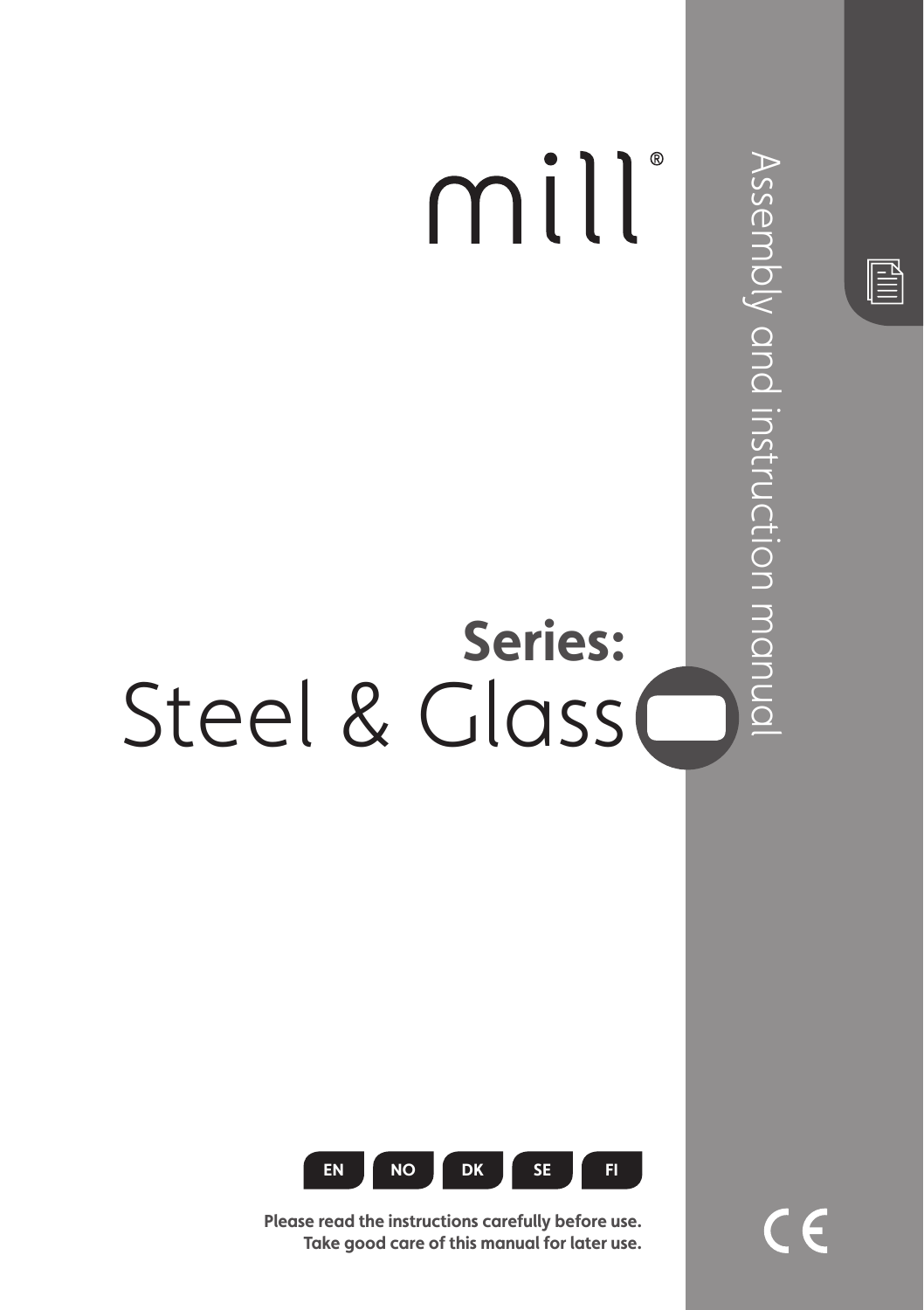# Thanks for buying Mill

Our company was founded in Norway in 1992 by Cato Bryn, specializing in distribution of oil filled radiators and other types of heaters. From 1992 to 2009, we had gained significant knowledge and expertise of different type of heaters, thus enabling us to sell to many of the largest retailers in the Nordic countries.

In 2010, Cato's son, Phillip joined the company. Philip looked at the heating industry with fresh new eyes and wondered why there had been so little change with the appearance of portable heaters in the last 20 years, especially since interior design in general had changed dramatically over the years. Philip thought consumers should have more styles to choose from other than the typical old-fashioned, traditional heaters.

Since heaters are part of so many homes, Philip and Cato decided to use their extensive knowledge to re-invent the design of heaters. They wanted to create beautiful, modern and minimalistic heaters, using the most advanced technology, that would complement people's homes. They launched the brand "Mill" in 2012.

Mill offers revolutionary, innovative Norwegian designs. We are continuously innovating to complement our line of products to meet consumers' demand.

Prospering on our success in the Nordics we decided to promote Mill at some of the world's largest electronic fairs and home shows in 2015 and 2016 - the feedback from retailers and distributors all over the world were amazing. We are proud to say that consumers in over 25 countries can now **keep warm with style!**

### **Follow us on social media:**



fb.com/millheat

@millheat



millheat.com

**@** post@millheat.com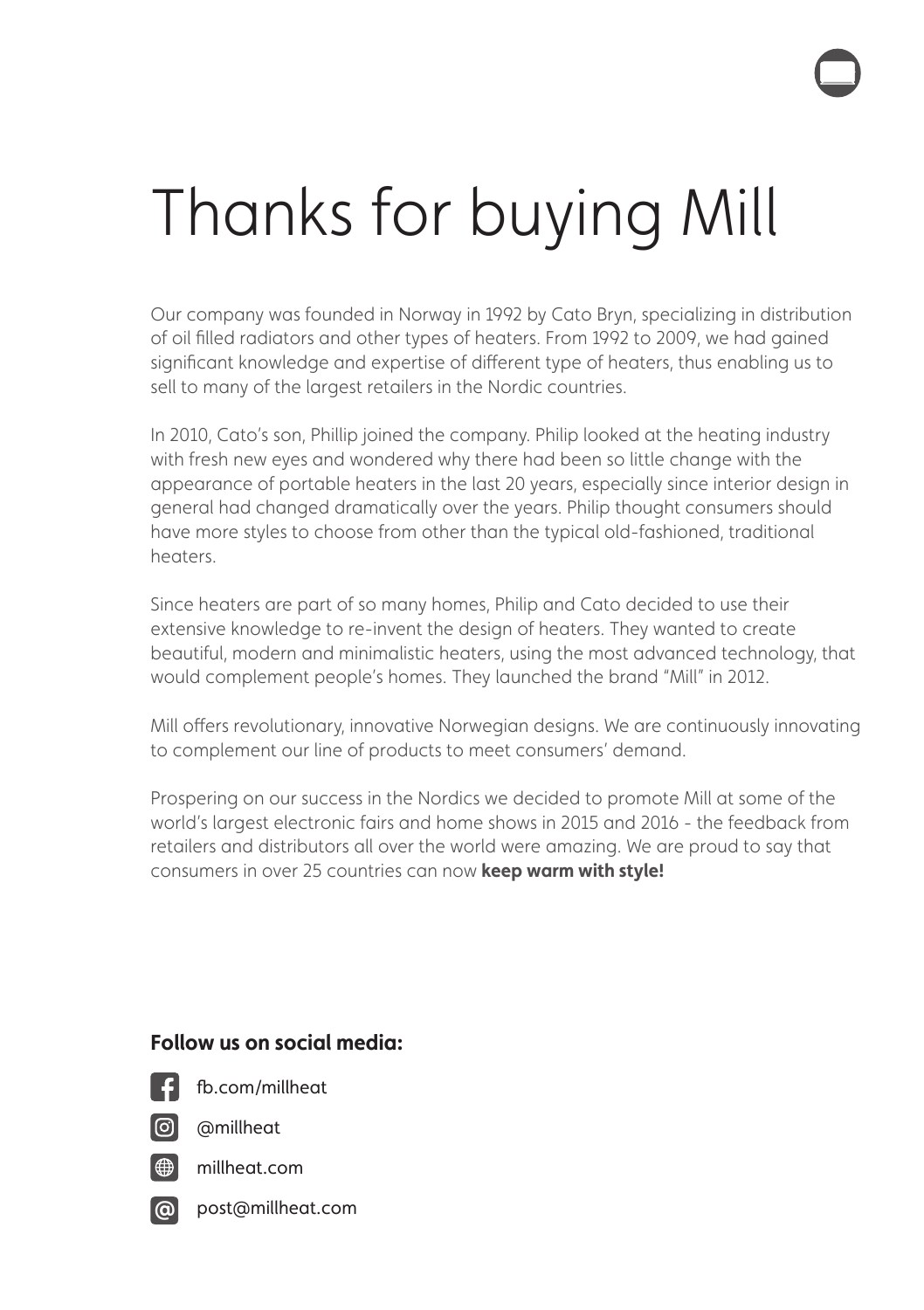# Content

- **P. 2-3** | Important safety information
	- **P. 4** Specifications
	- **P. 4** | Before first use
	- **P. 4** | First use
	- **P. 5** Minimum distances |
	- **P. 5** | Description of heater
	- **P. 5** Assembly |
	- **P. 5** Temperature calibration
	- **P. 6** | Resetting the heater
	- **P. 6** | Memory function
	- **P. 6** | "Open window" function
	- **P. 6** | Instructions electronic thermostat
	- **P. 7** Power indicator for electronic thermostat
	- **P. 7** Set desired temperature for electronic thermostat
	- **P. 7** | Instructions day/night thermostat
	- **P. 8** | Power indicator day/night thermostat
	- **P. 8**  $\parallel$  Set desired temperature for day/night thermostat
	- **P. 8** | Day- and nighttime setback
	- **P. 9** | How to activate daytime setback
	- **P. 9** | How to activate nighttime setback
	- **P. 10** | Change setback temperature daytime
	- **P. 10** | Change setback temperature nighttime
	- **P. 10** | Change number of hours daytime
	- **P. 10** | Change number of hours nighttime
	- **P. 10** | Cancel (skip) setback period
	- **P. 10** Delete setback program |
	- **P. 11** | Maintenance
	- **P. 11** Warranty |
	- **P. 11** | Waste disposal

## **Please read the instructions carefully before use. Take good care of this manual for later use.**





### **STORE THIS INSTRUCTION MANUAL FOR FUTURE USE!**

**NEVER TOUCH YOUR HEATER OR ITS CASING WITH WET HANDS!**

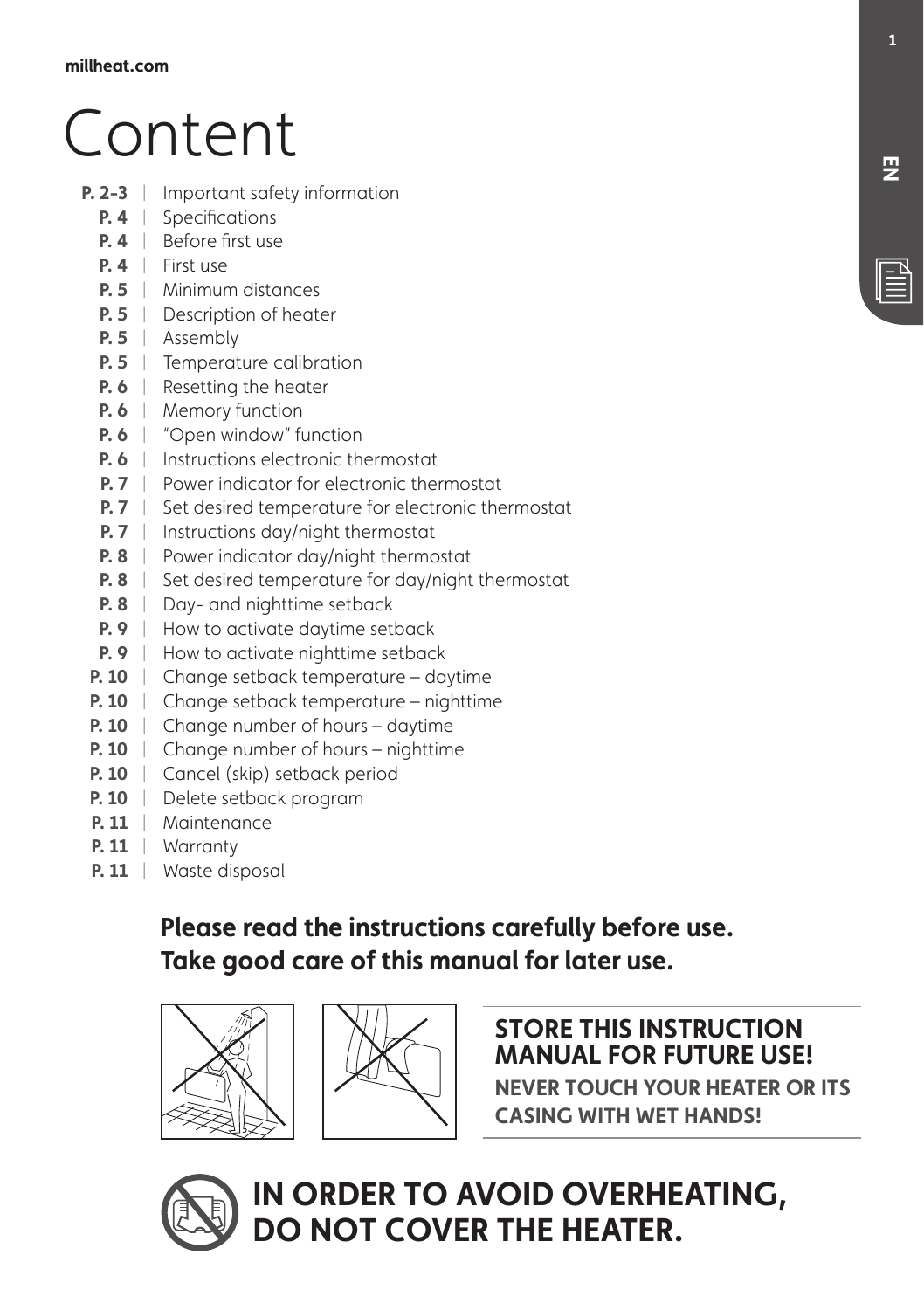# Important safety information

**You must obey common safety guidelines when using electrical products, especially in the presence of children.**



**WARNING!** To avoid electric shock or damage due to the heat, always make sure the plug is pulled out before the heater is moved or cleaned.

## **READ THE INSTRUCTIONS CAREFULLY**

- **•** The product is intended for home use only.
- Make sure the heater is connected to the house's regular mains (230 V), as indicated on the heater.
- New heaters will produce a specific odor when used the first time. This will stop after a short time and is completely harmless.
- Check for any pieces of packing foam or cardboard that may have fallen into the heating elements of the heater. These pieces must be removed to avoid unpleasant odors.
- Prevent the heater from overheating **do not cover.**
- Always turn off the heater and unplug it when not used for a long period of time.
- Pay special attention if the heater is used in rooms where children, the handicapped or elderly reside.
- The heater should not be set up directly beneath an electrical socket outlet.
- The cord must not be laid under any kind of carpet. Make sure the cord is laid in such a way that nobody can trip on it.
- The heater must not be used if either the cord or plug is damaged. The heater must not be used if it has been dropped on the floor or is damaged in any other way causing it to malfunction.
- The cord must be repaired by the manufacturer or by an expert if it has been damaged, to avoid dangerous situations.
- Avoid using extension cords, which may overheat and could possibly start a fire.
- Never cover the air vents on the heater. Avoid potential fire hazards by making sure the air intakes are not blocked or covered. The heater should be used in rooms with normal flat floors.

**EN**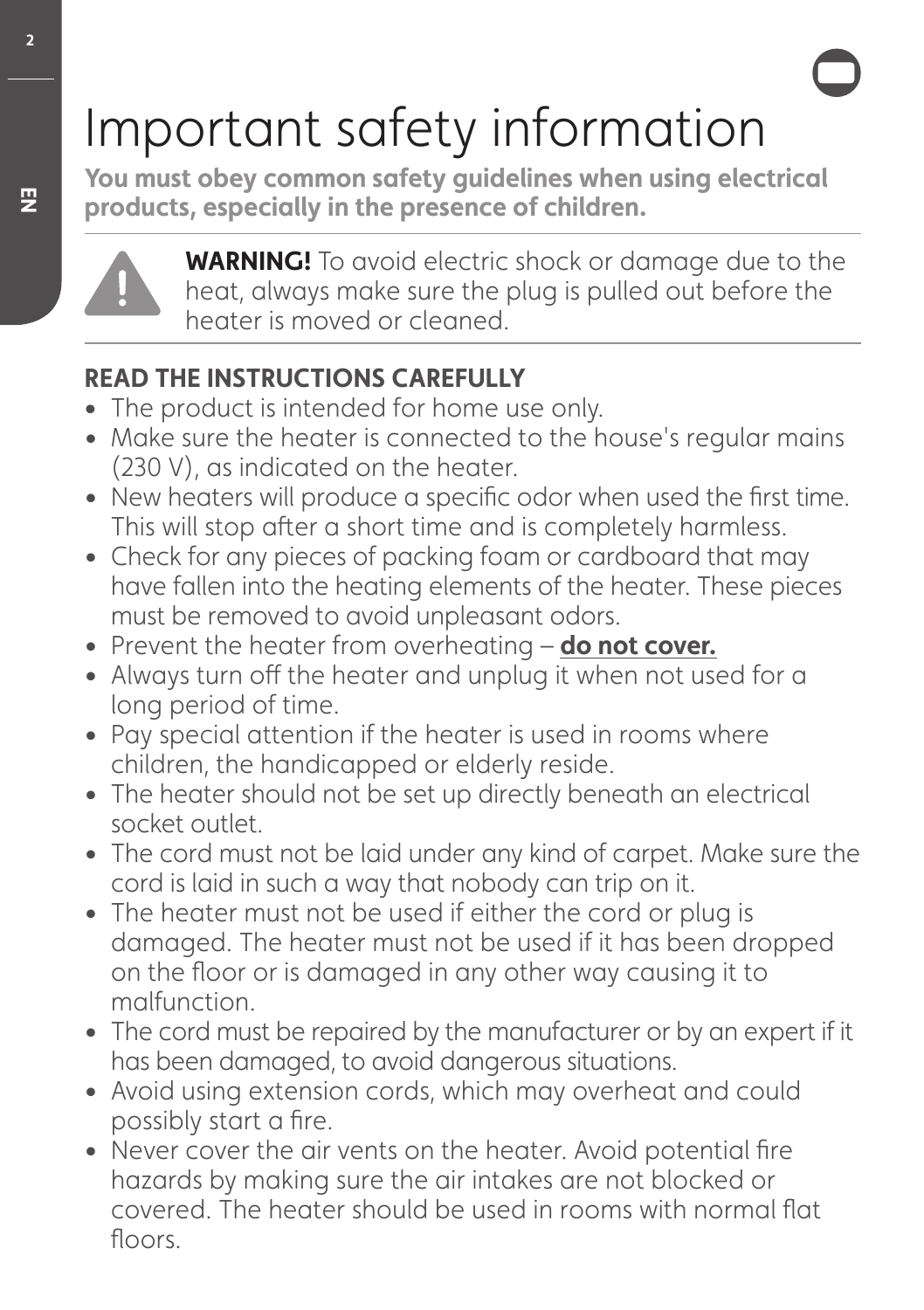### **millheat.com**

- The heater should not be installed in close proximity to flammable materials of any kind because there can always be a risk of fire.
- The heater must never be used in rooms where gasoline, paint or other flammable liquids are stored, such as in a garage.
- Never touch an electric heater with wet hands. The heater should be installed so a person showering or taking a bath cannot come into direct contact with it.
- **•** Some parts of this product can become very hot and cause burns. Particular attention has to be given where children and vulnerable people are present.
- The heater must be switched off, the plug removed and the heater must cool down before it is moved.
- Avoid overloading the mains (the circuit) where the heater is connected. The heater may overload the electrical circuit if other electrical devices are plugged into the same socket outlet.
- Do not use this heater in small rooms when they are occupied by persons not capable to leaving the room on their own, unless constant supervision is provided.
- The product cannot be used by children under 8 years of age and persons with reduced physical or mental abilities or lack of experience and knowledge unless they have been given supervision or instruction in the safe use of the product and understand the hazards involved.
- Children should not play with the product. Cleaning and maintenance should not be done by unsupervised children.
- Children under the age of 3 should be kept away from the product, unless they are under constant supervision.
- Children aged 3 to 8 years are only permitted to turn the product ON/OFF, assuming the heater is mounted according to the assembly instructions and the children have received instruction or supervision in the safe use of the product and understand the hazards involved.
- Do not use this heater in the immediate surroundings of a bath, a shower or a swimming pool.

**WARNING!** The heater must not be used if the glass panels are damaged (this applies to the products with model names starting with MB).

**巴**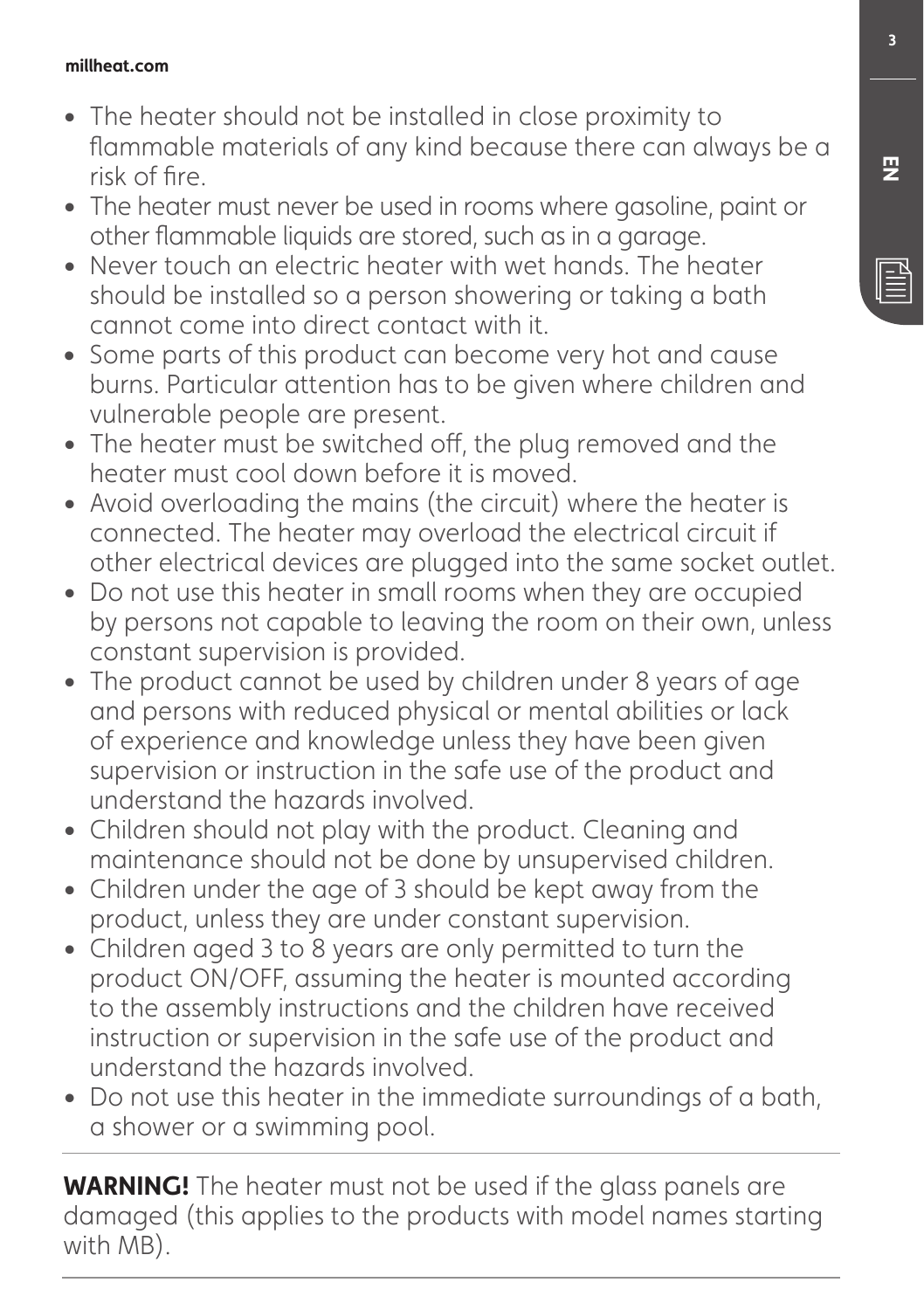## Specifications

| Model               | Thermostat | Color | Height  | Width    | Amperage          | Power<br>(W) | IP<br>rating |
|---------------------|------------|-------|---------|----------|-------------------|--------------|--------------|
| <b>IB250</b>        | Electronic | White | 30,0 cm | 35,0 cm  | ~220-240V/50-60Hz | 250          | IPx4         |
| <b>IB600DN</b>      | Day/Night  | White | 40,0 cm | 65,0 cm  | ~220-240V/50-60Hz | 600          | IPx4         |
| <b>IB900DN</b>      | Day/Night  | White | 40,0 cm | 85,0 cm  | ~220-240V/50-60Hz | 900          | IPx4         |
| <b>IB1200DN</b>     | Day/Night  | White | 40,0 cm | 105,0 cm | ~220-240V/50-60Hz | 1200         | IPx4         |
| <b>IB800LDN</b>     | Day/Night  | White | 25,0 cm | 105,0 cm | ~220-240V/50-60Hz | 800          | IPx4         |
| <b>IB1000LDN</b>    | Day/Night  | White | 25,0 cm | 121,5 cm | ~220-240V/50-60Hz | 1000         | IPx4         |
| <b>MB250</b>        | Electronic | White | 30,0 cm | 36,5 cm  | ~220-240V/50-60Hz | 250          | IPx4         |
| <b>MB600DN</b>      | Day/Night  | White | 40,0 cm | 66,5 cm  | ~220-240V/50-60Hz | 600          | IPx4         |
| <b>MB900DN</b>      | Day/Night  | White | 40,0 cm | 86,5 cm  | ~220-240V/50-60Hz | 900          | IPx4         |
| <b>MB1200DN</b>     | Day/Night  | White | 40,0 cm | 106,5 cm | ~220-240V/50-60Hz | 1200         | IPx4         |
| <b>MB800LDN</b>     | Day/Night  | White | 25,0 cm | 106,5 cm | ~220-240V/50-60Hz | 800          | IPx4         |
| <b>MB1000LDN</b>    | Day/Night  | White | 25,0 cm | 123,0 cm | ~220-240V/50-60Hz | 1000         | IPx4         |
| <b>MB600DN G</b>    | Day/Night  | Grey  | 40,0 cm | 66,5 cm  | ~220-240V/50-60Hz | 600          | IPx4         |
| <b>MB900DN G</b>    | Day/Night  | Grey  | 40,0 cm | 86,5 cm  | ~220-240V/50-60Hz | 900          | IPx4         |
| <b>MB1200DN G</b>   | Day/Night  | Grey  | 40,0 cm | 106,5 cm | ~220-240V/50-60Hz | 1200         | IPx4         |
| <b>MB800L DN G</b>  | Day/Night  | Grey  | 25,0 cm | 106,5 cm | ~220-240V/50-60Hz | 800          | IPx4         |
| <b>MB1000L DN G</b> | Day/Night  | Grey  | 25,0 cm | 123,0 cm | ~220-240V/50-60Hz | 1000         | IPx4         |

**The heater is approved for use in bathrooms zone 2 (IPX4 approved)**

## Before first use

After unpacking the heater, check to make sure the product was not damaged during transport. Contact the retailer or importer if you discover any visible damages to the product.

Keep the outer packaging to transport the heater in the future. If you want to dispose the packaging, make sure it is done properly. Keep plastic bags away from children.

## First use

After turning on the heater for the first time or after an extended period without use, the heater can produce a burnt odor for a short time. This is normal.

Please read all the instructions carefully before use. Save the instruction manual for future use.

**It is also normal for the heater to make "sounds" when it warms up or cools down.**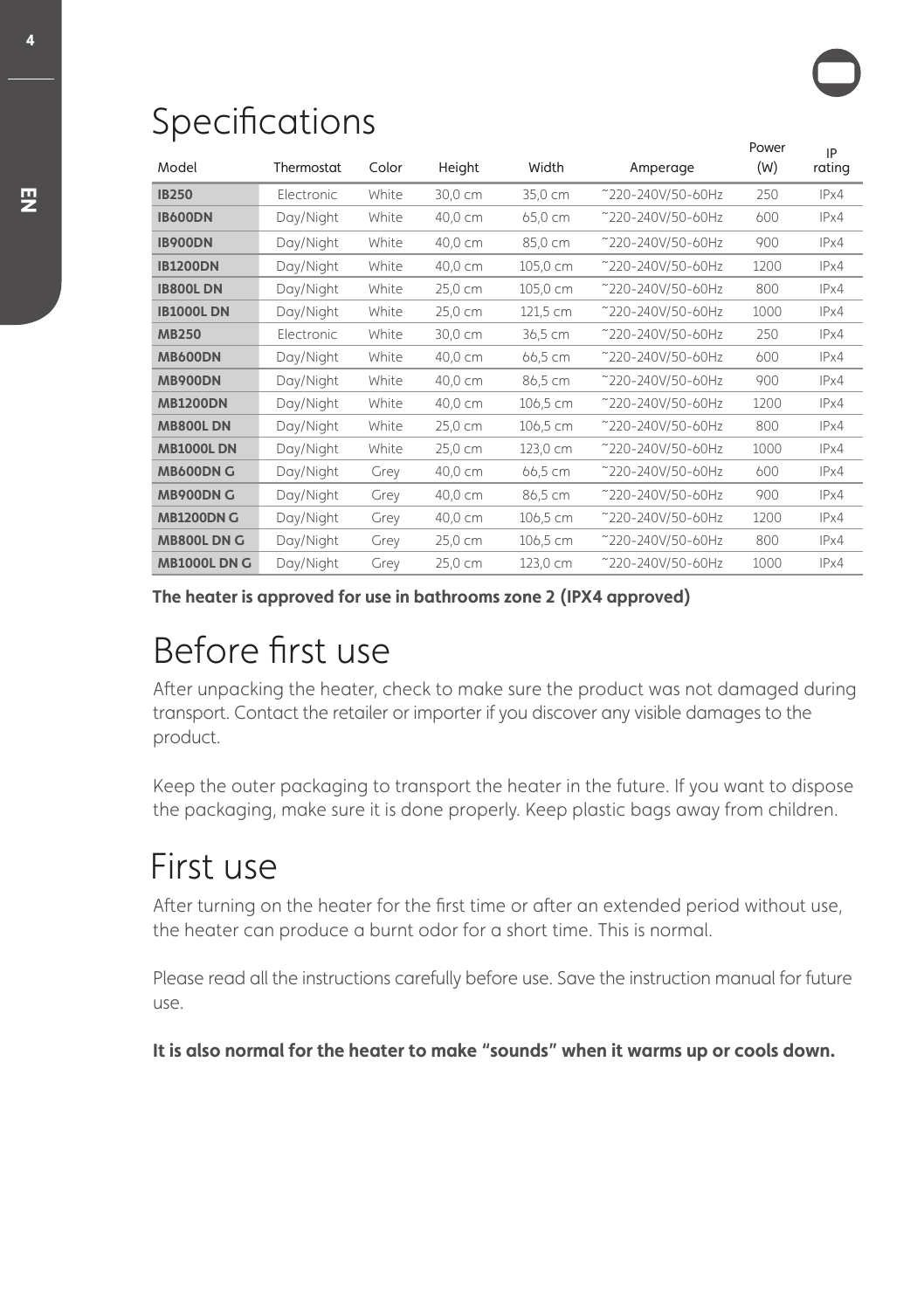## Minimum distances



## Description of heater

**See figure 1 on separate illustration sheet**

### **AILL STEEL**

### **MILL STEEL MILL GLASS** 1. On/Off

- 1. On/Off 2. Wall bracket
- 3 Temperature sensor
- 4. Heat emission
- 5. Thermostat
- 6. Steel front
- 5 Thermostat

2. Wall bracket 3. Temperature sensor 4. Heat emission

6. Glass front

## Assembly

### **See figure 2 on separate illustration sheet**

- A. Drill holes in the wall for holes 1 & 2. Then drill holes in the wall for the topmost holes (holes 3 & 4 by using 6)
- B. Insert the wall plugs into the drilled holes and attach the bracket with 4 screws
- C. Place the heater on the lower lugs on the bracket, then hang the heater on the upper lugs (lift the heater slightly to align the heater with for the upper lugs). Screw in the locking screws on the top of the bracket (clockwise)

## Temperature calibration

### **See figure 3 on separate illustration sheet**

It may occur deviation between the temperature registered by the heater and the actual temperature in the room. This can be caused by several reasons, however, the most common is that the heater is placed in a fair distance from where you usually reside. When you set the temperature to for example 22 degrees, it is only natural that you expect the same temperature where your sofa is placed for instance. However, the temperature sensor is placed on the product itself, and therefore a deviation in temperature may occur. To adjust this, all Mill heaters are equipped with a calibration function, which enables you to adjust the temperature registered by the heater. N.B! The room must have achieved a stable temperature before any calibration.

Press  $\sum$  2 times and use + or – to set the actual temperature observed in the room. Confirm with  $\bigcirc$  or wait 15 seconds for automatic confirmation.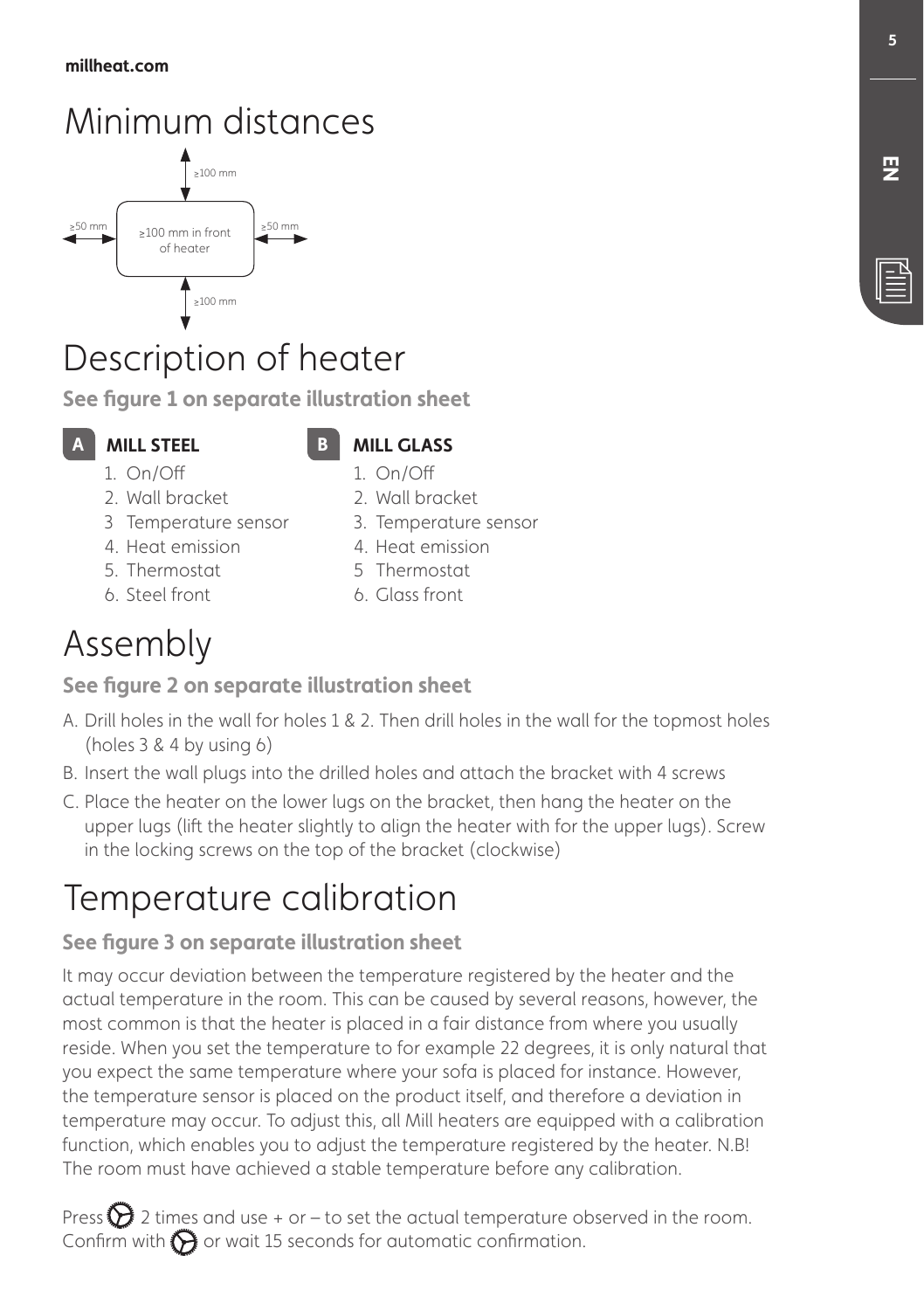## Resetting the heater

**See figure 4 on separate illustration sheet**

Turn off the heater's main switch. Press and hold  $\bigodot$  while you turn on the heater's main switch.

## Memory function

The heater remembers all the temperature settings and will automatically return to the desired temperature after a power cut. Your day- and nighttime setbacks will however be deleted after a power cut, and you will need to register the programs again.

## "Open window" function

The heater has an "open window" function that is activated instantly when it registers a sudden drop in temperature with more than 2 degrees Celsius in 2 minutes. The heater will automatically stop heating and FO will be visible in the display of the heater.

The heater will automatically start heating again after 10 minutes (the display switch from FO to desired room temperature).

## Instructions electronic thermostat

Please see table on page 4 for which models that have electronic thermostats

### **Control panel**

**See figure 5 on separate illustration sheet**

- 1. Display (shows the desired room temperature by default)
- 2. Power indicator shows whether the heater is using power or not
- 3. Control button (+) (increase temperature)
- 4. Control button (–) (reduce temperature)
- 5. Function button (F)

**ATTENTION!** After a power cut the thermostat will return to the last registered temperature

**WARNING!** BEFORE THE HEATER IS TURNED ON, IT MUST BE ATTACHED TO A WALL. IF THE HEATER IS NOT INSTALLED CORRECTLY OR IS INSTALLED ASKEW, THIS MAY CAUSE THE HEATER TO MALFUNCTION OR IN THE WORST CASE, BE DAMAGED.



**If the temperature sensor is not functioning properly, you will see this symbol on the display. Please contact the dealer or importer.**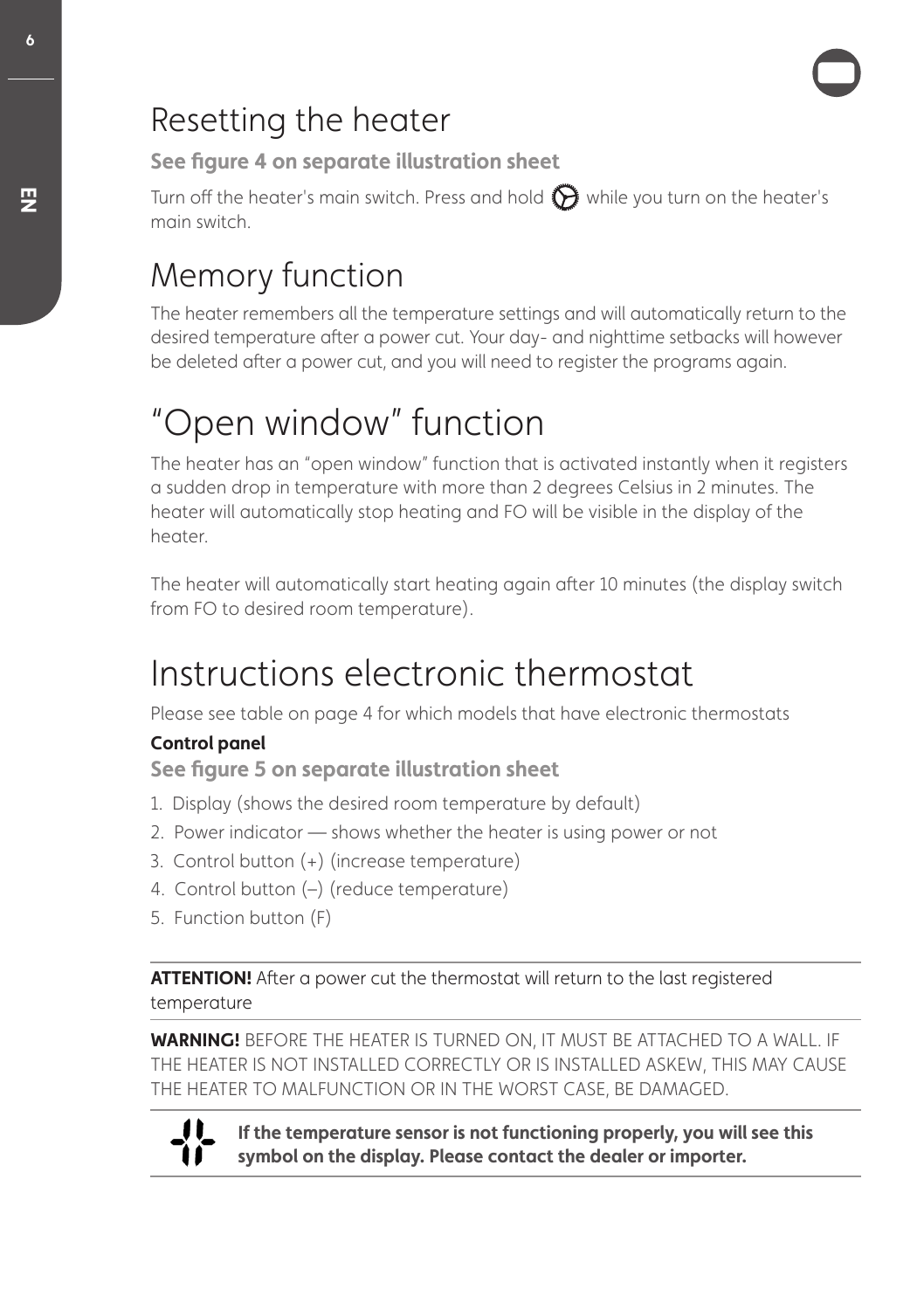## Power indicator for electronic thermostat

**See figure 6 on separate illustration sheet**

When the panel heater is using power (i.e. when it is heating), the power indicator is lit  $\blacklozenge$ .

## Set desired temperature for electronic thermostat

**See figure 7 on separate illustration sheet**

Press the arrow buttons to set the desired temperature.

## Instructions day/night thermostat

Please see table on page 4 for which models that have day- and night thermostats.

**TIP!** The thermostat can be used as a regular electronic thermostat (i.e. the heater will maintain a constant temperature 24 hours a day). Please see the section instructions electronic thermostat for further information.

### **Control panel**

**See figure 8 on separate illustration sheet**

- 1. Display (shows the desired room temperature by default)
- 2. Control light night function
- 3. Control light day function
- 4. Power indicator Shows whether the heater is using power or not
- 5. Control button (+) (Increase temperature)
- 6. Control button (–) (Reduce temperature)
- 7. Night function
- 8. Day function
- 9. Function button

**ATTENTION!** After a power cut the thermostat will return to the last registered temperature.

**WARNING!** BEFORE THE HEATER IS TURNED ON, IT MUST BE ATTACHED TO A WALL. IF THE HEATER IS NOT INSTALLED CORRECTLY OR IS INSTALLED ASKEW, THIS MAY CAUSE THE HEATER TO MALFUNCTION OR IN THE WORST CASE, BE DAMAGED.



**If the temperature sensor is not functioning properly, you will see this symbol on the display. Please contact the dealer or importer.** 

**EN**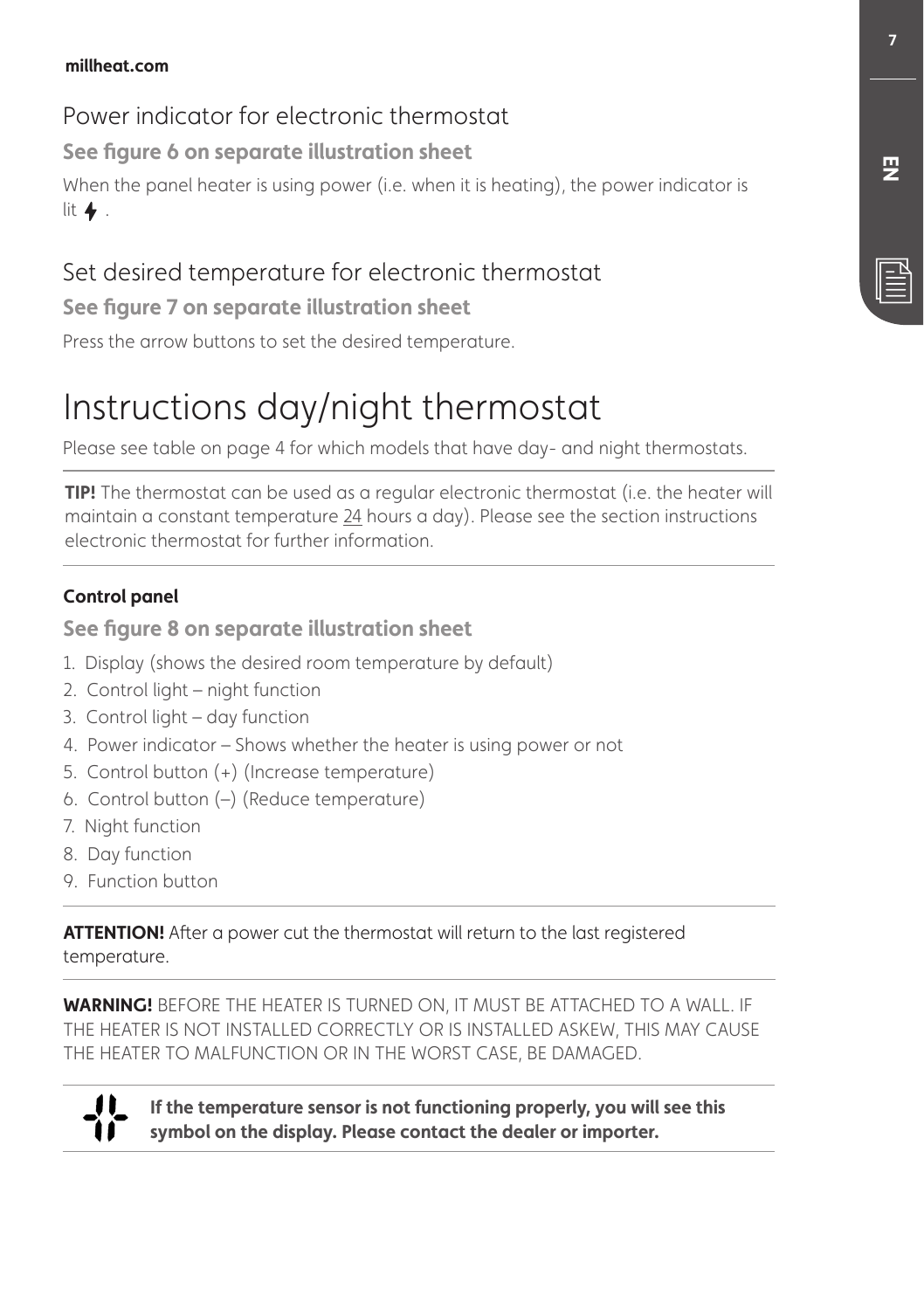## Power indicator for day/night thermostat

**See figure 9 on separate illustration sheet**

When the panel heater is using power (i.e. when it is heating), the power indicator is lit  $\blacklozenge$ .

## Set desired temperature for day/night thermostat

**See figure 7 on separate illustration sheet**

Press the arrow buttons to set the desired temperature.

## Day- and nighttime setback

When programming the heater for either day- or nighttime setback, the setback period will be active from the time you register the program. Which means; if you want to start your daytime setback at 7.30 am, you need to register the program at 7.30 am.

You only need to program the heater 1 time for daytime setback and 1 time for nighttime setback. If you have programmed the heater, the setback programs will be active on the following days:

**Daytime setback:** Monday-Friday (day 1-5)

**Nighttime setback**: All nights

### **EXAMPLE:**

Let us say you want to program the heater for both daytime- and nighttime setback (normally the heater is set to 23 degrees). You want the heater to do the following:

- 1. Daytime setback activated from 7.30 am to 2.30 pm. Desired temperature: 17 degrees
- 2. Nighttime setback activated from 10.00 pm to 6.00 am. Desired temperature: 18 degrees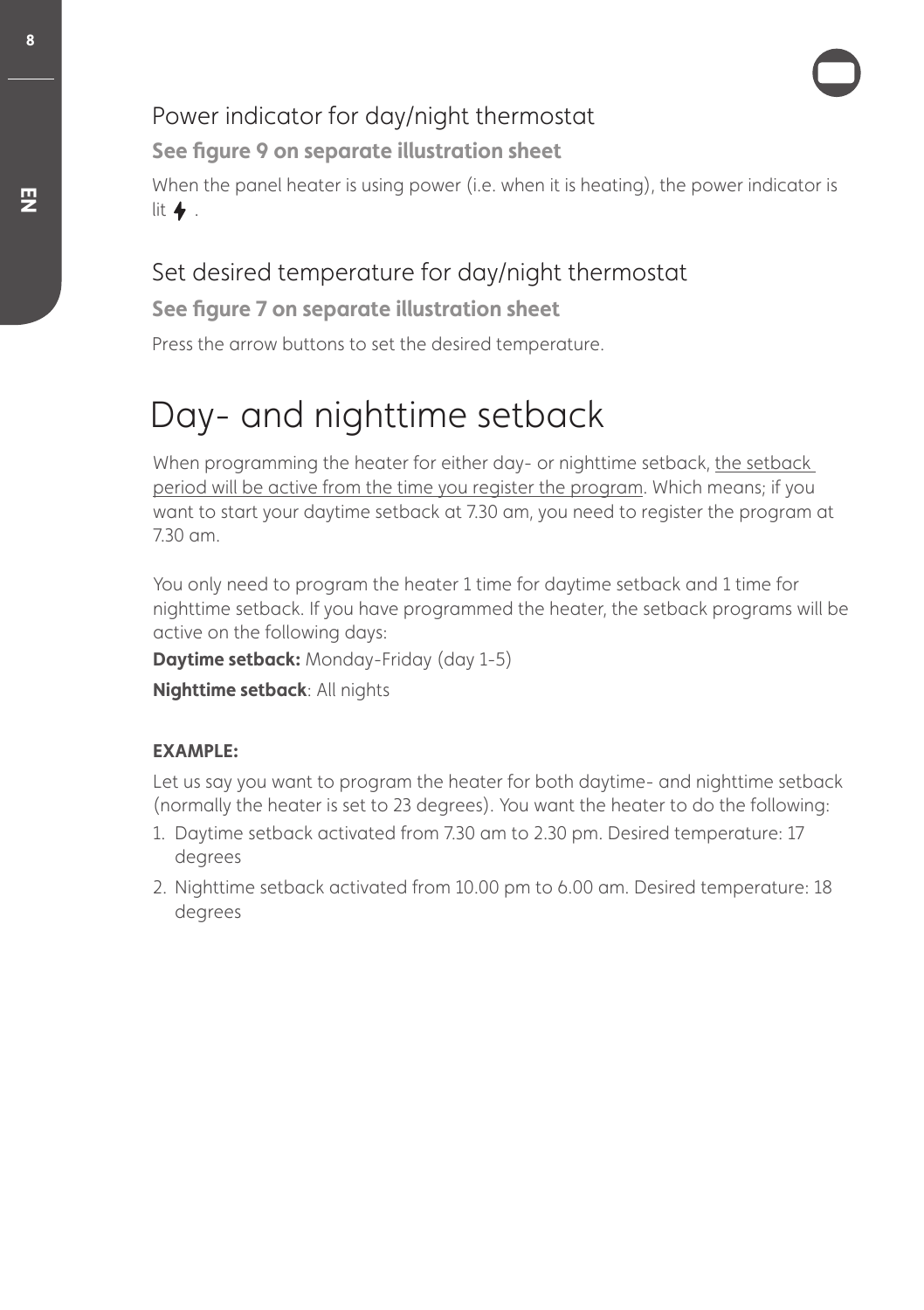## How to activate daytime setback

### **See figure 10 on separate illustration sheet**

- 1. Tuesday 7.30 am you go to the heater and press  $\bullet$  on the heater's control panel.
- 2. "d" will be visible in the display. Use the wheel to set what day it is today when you are programming the heater (1= Monday, 2 = Tuesday etc.) You are not programming the heater for the various days. This is simply to tell the heater what day it is when you are programming the heater, since the daytime setback is active only Monday-Friday. Select 2 for Tuesday. Confirm by pressing  $\Theta$ .
- 3. "C" will flash in the display. Use the wheel to set 17 as the desired temperature for daytime setback. Confirm by pressing  $\bigodot$ .
- 4. "H" will flash in the display. Use the wheel to set 7 hours as desired setback period (meaning it will be active from 7.30 am to 2:30 pm). Confirm by pressing  $\bigcirc$ .
- 5. The daytime setback will now be active from 7.30 am to 2:30 pm Monday-Friday. Setback temperature is 17 degrees.
- \* Control light  $\cdot$  is green when the heater is in an active setback period. The control light is red when the setback period is inactive but programmed.

## How to activate nighttime setback

### **See figure 11 on separate illustration sheet**

- 1. At 10.00 pm you go to the heater and press  $\bullet$  on the heater's control panel.
- 2. "C" will flash in the display. Use the wheel to set 18 as the desired temperature for nighttime setback. Confirm by pressing  $\Theta$ .
- 3. "H" will flash in the display. Use the wheel to set 8 hours as desired setback period (meaning it will be active from 22.00 pm to 6.00 am). Confirm by pressing  $\mathbf{\hat{D}}$
- 4. The nighttime setback will now be active from 10.00 pm to 6.00 am every day. The setback temperature is 18 degrees.
- \* Control light  $\leftarrow$  is green when the heater is in an active setback period. The control light is red when the setback period is inactive but programmed.

N.B! If a power cut occurs/you turn off the heater, the programming will be lost and you will have to do this over again.

Attention! 2012 models (series nr. HL12) have a different set up where you are not asked to register number of hours and temperature while programming. The standards are as follows:

**Daytime setback:** 5 hours and 17 degrees **Nighttime setback:** 7 hours and 17 degrees Besides this they follow the same setup.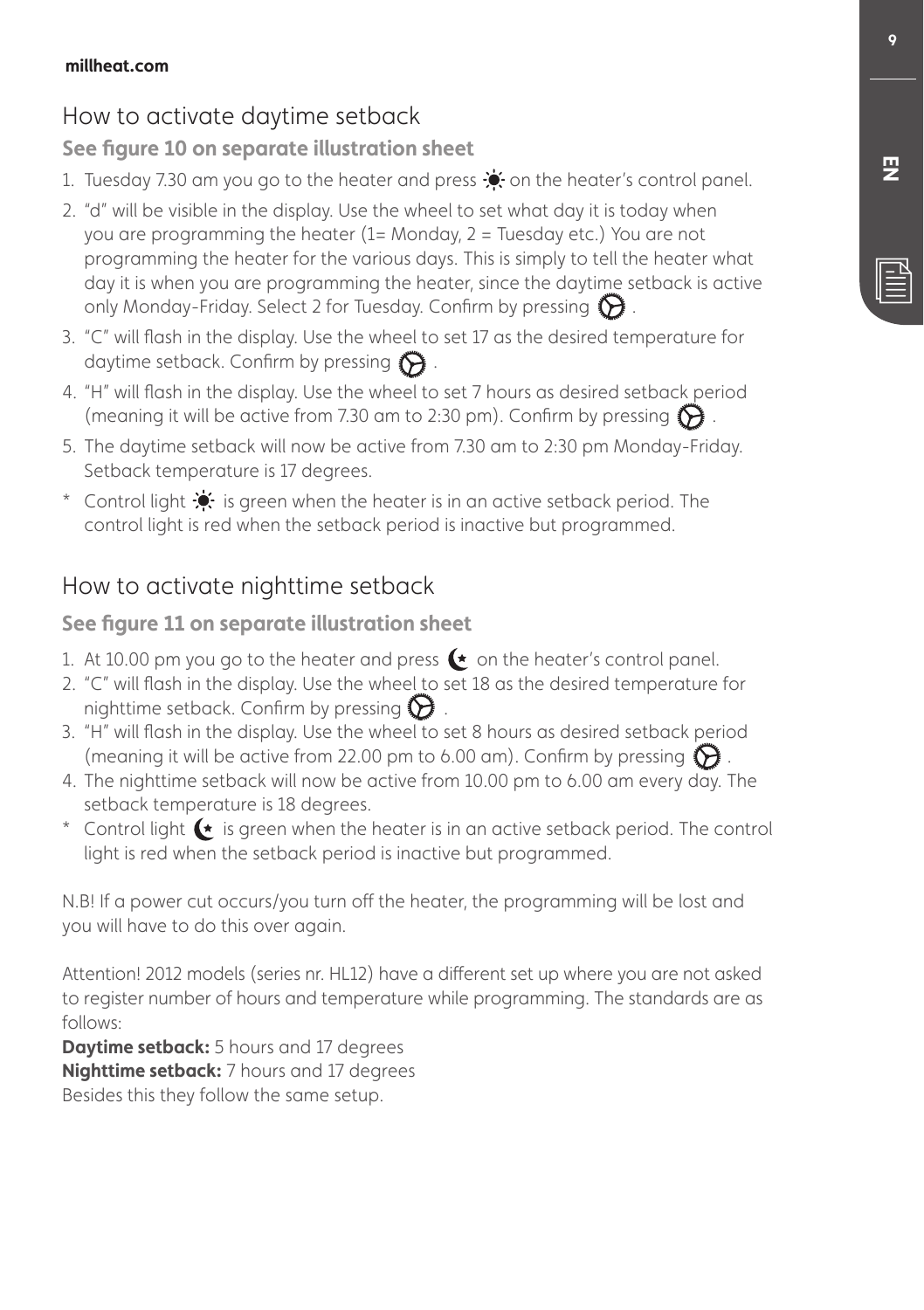## Change setback temperature – daytime

**See figure 12 on separate illustration sheet**

Press and hold  $\bigcirc$  and press  $\cdot$  3 times.

Enter the desired temperature for daytime setback. Save by pressing  $\bigcirc$  or wait for 15 seconds for automatic confirmation.

## Change setback temperature – nighttime

### **See figure 13 on separate illustration sheet**

Press and hold  $\bigcirc$  and press  $\bullet$  3 times.

Enter the desired temperature for nighttime setback. Save by pressing  $\bigcirc$  or wait for 15 seconds for automatic confirmation.

## Change number of hours – daytime

### **See figure 14 on separate illustration sheet**

Press and hold  $\bigcirc$  and press  $\bullet$  2 times.

Enter the desired number of hours for daytime setback. Save by pressing  $\bigcirc$  or wait for 15 seconds for automatic confirmation.

## Change number of hours – nighttime

### **See figure 15 on separate illustration sheet**

## Press and hold  $\bigcirc$  and press  $\leftarrow$  2 times.

Enter the desired number of hours for nighttime setback. Save by pressing  $\bigcirc$  or wait for 15 seconds for automatic confirmation.

## Cancel (skip) setback period

**See figure 16 on separate illustration sheet**

Press and hold  $\bigcirc$  and press  $\dot{\bullet}$  or  $\bullet$  once (depending on which setback period you want to cancel).

- **\* The heater will skip an active setback period or the next setback period.**
- **\* During the next setback period, the heater will automatically resume the programmed temperature reduction.**

## Delete a setback program

**See figure 17 on separate illustration sheet**

Press and hold  $\bullet$  or  $\bullet$  (depending on which setback period you want to cancel) for 3 seconds.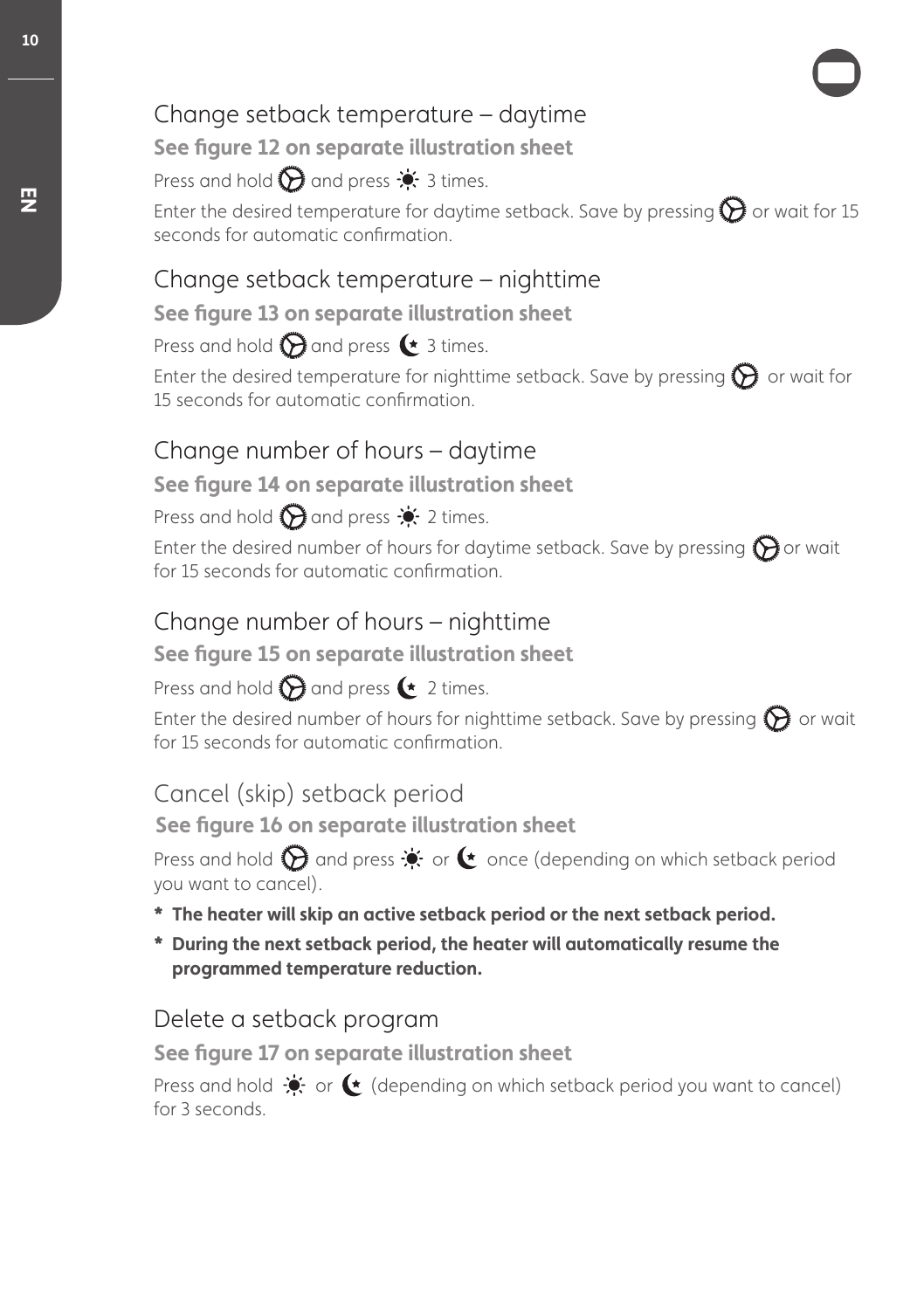## Maintenance

- 1. For cleaning, always unplug the heater and leave it to cool.
- 2. Wipe the heater regularly with a damp cloth and dry the surface before turning on the heater again.
- 3. The heater must be cleaned at least once a month during the heating season. **CAUTION! The heater should never be immersed in water. Avoid using detergents to clean the heater. Never let any water get inside the heater; this can be hazardous.**
- 4. Dust etc. should be removed with a soft cloth.
- 5. The heater can be stored in a dry and clean place.
- 6. If the heater stops working, do not attempt to repair it yourself because it can cause a fire hazard and/or electric shock.

## **Warranty**

The warranty is valid for 2 years. The heater will be repaired or replaced during this time should any malfunction occur. The warranty applies if the heater is used according to these instructions and the customer can present a purchase receipt. If the heater malfunctions in any way, please contact the store where it was purchased or the importer.

## Waste disposal

The symbol  $\underline{\mathbb{X}}$  indicates that this product is not to be disposed of together with household waste. This product must be delivered to a recycling service or container for electrical appliances and electronic equipment. This is done to avoid health risks and prevent harm to the environment. Local businesses (or the environmental station in your neighborhood) are required by law to accept and recycle such products, as a means of environmentally sound disposal.





**Mill International AS** Grini Næringspark 10 1361 Østerås Norway Tel: +47 22 13 32 00 **www.millheat.com**

**post@millheat.com**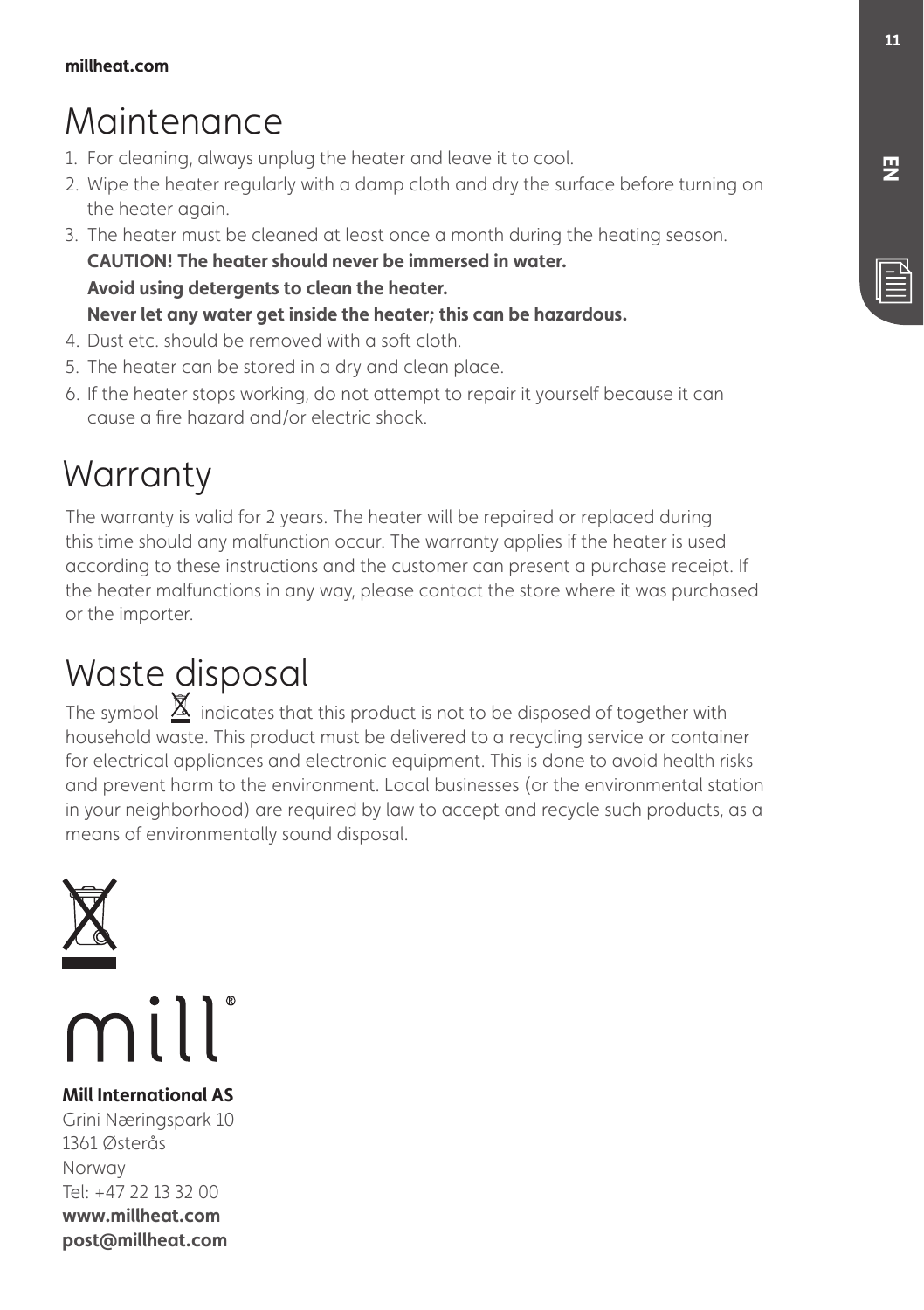# Innholdsfortegnelse

- **S. 2-3** | Viktig sikkerhetsinformasjon
	- **S. 4** | Spesifikasjoner
	- Før førstegangsbruk **S. 4** |
	- **S. 4** | Førstegangsbruk
	- **S. 4** | Minimumavstander
	- **S.5** | Beskrivelse av ovnen
	- **S.5** | Montering
	- **S. 5** | Kalibrering av temperatur
	- **S. 6** | Resette ovnen
	- **S. 6** | Huskefunksjon
	- **S. 6** | Bruksanvisning elektronisk termostat
	- **S. 6** | Strømindikator for elektronisk termostat
	- **S. 7** | "Åpent vindu" funksjon
	- **S. 7** | Sett ønsket temperatur for elektronisk termostat
	- **S. 7** | Bruksanvisning dag/natt termostat
	- **S. 8** | Strømindikator for dag/natt termostat
	- **S. 8** | Sett ønsket temperatur for dag/natt termostat
	- **S. 8** | Dag og nattsenking
	- **S. 8** | Slik gjør du for å aktivere dagsenk
	- **S. 9** | Slik gjør du for å aktivere nattsenk
	- Endre senketemperatur dag **S. 9** |
	- Endre senketemperatur natt **S. 9** |
	- Endre antaII timer dag **S. 9** |
- **S. 10** | Endre antall timer natt
- **S. 10** | Kansellere (hoppe over) senkeperiode
- **S. 10** Slette senkeprogram
- Vedlikehold **S. 11** |
- **S. 11** | Garanti
- **S. 11** | Avfallshåndtering

## **Vennligst les bruksanvisningen nøye før bruk. Ta godt vare på denne bruksanvisningen for senere bruk.**





**TA VARE PÅ DENNE BRUKSANVISNINGEN! HA ALDRI VÅTE HENDER PÅ-ELLER DEKK TIL OVNEN!**



**FOR Å UNNGÅ OVEROPPHETING, IKKE DEKK TIL OVNEN.**

**1**

**NO/DK**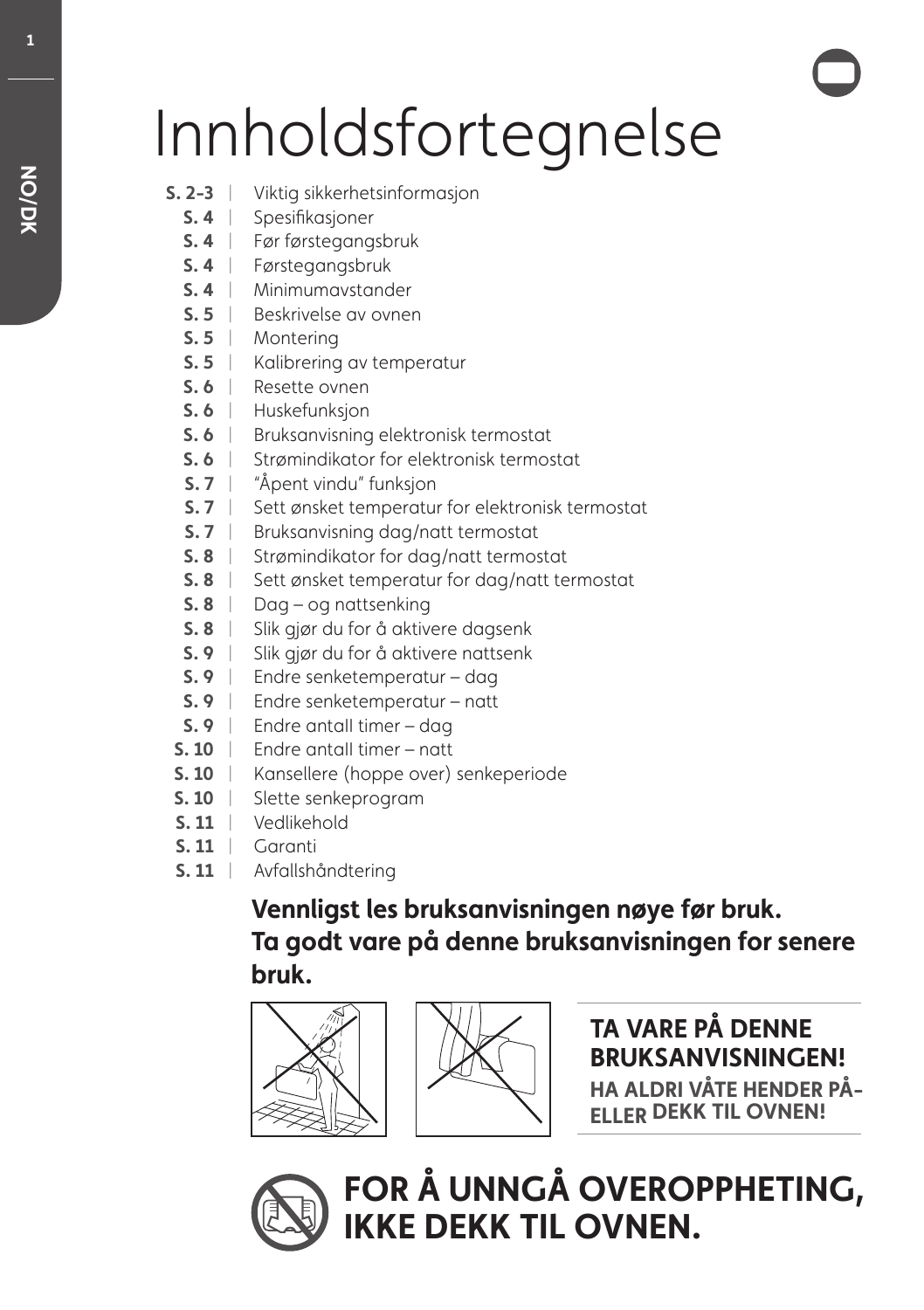# Viktig sikkerhetsinformasjon

**Vanlige sikkerhetsregler må alltid følges ved bruk av elektriske artikler, spesielt når barn er tilstede.**



**ADVARSEL!** For å unngå elektrisk støt eller skader på grunn av varme, pass alltid på at støpselet er trukket ut før ovnen flyttes eller rengjøres.

## **LES BRUKSANVISNINGEN NØYE**

- **•** Produktet er kun beregnet for hjemmebruk
- **•** Sørg for at ovnen kobles til husets vanlige strømnett slik ovnens merke viser
- **•** Nye ovner vil avgi en egen lukt når den brukes første gang. Dette gir seg etter en kort stund og er helt ufarlig
- **•** Sjekk at det ikke har falt rester (isopor/papp) fra innpakningen ned på varmeelementene i ovnen. Slike rester må fjernes for å unngå ubehagelig lukt
- **•** Unngå at ovnen blir overopphetet- **må ikke tildekkes**
- **•** Skru alltid ovnen av (Off) og dra ut kontakten når den ikke er i bruk over lengre tid
- **•** Vær spesielt oppmerksom hvis ovnen er i bruk i rom hvor barn, handikappede eller eldre oppholder seg
- **•** Ovnen må ikke stilles opp rett under et elektrisk kontaktpunkt
- **•** Ledningen må ikke legges under tepper av noe slag. Påse at den ligger på en slik måte at ingen kan snuble i den
- **•** Ovnen må ikke brukes hvis ledningen eller kontakten er skadet. Den må ikke brukes hvis den har falt i bakken (gulvet) eller er skadet på annen måte, slik at den ikke fungerer normalt
- **•** Hvis ledningen blir skadet må denne bli reparert av en fagperson for å unngå farlige situasjoner
- **•** Unngå å bruke skjøteledning, da en slik ledning kan bli overopphetet og muligens starte en brann
- **•** Dekk aldri til luftinntakene på ovnen. Unngå en mulig brann ved å sørge for at ovnens luftinntak ikke er sperret eller tildekket. Ovnen brukes i rom med vanlige rette gulv

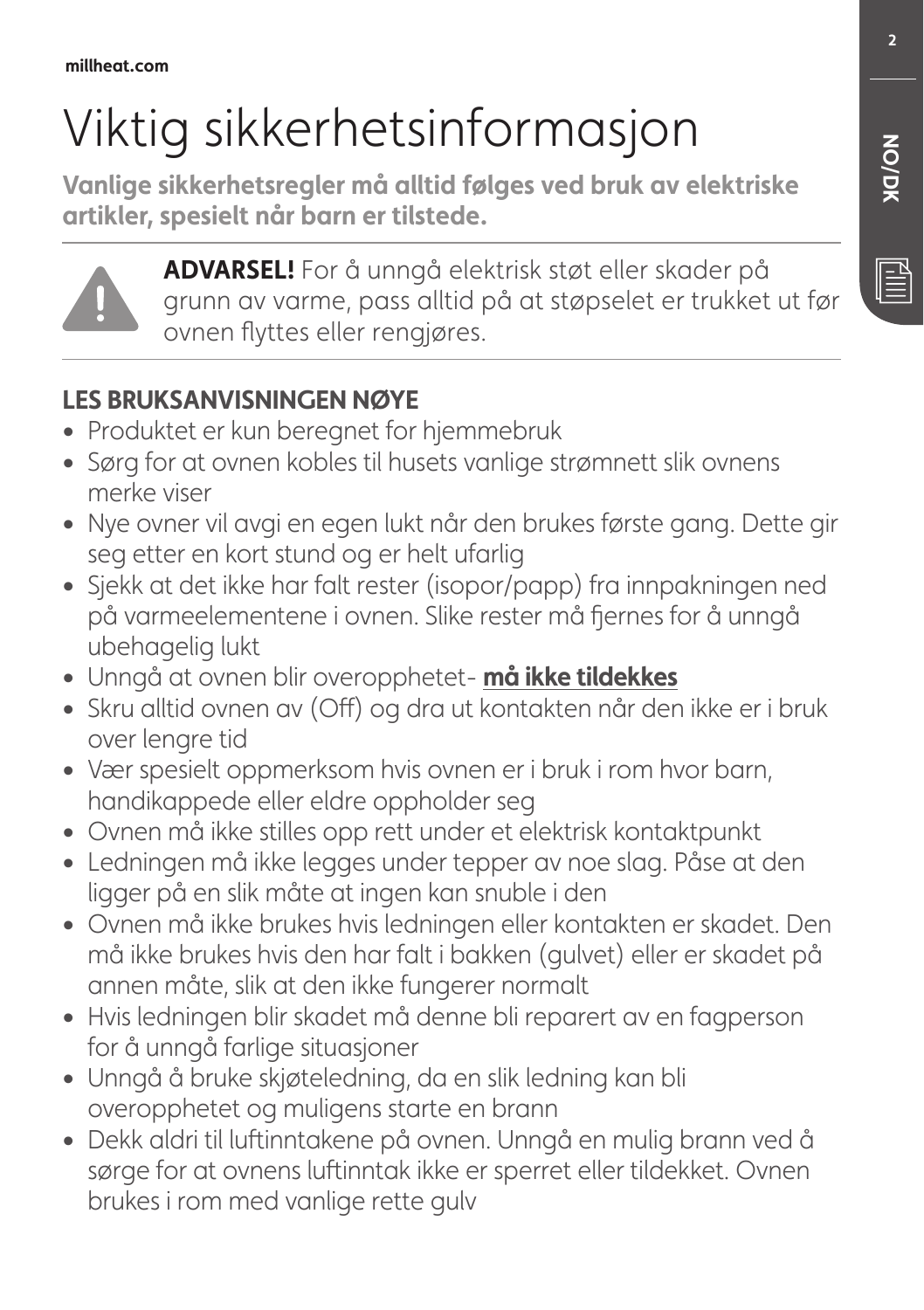- **•** Ovnen må ikke monteres rett ved brennbart materiale av noe slag da det alltid kan være en fare for brann
- **•** Ovnen må aldri brukes i rom hvor det lagres bensin, maling eller andre lett antennelige væsker som for eks. i en garasje
- **•** Ta aldri på en elektrisk ovn med våte hender. Ovnen monteres/ plasseres slik at en person som dusjer eller tar et bad ikke kan komme i direkte kontakt med den
- **•** Enkelte deler av denne ovnen kan bli veldig varme og forårsake brennmerker på huden. Vær ekstra oppmerksom når barn og sårbare personer er tilstede
- **•** Ovnen må være skrudd av, kontakten tatt ut og ovnen være kald før den blir flyttet på
- **•** Unngå overbelastning på strømnettet (kursen) hvor ovnen er tilkoblet. Ta hensyn hvis andre elektriske apparater er koblet til samme strømuttak eller kurs
- **•** Bruk aldri ovnen i små rom hvor personer som ikke er i stand til å forlate rommet av seg selv oppholder seg, med mindre de er under konstant tilsyn
- **•** Produktet kan ikke benyttes av barn under 8 år og personer med reduserte fysiske eller psykiske evner eller som mangler erfaring og kunnskap, om de ikke får tilsyn eller instruksjoner om bruk av produktet på en sikker måte og forstår farene som er involvert
- **•** Barn skal ikke leke med produktet. Rengjøring og vedlikehold skal ikke utføres av barn uten tilsyn
- **•** Barn under 3 år skal holdes unna produktet med mindre de har kontinuerlig tilsyn
- **•** Barn i alderen 3 til 8 år kan kun slå AV/PÅ produktet, forutsatt at ovnen er montert slik monteringsanvisningen viser, og barna har fått instruksjon eller tilsyn vedrørende bruk av produktet på en sikker måte og forstår farene som er involvert
- **•** Bruk aldri denne varmeovnen i nærheten av badekar, dusj eller svømmebasseng

**ADVARSEL!** Ovnen må ikke brukes hvis glasspanelet er skadet (gjelder produkter som starter modellnavnet med MB).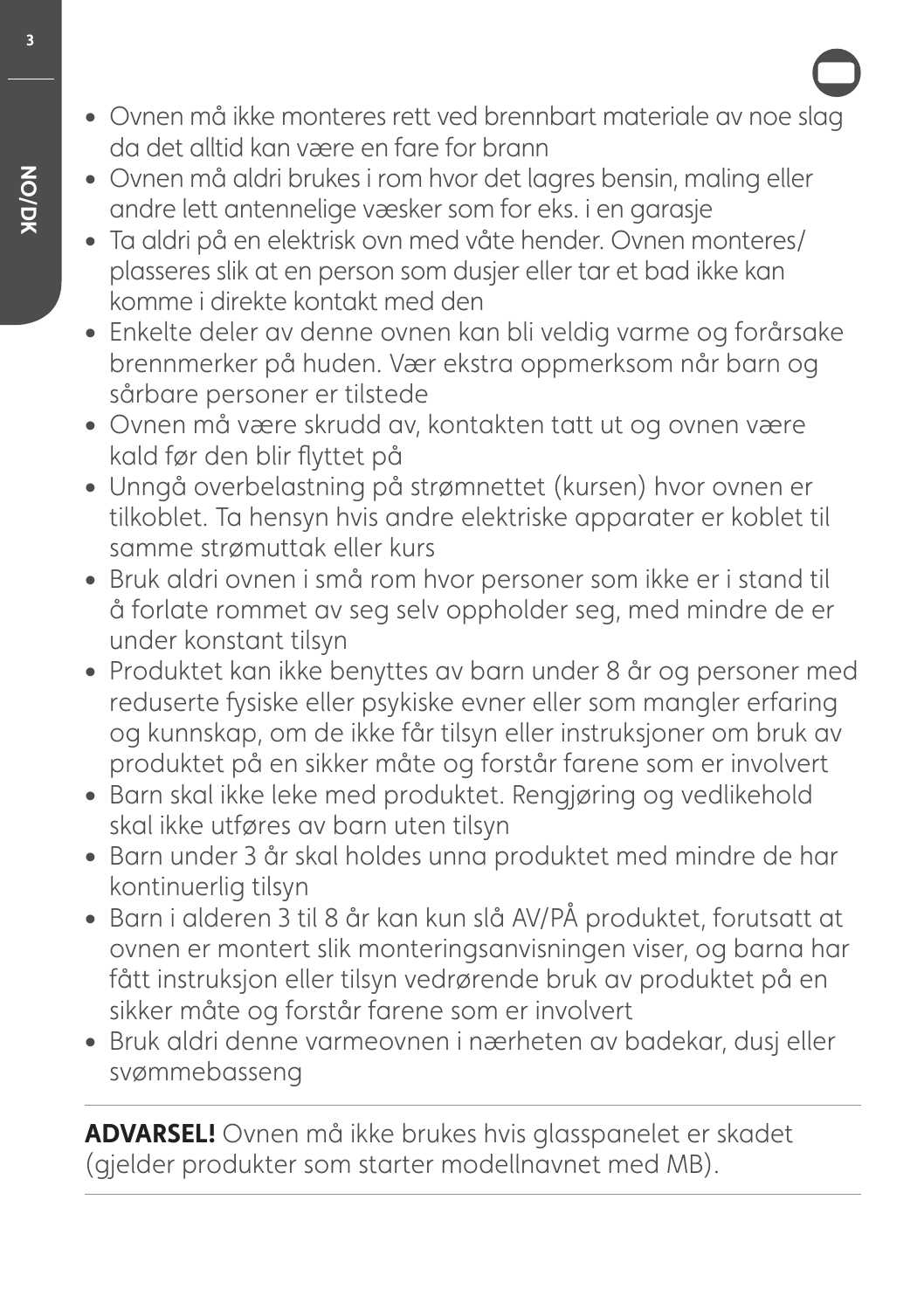## Spesifikasjoner

| Modell              | Termostat          | Farge       | Høyde   | <b>Bredde</b> | Strømstyrke       | Effekt (W) | IP-grad |
|---------------------|--------------------|-------------|---------|---------------|-------------------|------------|---------|
| <b>IB250</b>        | <b>Flektronisk</b> | Hvit        | 30,0 cm | 35,0 cm       | ~220-240V/50-60Hz | 250        | IPx4    |
| <b>IB600DN</b>      | Dag/Natt           | Hvit        | 40,0 cm | 65,0 cm       | ~220-240V/50-60Hz | 600        | IPx4    |
| <b>IB900DN</b>      | Dag/Natt           | Hvit        | 40,0 cm | 85,0 cm       | ~220-240V/50-60Hz | 900        | IPx4    |
| <b>IB1200DN</b>     | Dag/Natt           | <b>Hvit</b> | 40,0 cm | 105,0 cm      | ~220-240V/50-60Hz | 1200       | IPx4    |
| <b>IB800LDN</b>     | Dag/Natt           | Hvit        | 25,0 cm | 105,0 cm      | ~220-240V/50-60Hz | 800        | IPx4    |
| <b>IB1000L DN</b>   | Dag/Natt           | Hvit        | 25,0 cm | 121,5 cm      | ~220-240V/50-60Hz | 1000       | IPx4    |
| <b>MB250</b>        | Elektronisk        | Hvit        | 30,0 cm | 36,5 cm       | ~220-240V/50-60Hz | 250        | IPx4    |
| <b>MB600DN</b>      | Dag/Natt           | <b>Hvit</b> | 40,0 cm | 66,5 cm       | ~220-240V/50-60Hz | 600        | IPx4    |
| <b>MB900DN</b>      | Dag/Natt           | <b>Hvit</b> | 40,0 cm | 86,5 cm       | ~220-240V/50-60Hz | 900        | IPx4    |
| <b>MB1200DN</b>     | Dag/Natt           | Hvit        | 40,0 cm | 106,5 cm      | ~220-240V/50-60Hz | 1200       | IPx4    |
| <b>MB800LDN</b>     | Dag/Natt           | Hvit        | 25,0 cm | 106,5 cm      | ~220-240V/50-60Hz | 800        | IPx4    |
| <b>MB1000L DN</b>   | Dag/Natt           | <b>Hvit</b> | 25,0 cm | 123,0 cm      | ~220-240V/50-60Hz | 1000       | IPx4    |
| <b>MB600DN G</b>    | Dag/Natt           | Grå         | 40,0 cm | 66,5 cm       | ~220-240V/50-60Hz | 600        | IPx4    |
| <b>MB900DN G</b>    | Dag/Natt           | Grå         | 40,0 cm | 86,5 cm       | ~220-240V/50-60Hz | 900        | IPx4    |
| <b>MB1200DN G</b>   | Dag/Natt           | Grå         | 40,0 cm | 106,5 cm      | ~220-240V/50-60Hz | 1200       | IPx4    |
| <b>MB800L DN G</b>  | Dag/Natt           | Grå         | 25,0 cm | 106,5 cm      | ~220-240V/50-60Hz | 800        | IPx4    |
| <b>MB1000L DN G</b> | Dag/Natt           | Grå         | 25,0 cm | 123,0 cm      | ~220-240V/50-60Hz | 1000       | IPx4    |

**Ovnene er godkjent for bruk i sone 2 i våtrom (IPx4-godkjent)**

## Før førstegangsbruk

Etter utpakking av ovnen, kontroller om det er noen transportskader på produktet. Skulle det være synlige skader på produktet, ta kontakt med butikken eller importør.

Ta vare på ytteremballasjen for senere transport av ovnen. Om du ønsker å kaste emballasjen, sørg for at den blir kastet på forsvarlig vis. Hold plastposer unna barn.

## Førstegangsbruk

Etter å ha skrudd på varmen første gang, eller etter et lengre opphold, vil det kunne lukte "brent" i en kort tid. Dette er normalt.

Vennligst les hele denne bruksanvisningen nøye før bruk. Ta vare på bruksanvisningen for senere bruk.

**Det er også vanlig at ovnen lager "lyder" i opp/ned-varmingsfasen.**

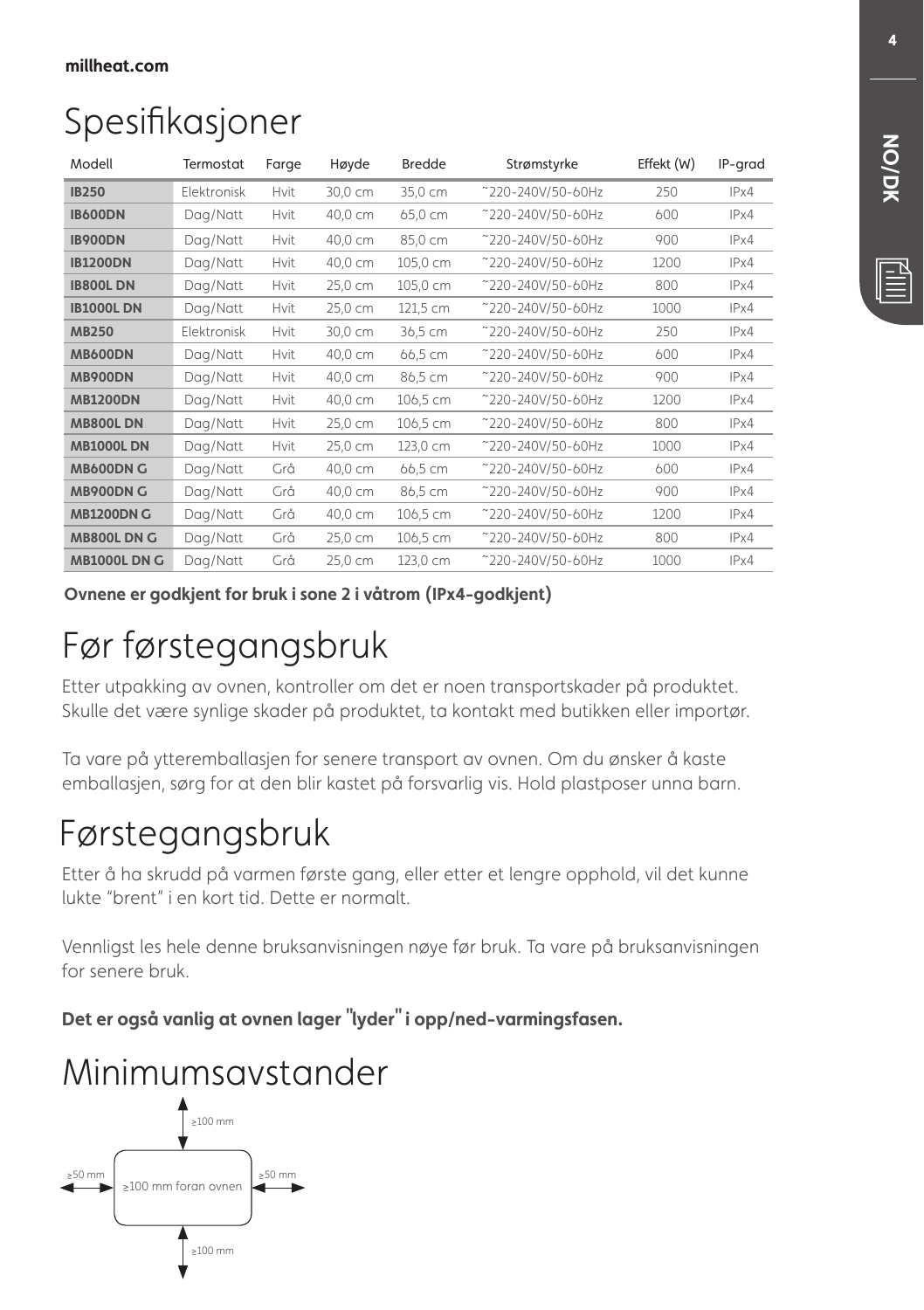## Beskrivelse av ovnen

**Se figur 1 på separat figurark**

- 1. Av/På
- 2. Veggbrakett

**A** MILL STEEL

- 3. Temperatursensor
- 4. Utslipp varme
- 5. Termostat
- 6. Stålfront

## **MILL GLASS**

- 1. Av/På
- 2. Veggbrakett
- 3. Temperatursensor
- 4. Utslipp varme
- 5. Termostat
- 6. Glassfront

## Montering

**Se figur 2 på separat figurark**

### **Bruk målebånd og vater for å montere braketten.**

- A. Lag hull i veggen for hull 1 & 2. Lag detterer hull i veggen for de øverste hullene (hull 3 & 4 ved hjelp av 6)
- B. Sett pluggene inn i hullene som er laget og fest braketten med 4 skruer
- C. Før ovnen på de nederste festene på brakketen, for så å hekte på ovnen på de øverste festene (løft noe for å få ovnen inn i sporet på de øverste festene). Skru fast låseskruene på toppen av braketten (mot klokken)

## Kalibrering av temperatur

## **Se figur 3 på separat figurark**

Det kan oppstå avvik mellom hva ovnen registrerer av temperatur og hva som er faktisk temperatur der du oppholder deg i rommet. Det kan være flere årsaker til dette, men den mest vanlige er at ovnen står et lite stykke fra der du oppholder deg i rommet vanligvis. Når du setter feks 22 grader som ønsket temperatur på ovnen er det helt naturlig og intuitivt å tenke at dette er graden du ønsker i rommet der sofaen feks er plassert. Dog er det slik at ovnens temperatursensor er plassert på produktet selv, og dermed kan et slikt avvik oppstå. For å justere dette er alle Millovner utstyrt med kalibreringsmuligheter, dvs at du kan justere hva ovnen registrerer av temperatur. OBS! Rommet må ha oppnådd en stabil temperatur før evt. kalibrering.

Trykk inn  $\bigcirc$  2 ganger, og bruk piltastene (+ eller -) for å sette faktisk temperatur observert i rommet. Bekreft med  $\bigotimes$  eller vent 15 sekunder for automatisk bekreftelse.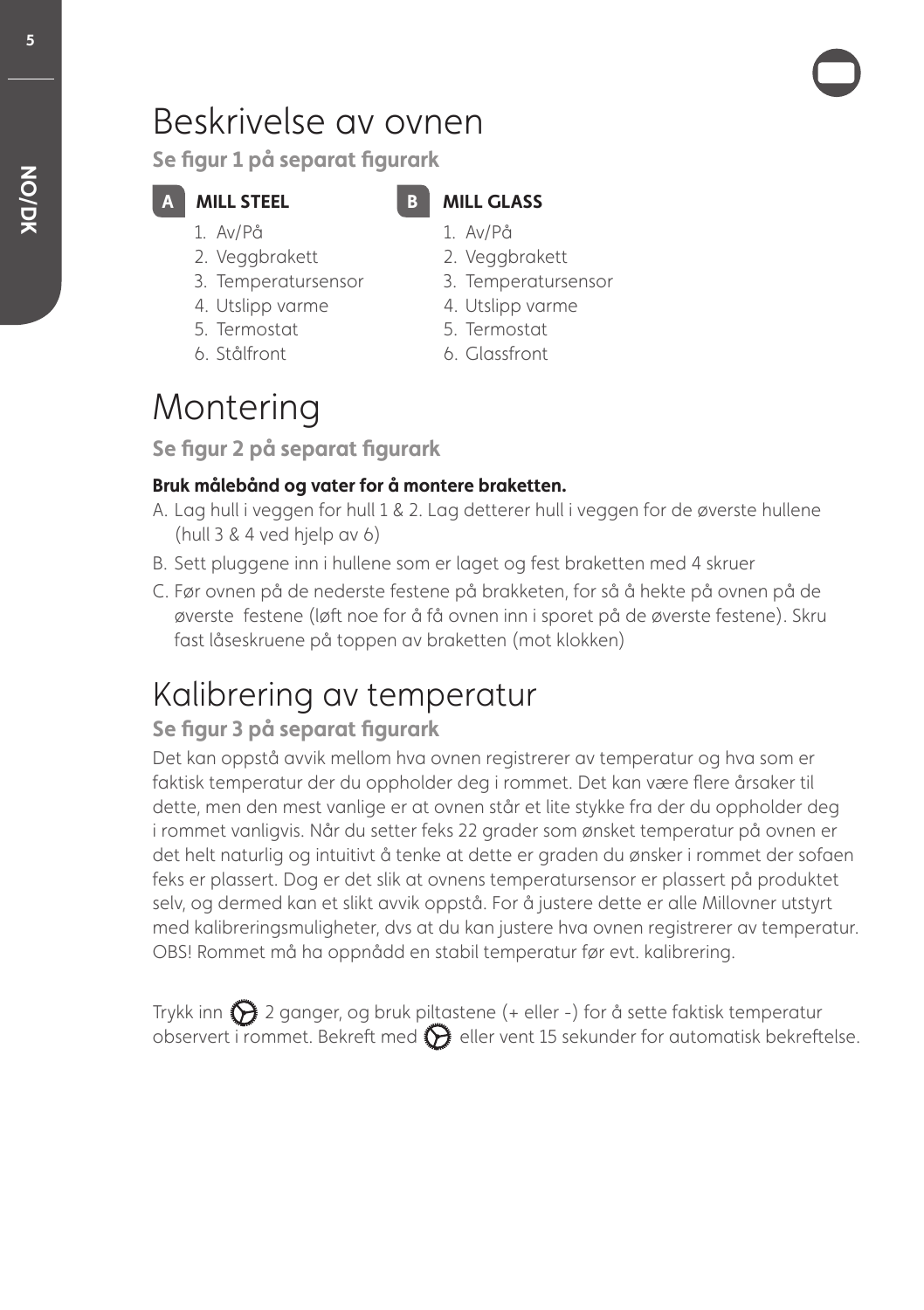## Resette ovnen

**Se figur 4 på separat figurark**

Slå av ovnens hovedbryter

Trykk og hold  $\bigodot$  inne mens du slår på ovnens hovedbryter.

## Huskefunksjon

Ovnen husker alle temperaturinnstillinger, og vil automatisk gå til ønsket romtemperatur etter strømbrudd. Dine dag- og nattsenkingsprogrammer vil derimot bli slettet ved strømbrudd og du må registrere dette på nytt.

## "Åpent vindu" funksjon

Ovnen har en "åpent vindu" funksjon som aktiveres straks den registrerte romtemperaturen synker mer enn 2 grader Celsius på 2 minutter. Ovnen vil automatisk stoppe å varme og FO vil vises i displayet til ovnen.

Ovnen vil automatisk starte å varme igjen etter 10 minutter (displayet endres fra FO til ønsket romtemperatur).

## Bruksanvisning elektronisk termostat

Vennligst se tabelloversikt side 4 for hvilke modeller som har elektronisk termostat.

### **Kontrollpanel**

**Se figur 5 på separat figurark** 

- 1. Display (viser ønsket romtemperatur som standard)
- 2. Strømindikator viser om ovnen trekker strøm eller ikke
- 3. Kontrollknapp (+) (Øke temperatur)
- 4. Kontrollknapp (-) (Senke temperatur)
- 5. Funksjonsknapp

**OBS!** Ved strømbrudd vil termostaten gå tilbake til sist satt temperatur

**ADVARSEL:** FØR OVNEN TAS I BRUK MÅ DEN VÆRE FESTET TIL EN VEGG. HVIS OVNEN IKKE ER MONTERT KORREKT ELLER SATT OPP SKJEVT, KAN DET FØRE TIL AT DEN IKKE VIL FUNGERE ELLER I VERSTE FALL BLI ØDELAGT.



**Om temperatursensoren ikke fungerer slik den skal vil du se dette symbolet i displayet. Vennligst kontakt forhandler eller importør.**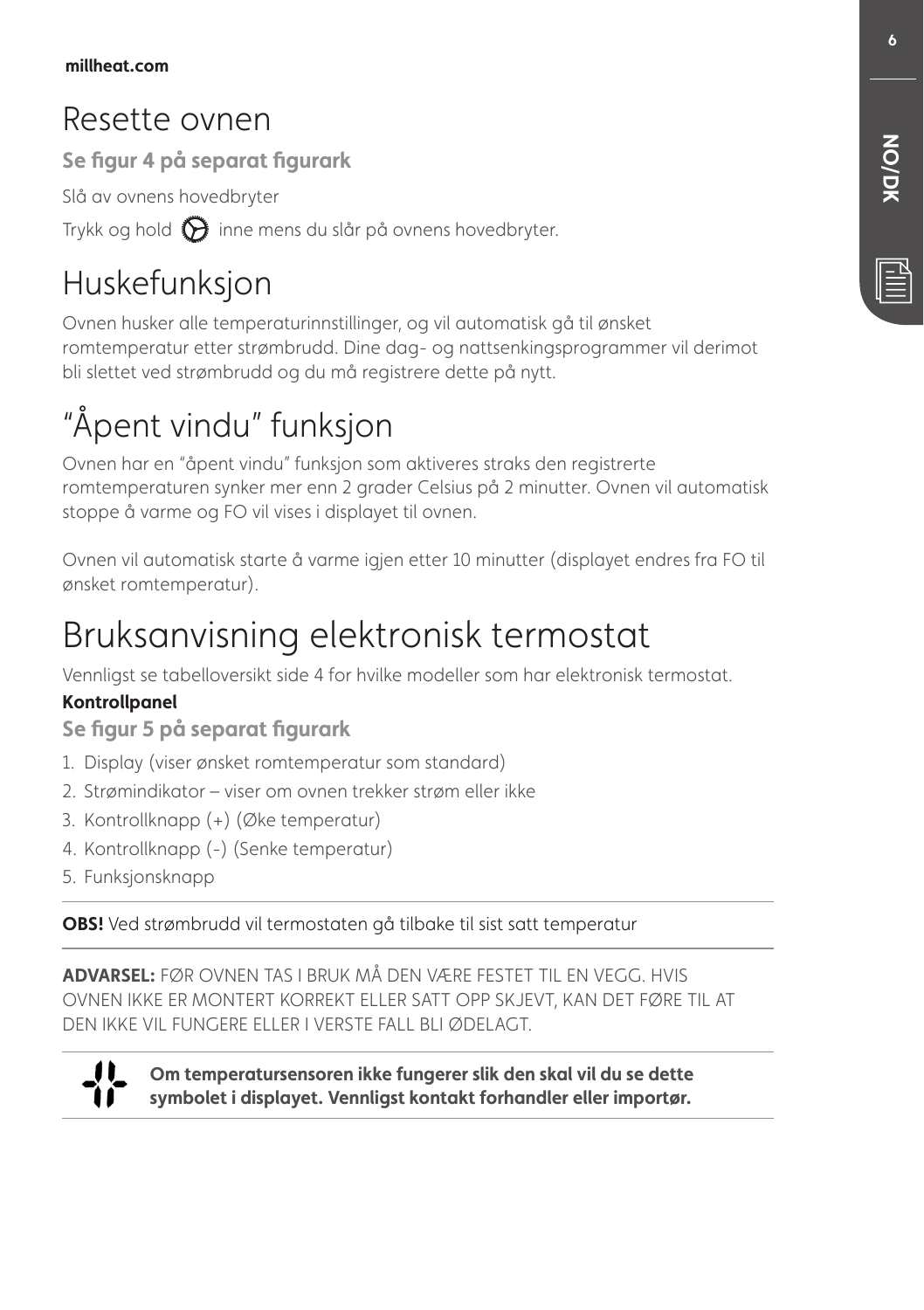## Strømindikator for elektronisk termostat

### **Se figur 6 på separat figurark**

Når panelovnen trekker strøm (dvs når ovnen varmer) lyser strømindikatoren  $\blacklozenge$ .

## Sett ønsket temperatur for elektronisk termostat

### **Se figur 7 på separat figurark**

Trykk ned en av piltastene for å stille inn ønsket romtemperatur.

## Bruksanvisning dag/natt termostat

Vennligst se tabelloversikt side 4 for hvilke modeller som har dag/natt termostat.

**TIPS!** Termostaten kan benyttes som en vanlig elektronisk termostat (det vil si at ovnen holder en jevn temperatur hele døgnet). Se bruksanvisning elektronisk termostat side 6 for mer informasjon.

### **Kontrollpanel**

**Se figur 8 på separat figurark** 

- 1. Display (viser ønsket romtemperatur som standard)
- 2. Kontrollys natt-funksjon
- 3. Kontrollys dag-funksjon
- 4. Strømindikator viser om ovnen trekker strøm eller ikke
- 5. Kontrollknapp (+) (Øke temperatur)
- 6. Kontrollknapp (-) (Senke temperatur)
- 7. Natt-funksjon
- 8. Dag-funksjon
- 9. Funksjonsknapp

**OBS!** Ved strømbrudd vil termostaten gå tilbake til sist satt temperatur

**ADVARSEL!** FØR OVNEN TAS I BRUK MÅ DEN VÆRE FESTET TIL EN VEGG. HVIS OVNEN IKKE ER MONTERT KORREKT ELLER SATT OPP SKJEVT, KAN DET FØRE TIL AT DEN IKKE VIL FUNGERE ELLER I VERSTE FALL BLI ØDELAGT.



**Om temperatursensoren ikke fungerer slik den skal vil du se dette symbolet i displayet. Vennligst kontakt forhandler eller importør.**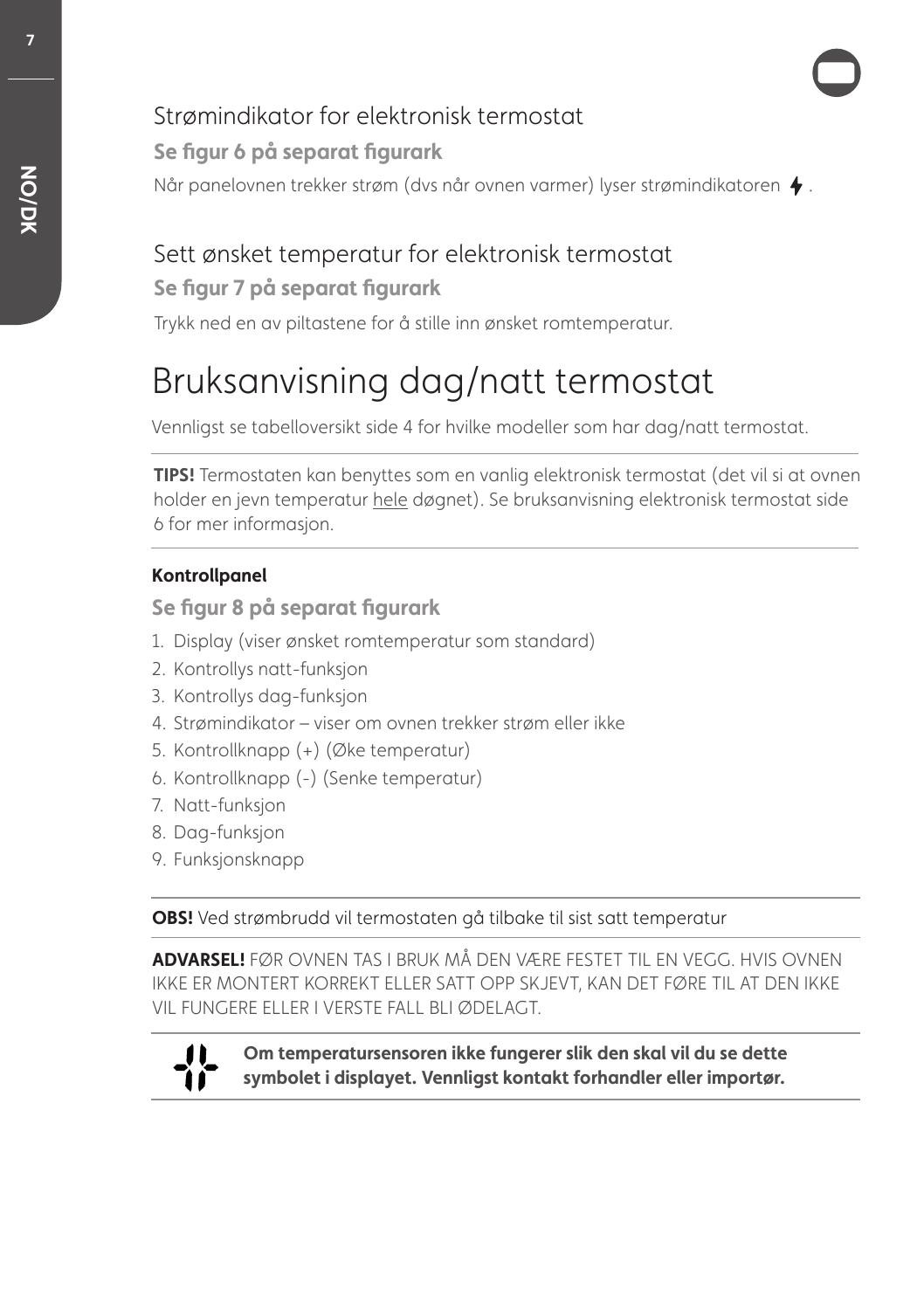## Strømindikator for dag/natt termostat

**Se figur 9 på separat figurark**

Når panelovnen trekker strøm (dvs når ovnen varmer) lyser strømindikatoren  $\blacklozenge$ .

## Sett ønsket temperatur for dag/natt termostat

## **Se figur 7 på separat figurark**

Trykk ned en av piltastene for å stille inn ønsket romtemperatur.

## Dag– og nattsenking

Når du programmerer ovnen for enten dag– eller nattsenking, så vil senkeperioden være aktiv fra det tidspunktet du programmerer ovnen. Det vil si at om du ønsker at en dagsenking begynner kl 07.30, så må du programmere dagsenkingen kl 07.30.

Du trenger kun å programmere ovnen 1 gang for dagsenking og 1 gang for nattsenking. Om du har programmert ovnen vill programmene være aktiv på følgende dager: **Dagsenking:** Mandag - Fredag (dag 1-5)

**Nattsenking:** Alle Netter

**EKSEMPEL:** La ass si at du ønsker å programmere ovnen for både dag– og nattsenking. Du ønsker at den skal gjøre følgende:

- 1. Dagsenk skal være aktiv fra kl. 07.30 til kl 14.30. Ønsket temperatur: 17 grader
- 2. Nattsenk skal være aktiv fra kl. 22.00 til 06:00. Ønsket temperatur: 18 grader

## Slik gjør du for å aktivere dagsenk

## **Se figur 10 på separat figurark**

- 1. Tirsdag KI 07.30 går du til ovnen og trykker på  $\bullet$  på ovnens termostat
- 2. "d" vil vises i displayet. Bruk hjulet for å angi hvilken dag det er når du programmerer ovnen (1=mandag, 2=tirsdag etc). Du programmerer ikke ovnen for ulike dager. Her er det kun snakk om å fortelle ovnen hvilken dag det er når du programmerer ovnen, siden dagsenkingen kun er aktiv mandag-fredag. Velg 2 for tirsdag. Bekreft ved å trykke på  $\bigodot$
- 3. "C" vil blinke i displayet. Bruk hjulet for å angi 17 som ønsket senketemperatur for dagsenkingen. Bekreft ved å trykke på  $\bigotimes$
- 4. "H" vil blinke i displayet. Bruk hjulet for å angi 7 timer som ønsket senketid (altså at den vil være aktiv fra kl 07.30 til 14.30). Bekreft ved å trykke på  $\bigotimes$
- 5. Nå vil dagsenkingen være aktiv fra kl 07.30 til 14.30 mandag-fredag. Senketemperaturen er 17 grader
- \* Kontrollys  $\dot{\bullet}$  lyser grønt når ovnen er i en aktiv senkeperiode. Kontrollyset lyser rødt når senkeperioden er inaktiv, men programmert.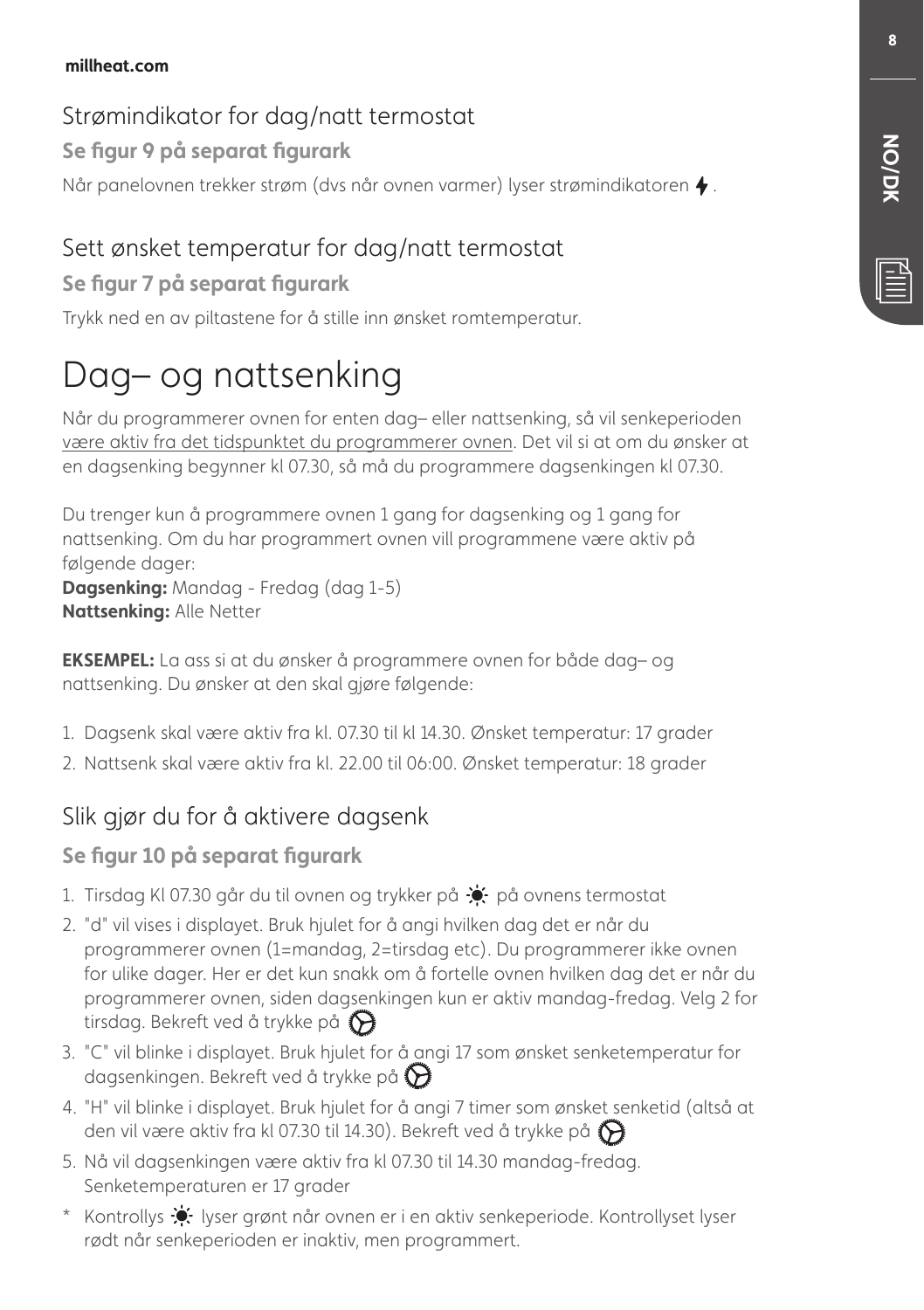## Slik gjør du for å aktivere nattsenk

### **Se figur 11 på separat figurark**

- 1. Kl 22.00 går du til ovnen og trykker på  $\leftarrow$  på ovnens termostat
- 2. "C" vil blinke i displayet. Bruk hjulet for å angi 18 som ønsket senketemperatur for nattsenkingen. Bekreft ved å trykke på  $\bigcirc$
- 3. "H" vil blinke i displayet. Bruk hjulet for å angi 8 timer som ønsket senketid (altså at den vil være aktiv fra kl 22.00 til 06.00). Bekreft ved å trykke på  $\bigodot$
- 4. Nå vil nattsenkingen være aktiv fra kl 22.00 til 06.00 alle dager. Senketemperaturen er 18 arader
- \* Kontrollys  $\blacklozenge$  lyser grønt når ovnen er i en aktiv senkeperiode. Kontrollyset lyser rødt når senkeperioden er inaktiv, men programmert.

NB! Om det er strømbrudd/du skrur av ovnen så vil ovnen glemme programmeringen og du må gjøre dette på nytt.

OBS! 2012-modeller (serienr. HL12) har et litt annet oppsett hvor man ikke blir spurt om antall timer og temperatur mens man programmerer. Standardverdiene er som følger: **Dagsenk:** 5 timer og 17 grader **Nattsenk:** 7 timer og 17 grader

Ellers følger de samme oppsett.

## Endre senketemperatur–Dag

### **Se figur 12 på separat figurark**

Trykk og hold  $\bigcirc$  inne og trykk 3 ganger på  $\bigstar$ . Angi ønsket temperatur for dagsenkingen. Lagre ved å trykke på  $\bigcirc$  eller vent 15 sekunder for automatisk bekreftelse.

## Endre senketemperatur–Natt

### **Se figur 13 på separat figurark**

Trykk og hold  $\bigcirc$  inne og trykk 3 ganger på  $\leftarrow$ . Angi ønsket temperatur for nattsenkingen. Lagre ved å trykke på  $\bigcirc$  eller vent 15 sekunder for automatisk bekreftelse.

## Endre antall timer–Dag

## **Se figur 14 på separat figurark**

Trykk og hold  $\bigcirc$  inne og trykk 2 ganger på  $\cdot$ . Angi ønsket temperatur for dagsenkingen. Lagre ved å trykke på  $\bigcirc$  eller vent 15 sekunder for automatisk bekreftelse.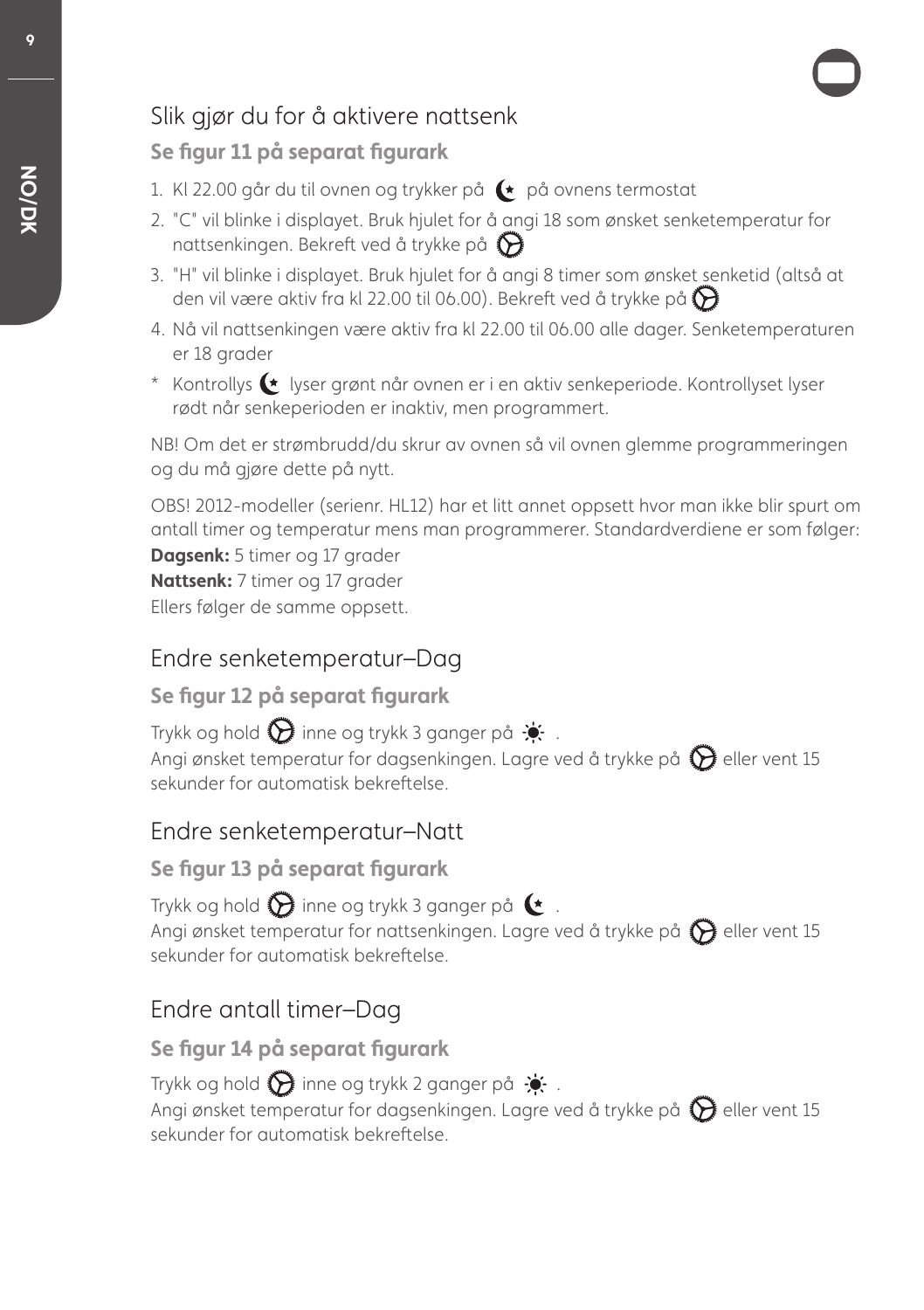### **millheat.com**

## Endre antall timer–Natt

**Se figur 15 på separat figurark**

Trykk og hold  $\bigotimes$  inne og trykk 2 ganger på  $\blacktriangleright$ .

Angi ønsket temperatur for nattsenkingen. Lagre ved å trykke på  $\bigcirc$  eller vent 15 sekunder for automatisk bekreftelse.

## Kansellere (hoppe over) senkeperiode

**Se figur 16 på separat figurark**

Trykk og hold  $\bigcirc$  inne og trykk 1 gang på  $\div$  eller  $\leftrightarrow$  (avhengig av hvilken senkeperiode du ønsker å kansellere).

### **\* Ovnen hopper over en aktiv senkeperiode eller neste senkeperiode**

**\* Ved neste senkeperiode vil ovnen automatisk gjenoppta programmert senkeperiode**

### Slette senkeprogram

**Se figur 17 på separat figurark**

Trykk og hold  $\div$  eller  $\leftarrow$  (avhengig av hvilket senkeprogram du ønsker å kansellere) inne i 3 sekunder.

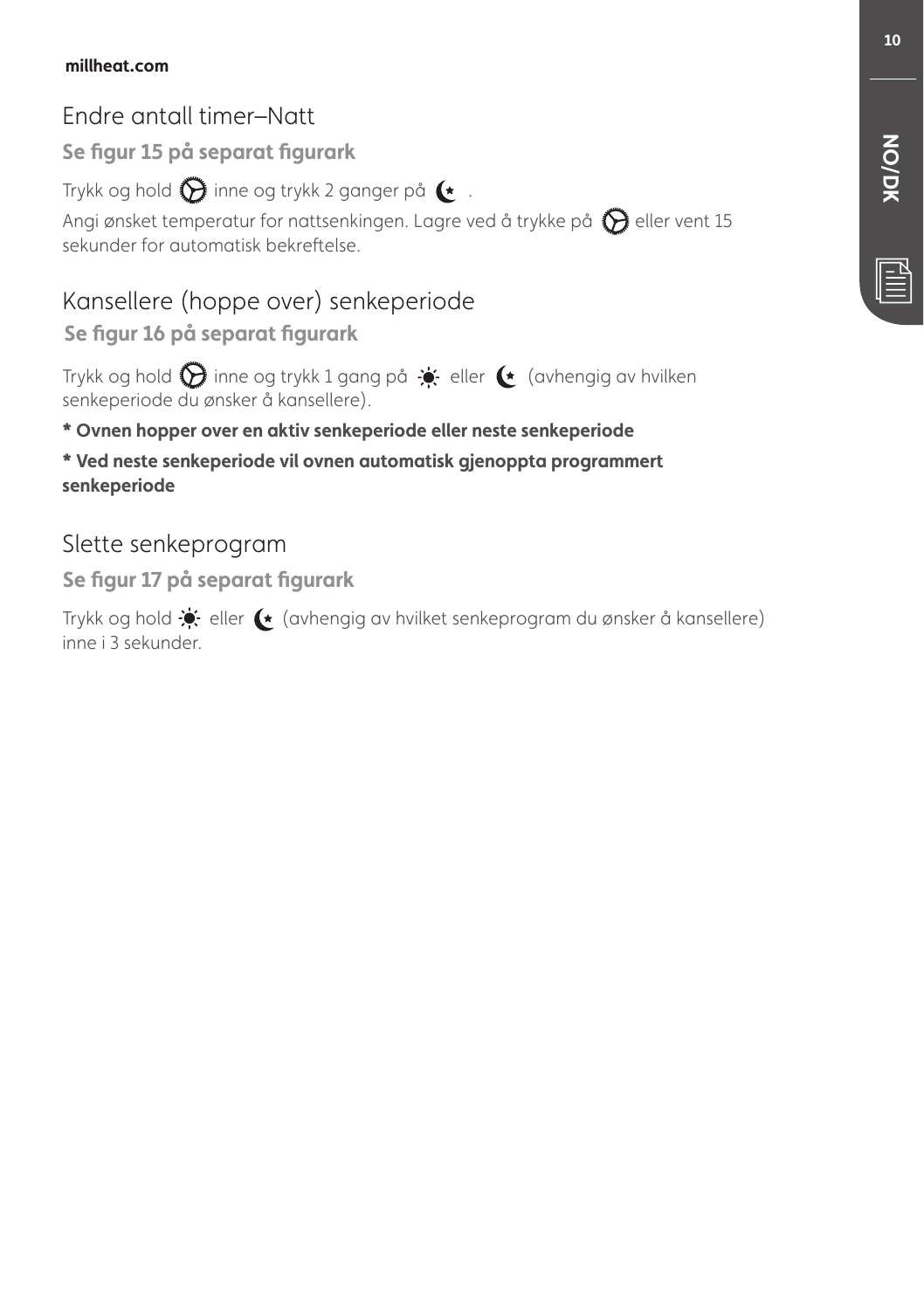## Vedlikehold

- 1. Ta alltid ut stikkontakten og Ia ovnen bli kald før rengjøring
- 2. Tørk ovnen regelmessig med en lett fuktig klut og tørk av overflaten før du skrur på ovnen jajen
- 3. I fyringssesongen bør ovnen rengjøres minst 1 gang i måneden

**OBS! Ovnen må aldri legges i vann.**

**Unngå bruk av vaskemidler ved renhold.**

### **Det må aldri komme vann inn i ovnen da dette kan medføre fare.**

- 4. Støv etc. fjernes med en myk klut
- 5. Ovnen kan lagres på et tørt og rent sted
- 6. Hvis ovnen skulle slutte å virke må du ikke forsøke å reparere den selv da det kan medføre brannfare/elektrisk støt.

## Garanti

Garantien gjelder i 2 år. I denne tiden vil ovnen bli reparert eller erstattet om feil skulle oppstå. Forutsetningen er at ovnen er brukt i henhold til denne bruksanvisningen og fremlegging av kjøpskvittering. Skulle det oppstå feil med ovnen, ta kontakt med butikken der den ble kjøpt eller med importøren.

## Avfallshåndtering

Symbolet  $\underline{\mathbb{X}}$  angir at dette produktet ikke skal kastes sammen med vanlig husholdningsavfall. For å hindre mulig skade på miljø eller helse, må dette produktet leveres til resirkulering av elektrisk og elektronisk utstyr. Din lokale el. forretning eller miljøstasjon har en ordning for å ivareta en miljøriktig destruksjon og resirkulering av slike produkter.



mill

## **Mill International AS**

Grini Næringspark 10 1361 Østerås Norway Tlf: +47 22 13 32 00 **www.millheat.com post@millheat.com**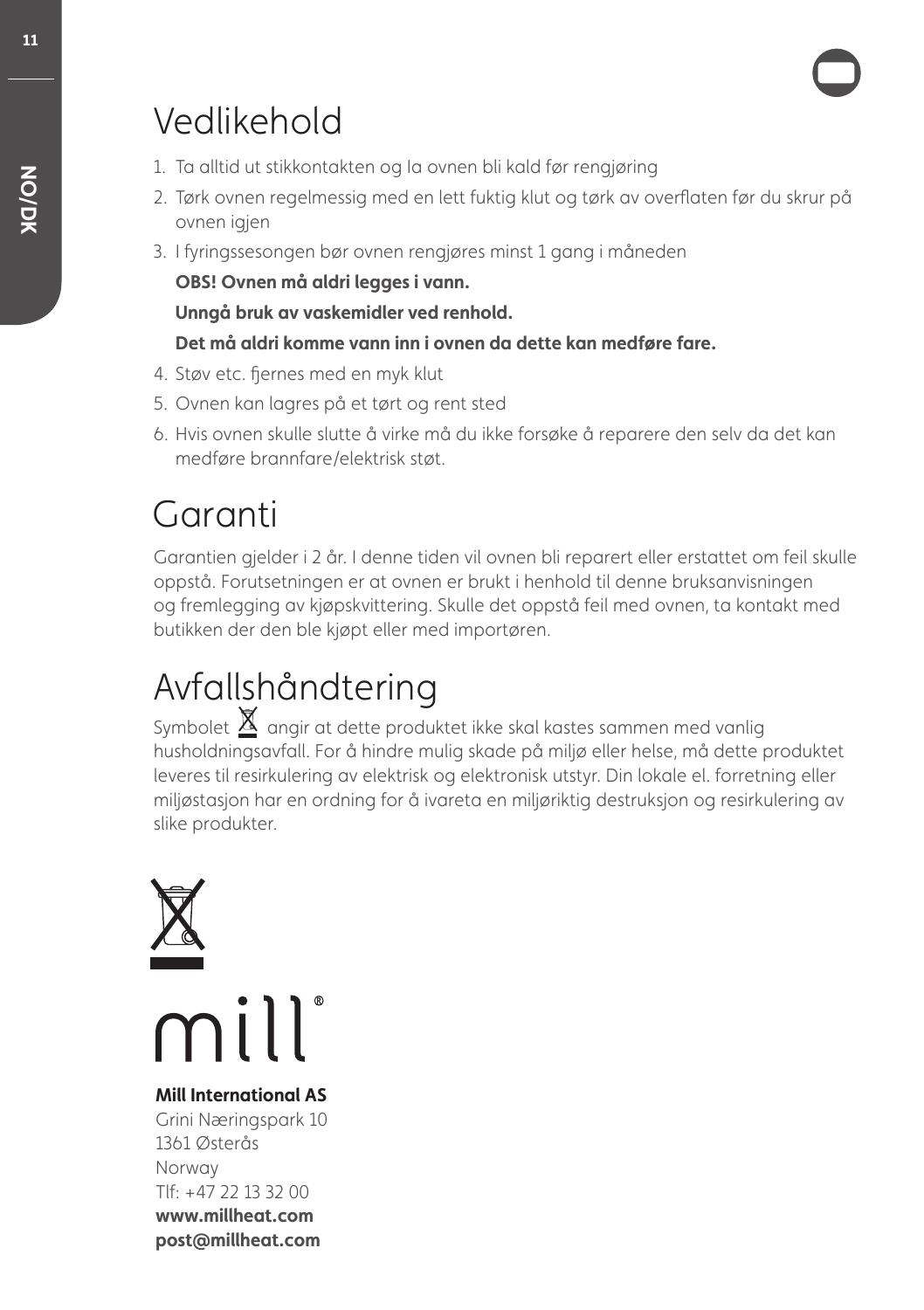# Innehållsförteckning

- **S. 2-3** Viktig säkerhetsinformation |
	- **S. 4** Specifikationer |
	- **S. 4** Före första användning |
	- **S. 4** Vid användning första gången |
	- **S. 4** Minsta avstånd |
	- **S. 5** | Beskrivning av radiatorn
	- **S. 5** Montering |
	- **S. 5** Temperaturkalibrering |
	- **S. 6** Återställ elementet |
	- **S. 6** Minnesfunktion |
	- **S. 6** | «Oppet fönster» -funktion
	- **S. 6** | Bruksanvisning elektronisk termostat
	- **S. 7** Strömindikator för elektronisk termostat |
	- **S. 7** Ange önskad temperatur för elektronisk termostat |
	- **S. 7** | Bruksanvisning dag/natt termostat
	- **S. 8** Strömindikator för dag/natt termostat |
	- **S. 8** Ange önskad temperatur för dag/natt termostat |
	- **S. 8** Dag– og nattsänkning |
	- **S. 8** Aktivera dagsänkning |
	- **S. 9** Aktivera nattsänkning |
	- **S. 9** Ändra sänkningstemperatur dag |
	- **S. 9** Ändra sänkningstemperatur natt |
	- **S. 9** Ändra antal timmar dag |
	- **S. 10** Ändra antal timmar natt |
	- **S. 10** Annullera (hoppa över) sänkningsperiod |
	- **S. 10** Radera ett sänkningsprogram |
	- **S. 11** Underhåll |
	- **S. 11** Garanti |
	- **S. 11** Källsortering |

## **Läs bruksanvisningen noggrant före användning. Spara bruksanvisningen för framtida behov.**





### **SPARA DEN HÄR BRUKSANVISNINGEN!**

**VIDRÖR ALDRIG RADIATORN MED VÅTA HÄNDER, OCH TÄCK ALDRIG ÖVER DEN!**

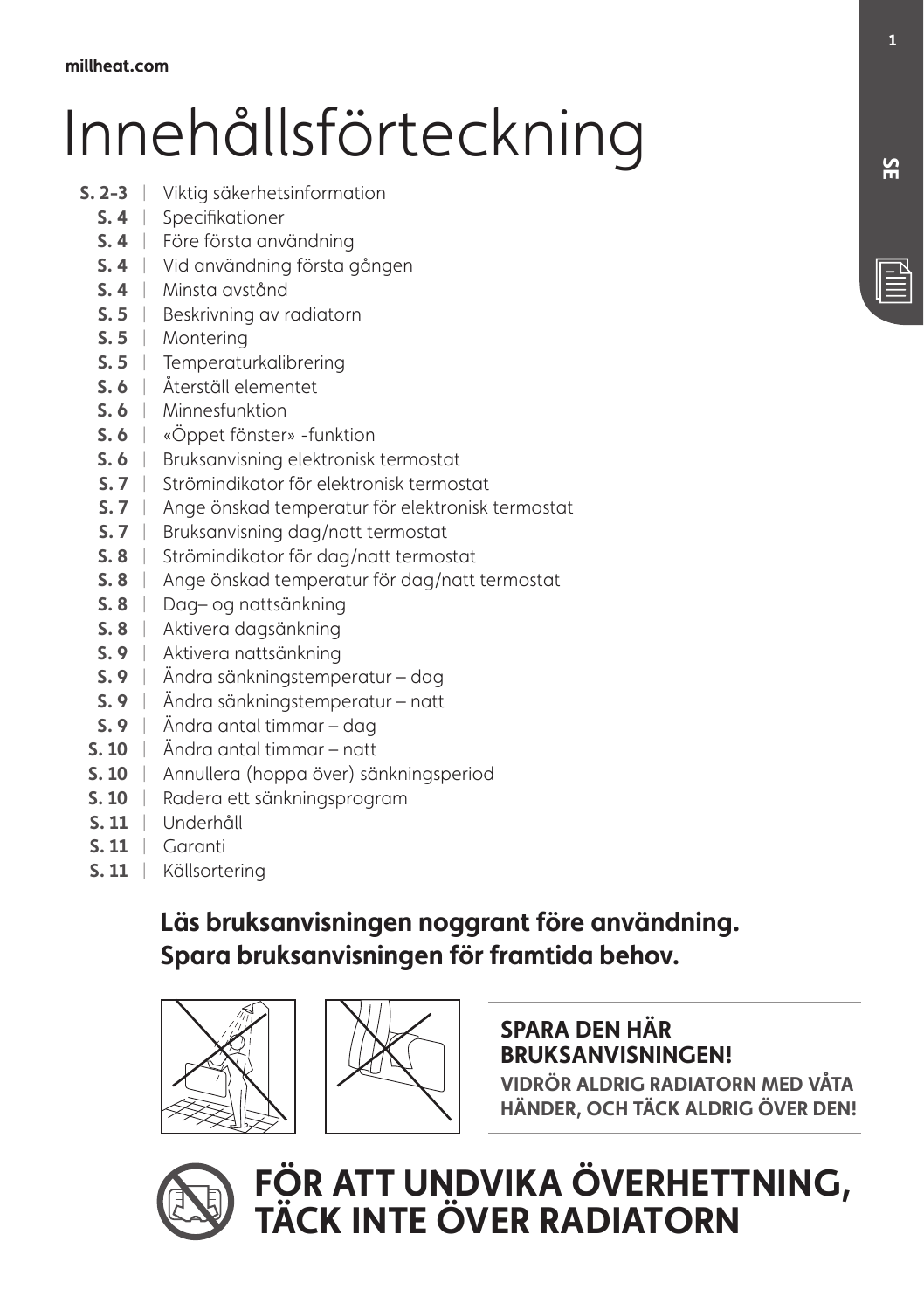# Viktig säkerhetsinformation

**Vanliga säkerhetsregler måste alltid följas vid användning av elektroniska produkter, särskilt när det finns barn i närheten** 



**VARNING!** För att undvika elektriska stötar och brännskador måste du se till att kontakten alltid är utdragen innan radiatorn flyttas eller rengörs.

## **LÄS BRUKSANVISNINGEN NOGGRANT**

- **•** Produkten är bara till för hemmabruk
- **•** Se till att produkten är kopplad till husets vanliga elnät, enligt märkningen på produkten
- **•** Nya produkter kan lukta lite konstigt när de används första gången. Lukten försvinner snabbt och är helt ofarlig.
- **•** Se till att inga förpackningsrester (cellplast/papp) har fallit ned på värmeelementen i produkten. Sådana rester måste plockas bort för att undvika dålig lukt.
- **•** Se till att produkten inte överhettas **den får inte övertäckas.**
- **•** Stäng av produkten (med Off-knappen) och dra ut kontakten när den inte ska användas på ett tag
- **•** Var särskilt uppmärksam om produkten används i ett rum där barn, funktionshindrade eller äldre befinner sig
- **•** Produkten får inte ställas precis under ett eluttag
- **•** Sladden får inte dras under mattor eller liknande. Se till att den ligger så att ingen snubblar på den
- **•** Produkten får inte användas om sladden eller kontakten är skadad. Den får inte användas om den har fallit i marken (golvet) eller är skadad på annat sätt, så att den inte fungerar normalt
- **•** Om sladden får skador måste den lagas av tillverkaren eller av någon yrkeskunnig
- **•** Undvik att använda förlängningssladd, eftersom en sådan sladd kan överhettas och bli brandfarlig
- **•** Täck aldrig för produktens luftintag. För att undvika brandfara är det viktigt att se till att produktens luftintag inte är tilltäppt eller övertäckt. Använd produkten i rum med vanliga plana golv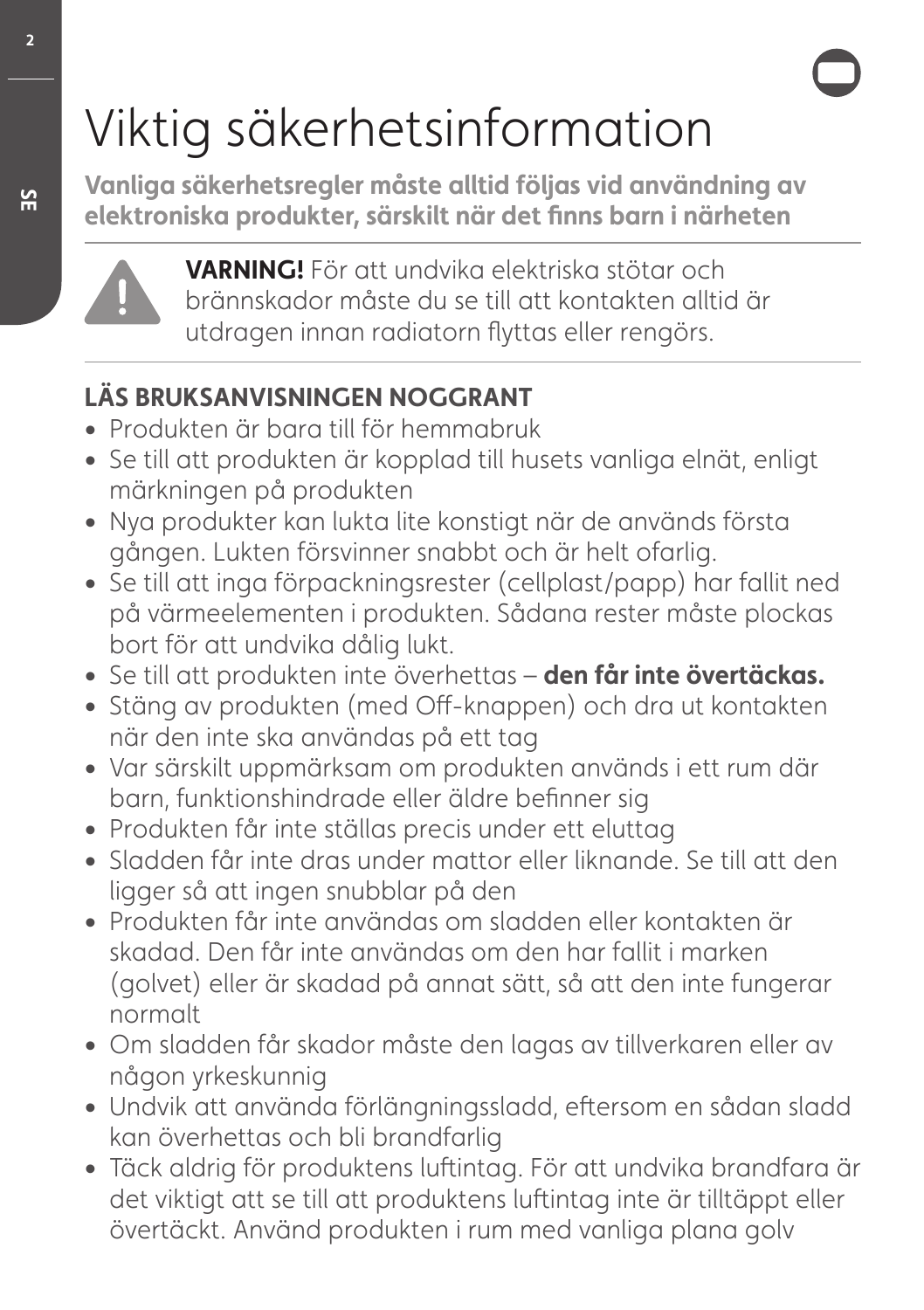### **millheat.com**

- **•** Produkten får inte monteras i omedelbar närhet till något brännbart material, eftersom det alltid finns risk för brand
- **•** Produkten får inte användas i rum där bensin, målarfärg eller andra lättantändliga vätskor förvaras, t.ex. i garage
- **•** Vidrör aldrig en elektrisk radiator med våta händer
- **•** Vissa delar av produkten kan bli mycket varma och orsaka brännskador. Var särskilt uppmärksam då barn och utsatta personer är närvarande
- **•** Produkten måste vara avslagen och sval och kontakten utdragen när den flyttas
- **•** Undvik att överbelasta det elnät (strömkrets) som produkten är uppkopplad på. Om andra elektriska apparater är kopplade till samma eluttag eller strömkrets måste de tas med i beräkningen
- **•** Använd inte produkten i små rum när personer som inte kan lämna rummet på egen hand är närvarande, såvida inte ständig tillsyn ges
- **•** Produkten får inte användas av barn under åtta (8) år och inte heller av personer med nedsatt fysisk eller mental förmåga eller någon som saknar erfarenhet och kunskap, om dessa inte får vägledning eller instruktioner gällande användningen av produkten på ett säkert sätt och som förstår de risker som är involverade
- **•** Barn ska inte leka med produkten. Rengöring och underhåll får inte utföras av barn utan översyn
- **•** Barn under tre (3) skall hållas borta från produkten om de inte har kontinuerlig tillsyn
- **•** Barn i ålder tre (3) till åtta (8) får bara slå AV/PÅ produkten, förutsatt att produkten är monterad enligt monteringsanvisningen, samt att barnen har fått vägledning gällande användning av produkten på ett säkert sätt samt att de förstår riskerna som är involverade
- **•** Använd inte produkten i närheten av ett bad, en dusch eller en pool

**VARNING!** Produkten får inte användas om glaspanelerna är skadade (detta gäller de produkter vars modellnamn startar med MB).

<u>ጅ</u>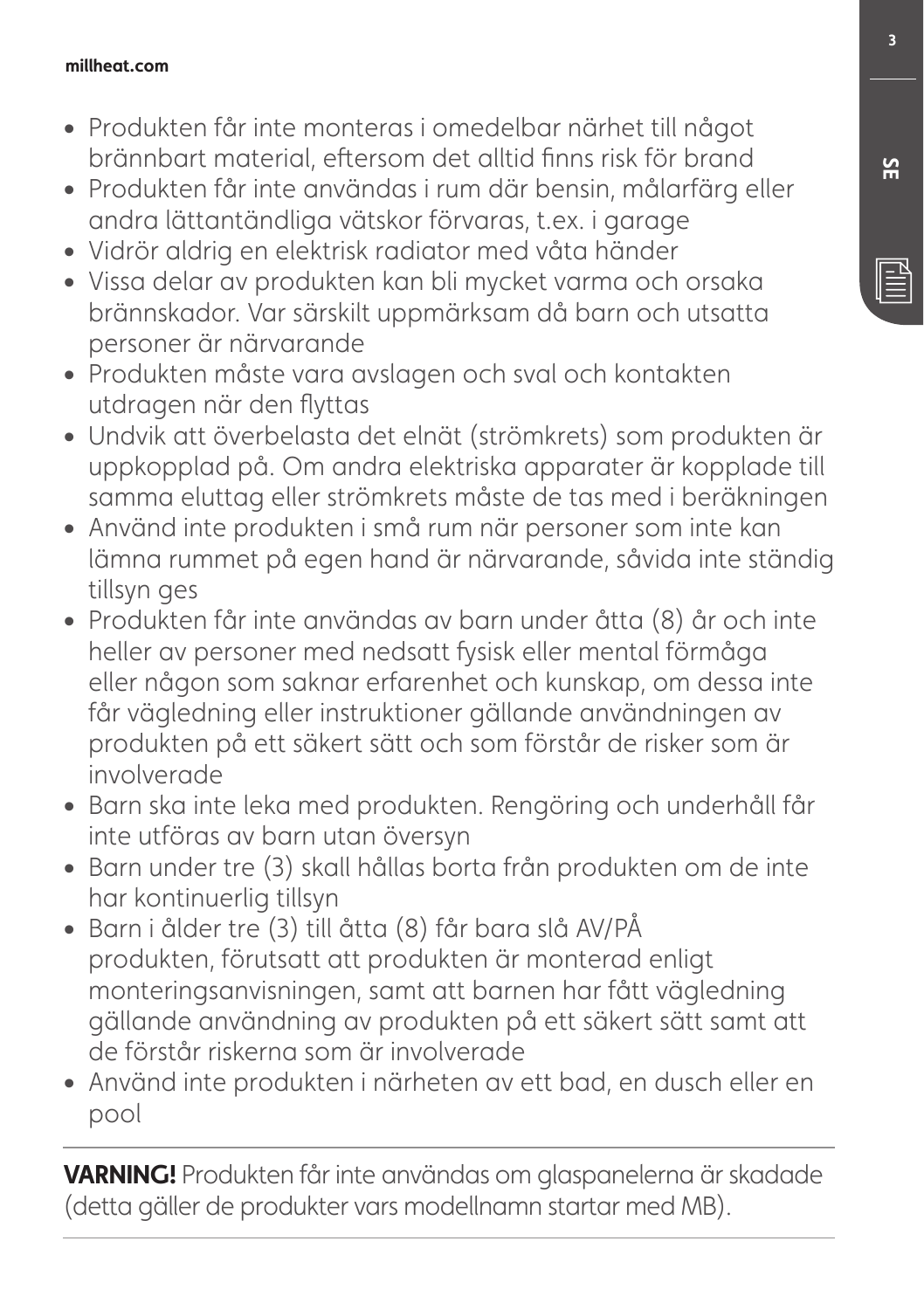## Spesifikasjoner

| Modell              | Termostat   | Färg | Höjd    | <b>Bredd</b> | Strömstyrka       | Effekt (W) | IP   |
|---------------------|-------------|------|---------|--------------|-------------------|------------|------|
| <b>IB250</b>        | Elektronisk | Vit  | 30,0 cm | 35,0 cm      | ~220-240V/50-60Hz | 250        | IPx4 |
| <b>IB600DN</b>      | Dag/Natt    | Vit  | 40,0 cm | 65,0 cm      | ~220-240V/50-60Hz | 600        | IPx4 |
| <b>IB900DN</b>      | Dag/Natt    | Vit  | 40,0 cm | 85,0 cm      | ~220-240V/50-60Hz | 900        | IPx4 |
| <b>IB1200DN</b>     | Dag/Natt    | Vit  | 40,0 cm | 105,0 cm     | ~220-240V/50-60Hz | 1200       | IPx4 |
| <b>IB800LDN</b>     | Dag/Natt    | Vit  | 25,0 cm | 105,0 cm     | ~220-240V/50-60Hz | 800        | IPx4 |
| <b>IB1000LDN</b>    | Dag/Natt    | Vit  | 25,0 cm | 121,5 cm     | ~220-240V/50-60Hz | 1000       | IPx4 |
| <b>MB250</b>        | Elektronisk | Vit  | 30,0 cm | 36,5 cm      | ~220-240V/50-60Hz | 250        | IPx4 |
| <b>MB600DN</b>      | Dag/Natt    | Vit  | 40,0 cm | 66,5 cm      | ~220-240V/50-60Hz | 600        | IPx4 |
| <b>MB900DN</b>      | Dag/Natt    | Vit  | 40,0 cm | 86,5 cm      | ~220-240V/50-60Hz | 900        | IPx4 |
| <b>MB1200DN</b>     | Dag/Natt    | Vit  | 40,0 cm | 106,5 cm     | ~220-240V/50-60Hz | 1200       | IPx4 |
| <b>MB800LDN</b>     | Dag/Natt    | Vit  | 25,0 cm | 106,5 cm     | ~220-240V/50-60Hz | 800        | IPx4 |
| <b>MB1000L DN</b>   | Dag/Natt    | Vit  | 25,0 cm | 123,0 cm     | ~220-240V/50-60Hz | 1000       | IPx4 |
| <b>MB600DN G</b>    | Dag/Natt    | Grå  | 40,0 cm | 66,5 cm      | ~220-240V/50-60Hz | 600        | IPx4 |
| <b>MB900DN G</b>    | Dag/Natt    | Grå  | 40,0 cm | 86,5 cm      | ~220-240V/50-60Hz | 900        | IPx4 |
| <b>MB1200DN G</b>   | Dag/Natt    | Grå  | 40,0 cm | 106,5 cm     | ~220-240V/50-60Hz | 1200       | IPx4 |
| MB800L DN G         | Dag/Natt    | Grå  | 25,0 cm | 106,5 cm     | ~220-240V/50-60Hz | 800        | IPx4 |
| <b>MB1000L DN G</b> | Dag/Natt    | Grå  | 25,0 cm | 123,0 cm     | ~220-240V/50-60Hz | 1000       | IPx4 |

**Elementet är godkänt för användning i zon 2 i badrum (IPx4 godkänd)**

## Före första användning

Efter att du packat upp apparaten, kontroller om det finns några transportskador på produkten. Finns det synliga skador på produkten, kontakta då butik eller importören.

Behåll ytterkartongen för framtida transporter av elementet. Om du väljer att kasta emballaget, se till att det kasseras på lämpligt sätt. Håll plastpåsar utom räckhåll från barn

## Vid användning första gången

Efter att du vrider på värmen första gången eller efter ett längre uppehåll, kan det lukta "bränt" en kortare stund. Detta är normalt.

Läs igenom hel bruksanvisningen noga innan bruk. Förvara denna bruksanvisning väl för framtida bruk.

**Det är normalt att radiatorn låter när den värms upp eller kyls ner.**

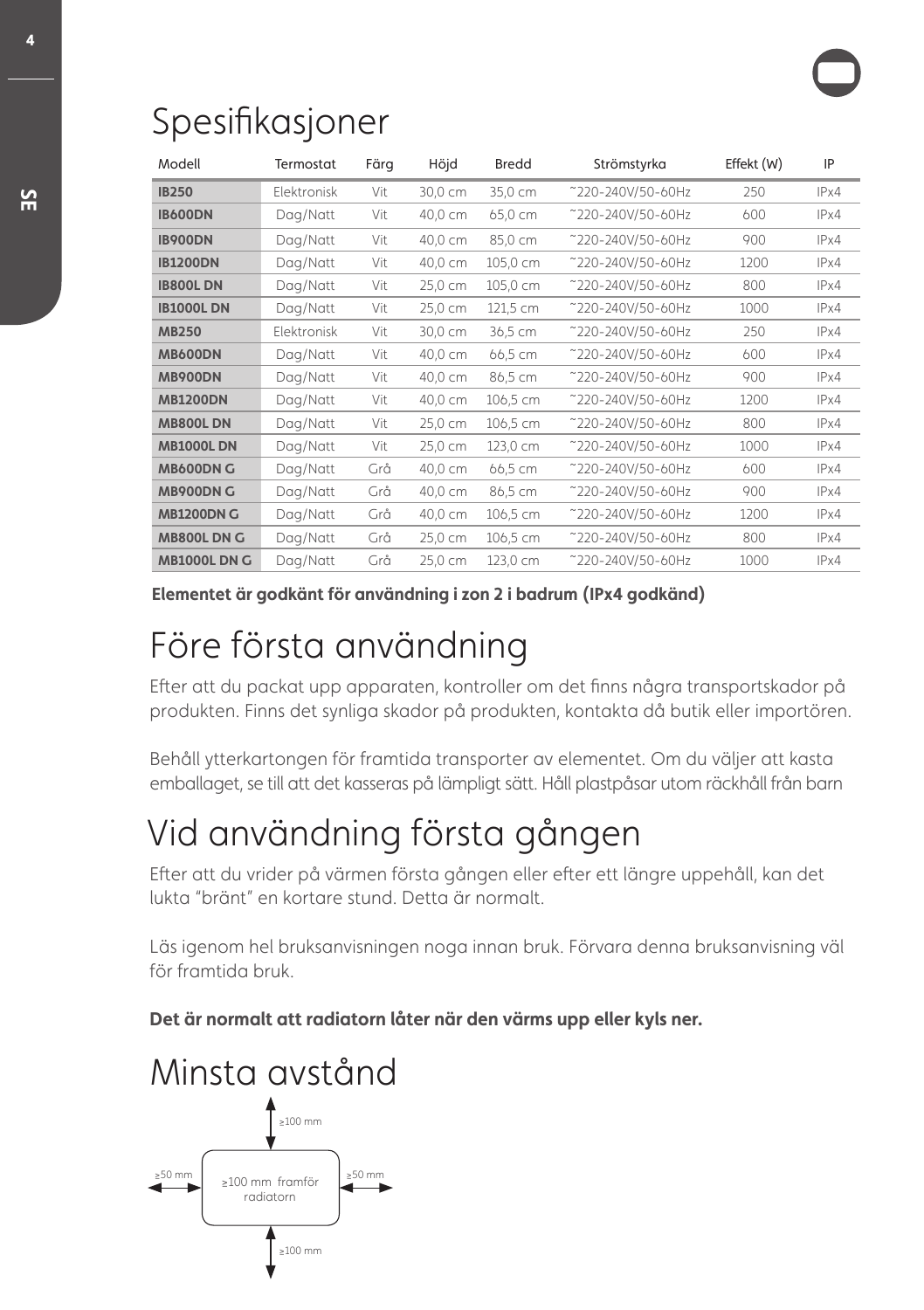## Beskrivning av radiatorn

**Se figur 1 på separat figurark**

## **A** MILL STEEL

### **MILL GLASS** 1. Av/På

- 1. Av/På 2. Veggbrakett
- 3. Temperatursensor
- 4. Utslipp värme
- 5. Termostat
- 6. Stålfront

4. Utslipp värme 5. Termostat

2. Veggbrakett 3. Temperatursensor

6. Glassfront

## **Montering**

### **Se figur 2 på separat figurark**

- A. Gör hål i väggen för hål 1 & 2. Gör därefter hål i väggen för de översta hålen (hål 3 & 4 med hjälp av 6).
- B. Sätt i pluggar i hålen och sätt fast stativet med 4 skruvar.
- C. För ned radiatorn på de nedersta fästena på stativet, och sätt fast den på de översta fästena (lyft lite för att få in radiatorn i spåret på de översta fästena). Skruva fast låsskruvarna på toppen av stativet (moturs).

## Temperaturkalibrering

### **Se figur 3 på separat figurark**

I vissa fall kan temperaturen som registreras av radiatorn och den verkliga temperaturen i rummet skilja sig åt. Detta kan bero på flera orsaker, men vanligast är att radiatorn står rätt långt ifrån där du normalt befinner dig. När du ställer in temperaturen på 22 grader till exempel, är det bara naturligt att du förväntar dig samma temperatur där exempelvis soffan står. Temperatursensorn sitter dock på själva produkten, och därför kan temperaturen skilja sig åt. För att åtgärda detta är alla radiatorer från Mill utrustade med en kalibreringsfunktion som låter dig justera temperaturen som registreras av radiatorn. Obs! Rummet måste ha uppnått en stabil temperatur före kalibrering.

Tryck på  $\bigotimes$  två gånger och använd + eller – för att ställa in rummets verkliga temperatur. Bekräfta med  $\bigotimes$  eller vänta 15 sekunder på automatisk bekräftelse. **5**

## <u>ጅ</u>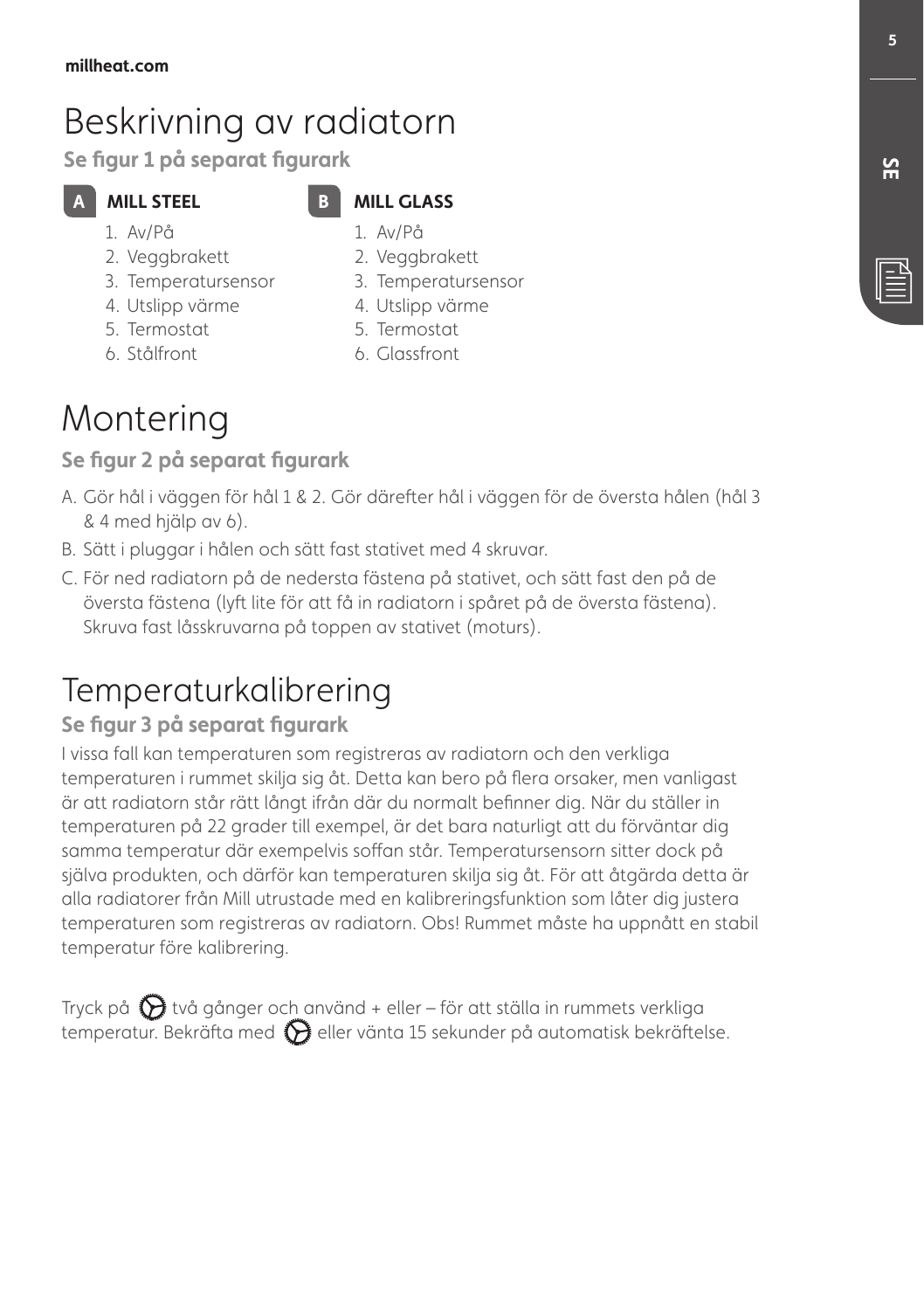## Återställ elementet

**Se figur 4 på separat figurark**

Slå av elementets huvudbrytare Tryck och håll ner  $\bigcirc$  medan du slår på elementets huvudbrytare

## Minnesfunktion

Elementet minns alla temperaturinställningar och går automatiskt till önskad rumstemperatur efter ett strömavbrott. Om du har ändrat temperaturinställning för de olika sänkningsprogrammen, kommer elementet ihåg detta också.

## «Öppet fönster» -funktion

Radiatorn har en «öppet fönster» -funktion som genast aktiveras när den registrerar ett plötsligt temperaturfall på mer än 2 grader Celsius på två minuter. Radiatorn slutar då automatiskt att värma och FO visas på radiatorns skärm.

Radiatorn börjar automatiskt värma igjen efter 10 minuter (önskad rumstemperatur visas på skärmen istället för FO).

## Bruksanvisning elektronisk termostat

Se tabellen på sid 4 för vilka modeller som har elektronisk termostat

### **Kontrollpanel**

**Se figur 5 på separat figurark** 

- 1. Displayen (visar önskad rumstemperatur som standard)
- 2. Strömindikator visar om värmefläkten drar ström eller inte
- 3. Kontrollknapp (+) (öka temperatur)
- 4. Kontrollknapp (–) (sänka temperaturen)
- 5. Funktionsknapp (F)

**OBS!** Vid strömavbrott återgår termostaten till senast inställda temperatur

**VARNING!** INNAN VÄRMEELEMENTET TAS I BRUK MÅSTE DET FÄSTAS MOT EN VÄGG. OM VÄRMEELEMENTET INTE ÄR KORREKT MONTERAT ELLER SKEVT MONTERAT, KAN DETTA RESULTERA I ATT DET INTE FUNGERAR ELLER I VÄRSTA FALL GÅR .



**Om temperatursensorn inte fungerar som den ska kommer du att se en symbol i displayen. Kontakta återförsäljaren eller importören.**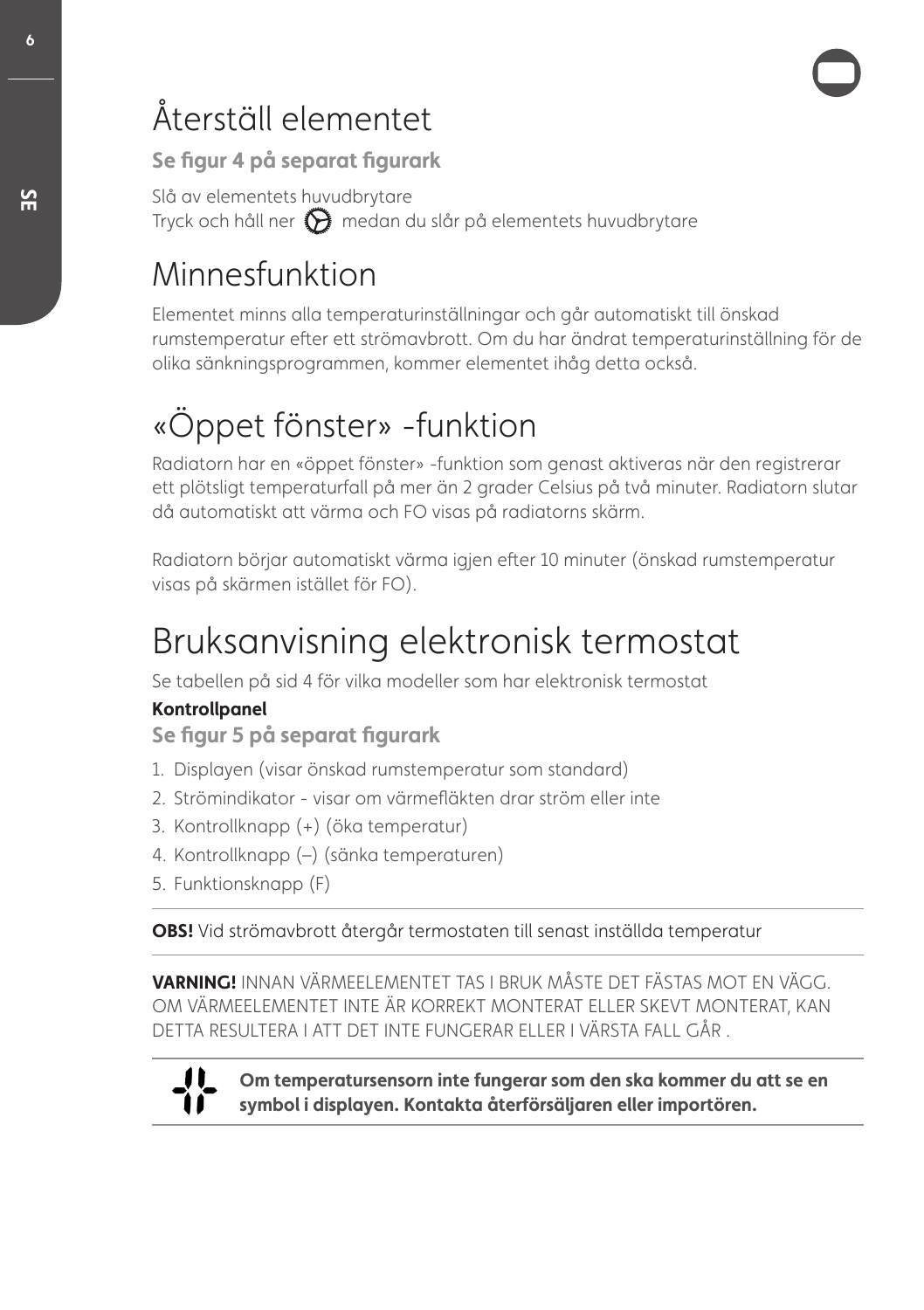### **millheat.com**

### Strömindikator för elektronisk termostat

### **Se figur 6 på separat figurark**

När värmeelementet drar ström (dvs. när elementet värmer) lyser strömindikatorn  $\blacklozenge$ 

## Ange önskad temperatur för elektronisk termostat

### **Se figur 7 på separat figurark**

Tryck ner en av pilknapparna för att ange önskad rumstemperatur.

## Bruksanvisning dag/natt termostat

Se tabellen på sid 4 för vilka modeller som har dagg/natt termostat

**TIPS!** Termostaten kan användas som en vanlig elektronisk termostat (dvs, radiatorn håller en konstant temperatur dygnet runt). Se instruktionerna för avsnittet om elektronisk termostat för mer information.

### **Kontrollpanel**

**Se figur 8 på separat figurark** 

- 1. Display (visar önskad rumstemperatur som standard)
- 2. Kontrollampa natt-funkton
- 3. Kontrollampa dag-funkton
- 4. Strömindikator visar om värmefläkten drar ström eller inte
- 5. Kontrollknapp (+) (Øka temperatur)
- 6. Kontrollknapp (–) (Sänka temperatur)
- 7. Natt-funktion
- 8. Dag-funktion
- 9. Funktionsknapp

**OBS!** Vid strömavbrott återgår termostaten till senast inställda temperatur

**VARNING!** INNAN VÄRMEELEMENTET TAS I BRUK MÅSTE DET FÄSTAS MOT EN VÄGG. OM VÄRMEELEMENTET INTE ÄR KORREKT MONTERAT ELLER SKEVT MONTERAT, KAN DETTA RESULTERA I ATT DET INTE FUNGERAR ELLER I VÄRSTA FALL GÅR SÖNDER.



**Om temperatursensorn inte fungerar som den ska kommer du att se en symbol i displayen. Kontakta återförsäljaren eller importören.**

**SE**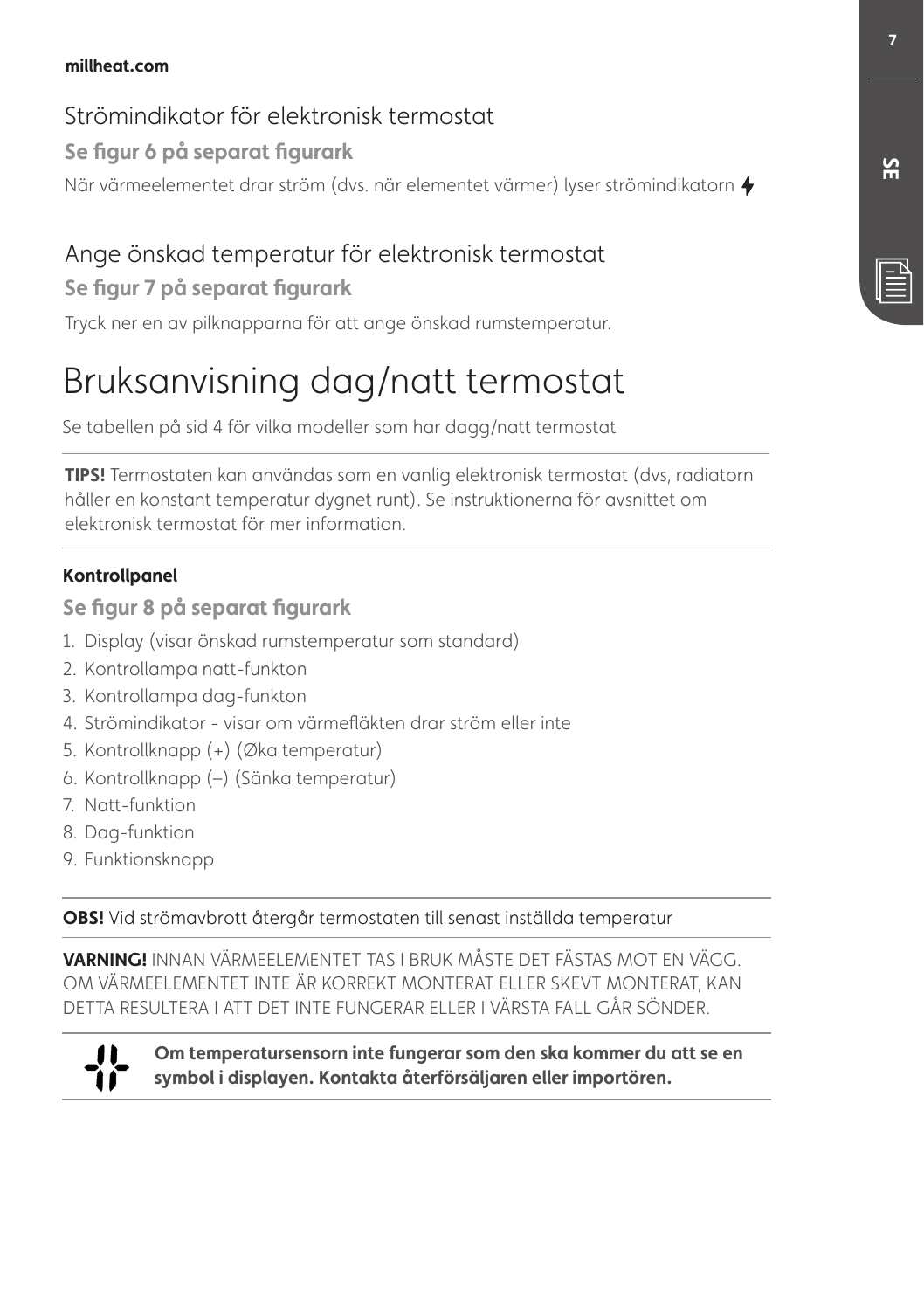## Strömindikator för dag/natt termostat

**Se figur 9 på separat figurark**

När värmeelementet drar ström (dvs. när elementet värmer) lyser strömindikatorn  $\blacklozenge$ 

## Ange önskad temperatur för dag/natt termostat

### **Se figur 7 på separat figurark**

Tryck ner en av pilknapparna för att ange önskad rumstemperatur.

## Dag- och nattsänkning

När du programmerar radiatorn för antingen dag- eller nattsänkning, är sänkningsperioden aktiv från det att du registrerar programmet. Det vill säga; om du vill starta dagsänkningen kl 7.30, så måste du registrera programmet kl 7.30. Du behöver bara programmera radiatorn en gång för dagsänkning och en gång för nattsänkning. Om du har programmerat radiatorn är sänkningsprogrammen aktiva under följande dagar:

**Dagsänkning:** Måndag-fredag (dag 1-5)

**Nattsänkning:** Alla nätter

### **EXEMPEL:**

Säg att du vill programmera radiatorn för både dag- och nattsänkning (normalt är radiatorn inställd på 23 grader). Du vill att radiatorn gör följande:

- 1. Dagsänkning aktiverad från kl 7.30 till 14.30. Önskad temperatur: 17 grader
- 2. Nattsänkning aktiverad från kl 22.00 till 6.00. Önskad temperatur: 18 grader

## Aktivera dagsänkning

## **Se figur 10 på separat figurark**

- 1. Tisdag kl 7.30 går du till radiatorn och trycker på  $\div$  på radiatorns kontrollpanel.
- 2. "d" visas på skärmen. Använd vredet för att ställa in vilken dag det är i dag när du programmerar radiatorn (1 = måndag, 2 = tisdag, osv.). Du programmerbar inte radiatorn för de olika dagarna. Detta är bara för att säga till radiatorn vilken dag det är när du programmerar den, eftersom dagsänkning endast är aktivt från måndag till fredag. Välj 2 för tisdag. Bekräfta genom att trycka på  $\bigotimes$ .
- 3. "C" blinkar på skärmen. Använd vredet för att ställa in 17 som önskad temperatur för dagsänkningen. Bekräfta genom att trycka på  $\bigotimes$ .
- 4. "H" blinkar på skärmen. Använd vredet för att ställa in 7 timmar som önskad sänkningsperiod (vilket innebär att den är aktiv från 7.30 till 14.30). Bekräfta genom att trycka på  $\Theta$ .
- 5. Dagsänkningen är nu aktiv från 7.30 till 14.30 måndag till fredag. Sänkningstemperaturen är 17 grader.
- \* Indikatorlampan  $\bullet$  är grön när radiatorn är i en aktiv sänkningsperiod. Indikatorlampan är röd när sänkningsperioden är inaktiv men programmerad.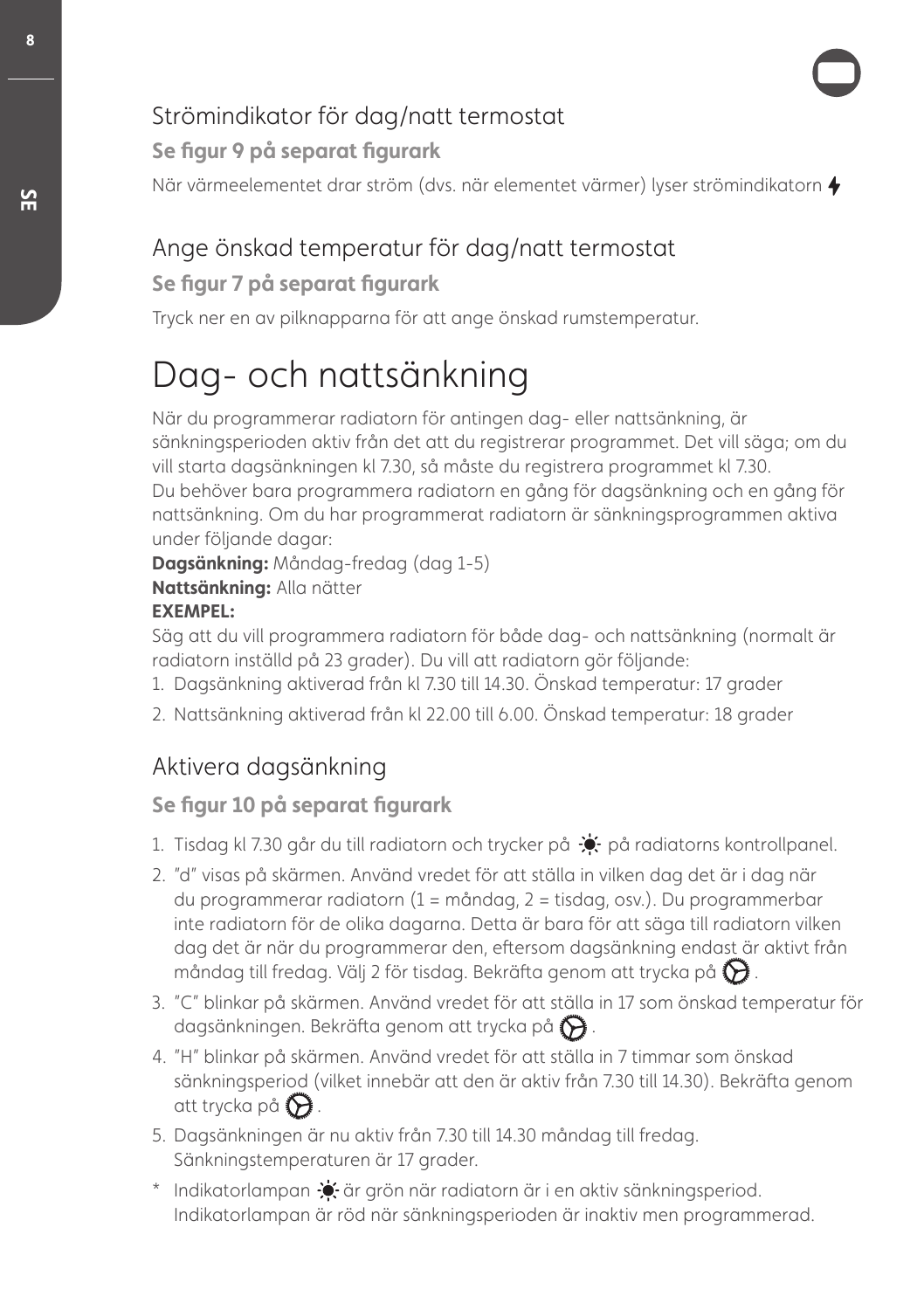## Aktivera nattsänkning

### **Se figur 11 på separat figurark**

- 1. KI 22.00 går du till radiatorn och trycker på  $\bullet$  på radiatorns kontrollpanel.
- 2. "C" blinkar på skärmen. Använd vredet för att ställa in 18 som önskad temperatur för nattsänkningen. Bekräfta genom att trycka på  $\bigotimes$ .
- 3. "H" blinkar på skärmen. Använd vredet för att ställa in 8 timmar som önskad sänkningsperiod (vilket innebär att den är aktiv från 22.00 till 6.00). Bekräfta genom att trycka på  $\Theta$ .
- 4. Nattsänkningen är nu aktiv från 22.00 till 6.00 varje dag. Sänkningstemperaturen är 18 grader.
- $*$  Indikatorlampan  $\blacktriangleright$  är grön när radiatorn är i en aktiv sänkningsperiod. Indikatorlampan är röd när sänkningsperioden är inaktiv men programmerad.

OBS! Om det blir strömavbrott eller om du stänger av radiatorn så försvinner programmeringen och du måste göra om allt.

OBS! 2012-modellerna (serienummer HL12) har en annan inställning där du inte blir ombedd att registrera antal timmar och temperaturen när du programmerar. Standardvärdena är följande:

**Dagsänkning:** 5 timmar och 17 grader **Nattsänkning:** 7 timmar och 17 grader Utöver detta följer de samma inställning.

## Ändra sänkningstemperatur – dag

### **Se figur 12 på separat figurark**

Tryck och håll ner  $\bigotimes$  och tryck tre (3) gånger på  $\bullet$ . Ange önskad temperatur för dagsänkningen. Spara genom att trycka på  $\bigcirc$  eller vänta i 15 sekunder för automatisk bekräftelse.

## Ändra sänkningstemperatur – natt

### **Se figur 13 på separat figurark**

Tryck och håll ner  $\bigcirc$  och tryck tre (3) gånger på  $\bullet$ . Ange önskad temperatur för nattsänkningen. Spara genom att trycka på  $\bigcirc$  eller vänta i 15 sekunder för automatisk bekräftelse.

## Ändre antal timmar – dag

### **Se figur 14 på separat figurark**

Tryck och håll ner  $\bigotimes$  och tryck 2 gånger på  $\cdot$ . Ange önskat antal timmar för dagsänkningen. Spara genom att trycka på  $\bigotimes$  eller vänta i 15 sekunder för automatisk bekräftelse.

<u>ጅ</u>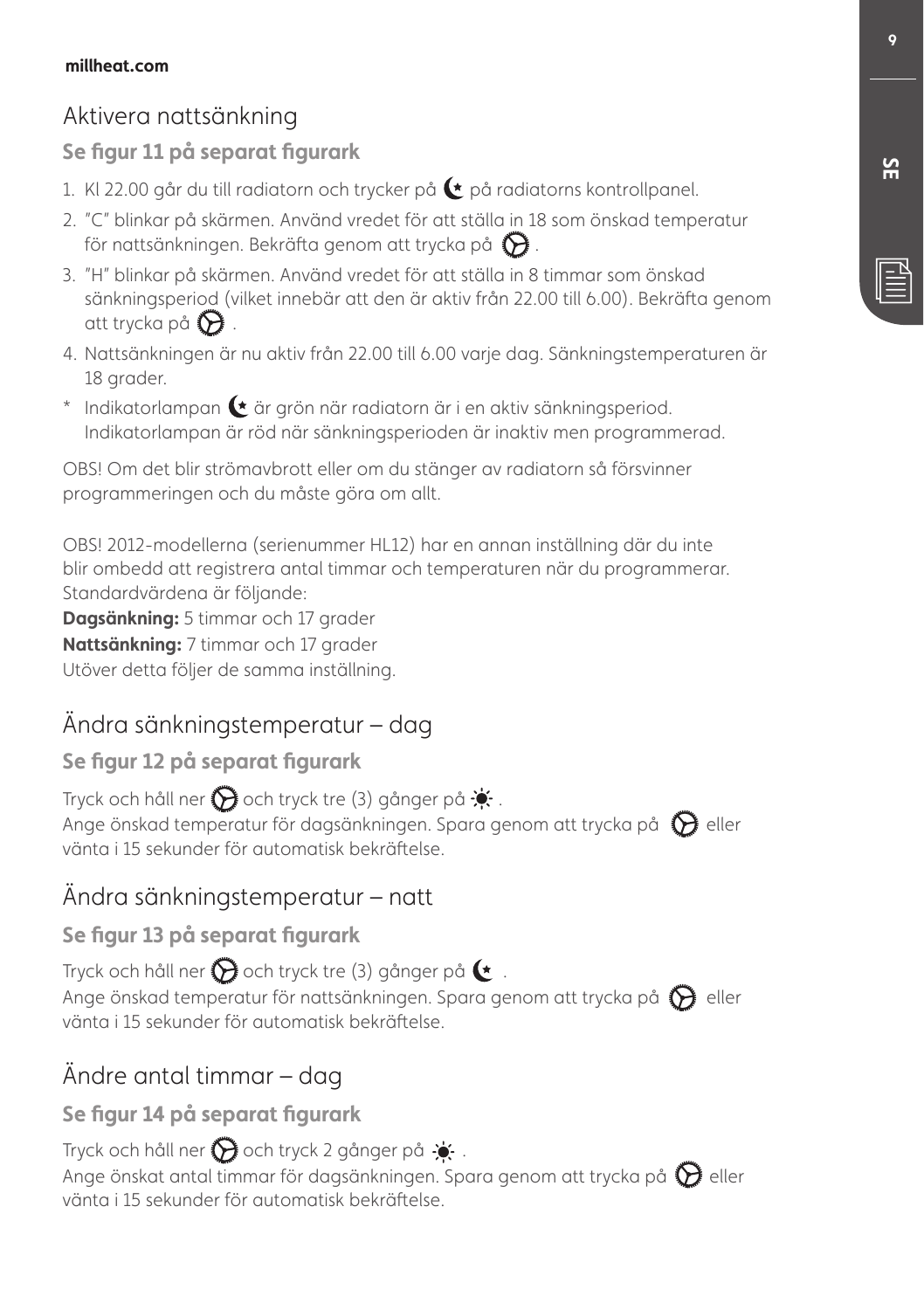## Ändra antal timmar – natt

### **Se figur 15 på separat figurark**

Tryck och håll ner  $\bigcirc$ och tryck 2 gånger på  $\rightarrow$ .

Ange önskat antal timmar för nattsänkningen. Spara genom att trycka på  $\bigcirc$  eller vänta i 15 sekunder för automatisk bekräftelse.

## Annullera (hoppa över) sänkningsperiod **Se figur 16 på separat figurark**

Tryck och håll  $\bigcirc$  ner och tryck 1 gång på  $\div$  eller  $\leftrightarrow$  (beroende på vilken sänkningsperiod du vill annullera).

**\*Elementet hoppar över en aktiv sänkningsperiod eller nästa sänkningsperiod**

**\*Efter nästa sänkningsperiod återupptar elementet programmerad sänkningsperiod automatiskt**

### Radera ett sänkningsprogram

**Se figur 17 på separat figurark**

Tryck och håll ner  $\blacklozenge$  eller  $\blacklozenge$  (beroende på vilken sänkningsperiod du vill annullera) i 3 sekunder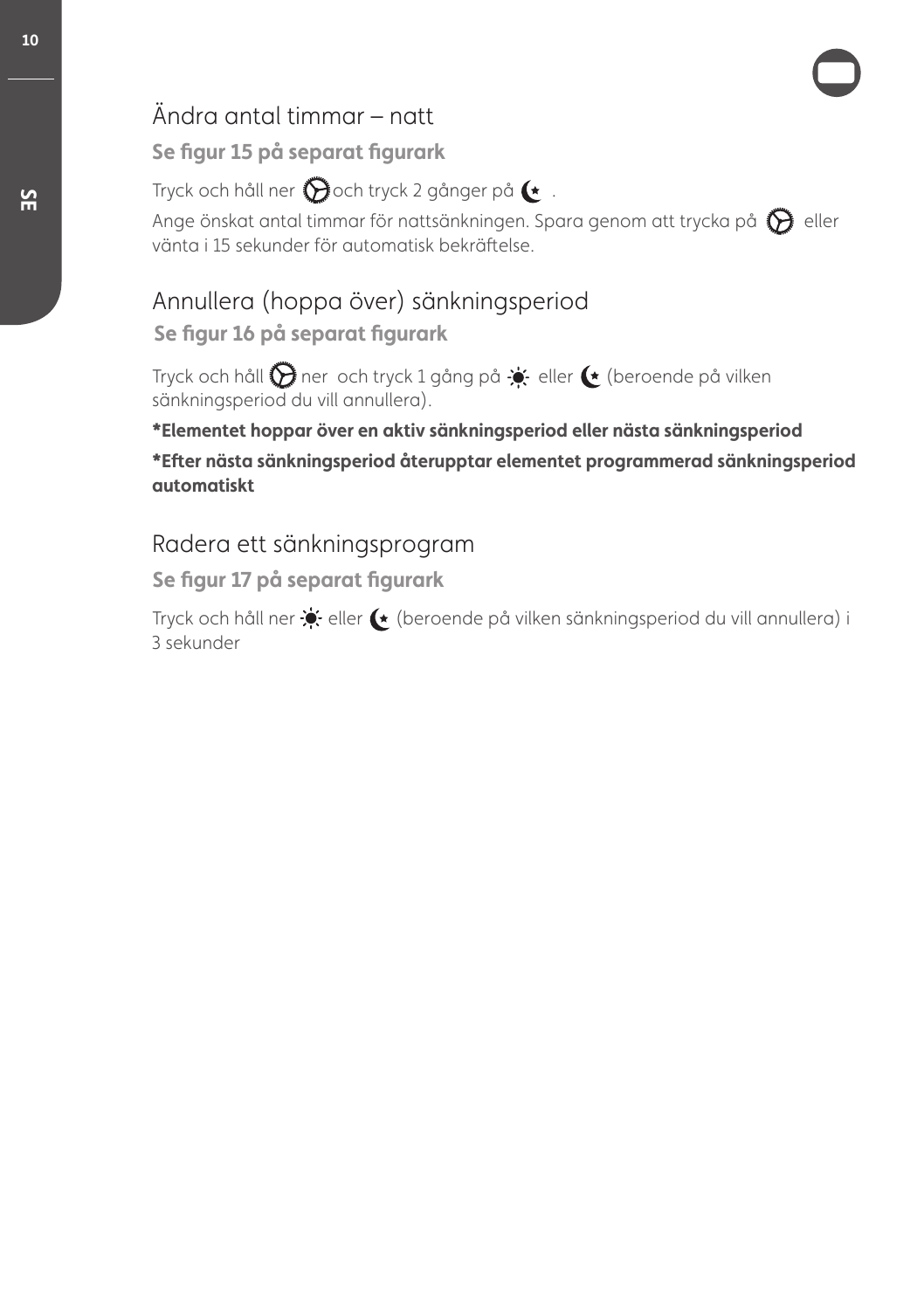## Underhåll

- 1. Dra alltid ut kontakten och låt radiatorn svalna innan du rengör den.
- 2. Torka regelbundet av radiatorn med en lätt fuktig trasa och torka av ytan innan du sätter på radiatorn igen.
- 3. Under eldningssäsongen bör radiatorn rengöras minst 1 gång i månaden. **OBS! Radiatorn får aldrig läggas i vatten. Undvik att använda rengöringsmedel vid rengöring. Det får aldrig komma in vatten i radiatorn, eftersom det kan medföra fara.**
- 4. Damm och liknande ska torkas bort med en mjuk trasa.
- 5. Radiatorn kan förvaras på en torr och ren plats.
- 6. Om radiatorn skulle sluta fungera får du inte försöka reparera den själv, eftersom det kan orsaka brandrisk och/eller

## Garanti

Garantin gäller i 2 år. Under den perioden kommer radiatorn att repareras eller bytas ut om något fel skulle uppstå. Förutsättningen är att radiatorn har använts i enlighet med den här bruksanvisningen och att inköpskvitto kan visas upp för produkten. Om det skulle bli något fel på radiatorn ska du kontakta butiken där den köptes, eller importören.

## Avfallshåndtering

Symbolen  $\underline{\mathbb{X}}$  anger att produkten inte ska kastas tillsammans med vanligt hushållsavfall. För att förhindra eventuella miljö- och hälsoskador måste denna produkt lämnas till en återvinningsstation för elektriskt och elektroniskt avfall. Din lokala elbutik eller återvinningscentral har ett system för miljövänlig hantering och återvinning av sådana här produkter.



**Mill International AS** Grini Næringspark 10 1361 Østerås Norway Tlf: +47 22 13 32 00 **www.millovn.no post@millheat.com**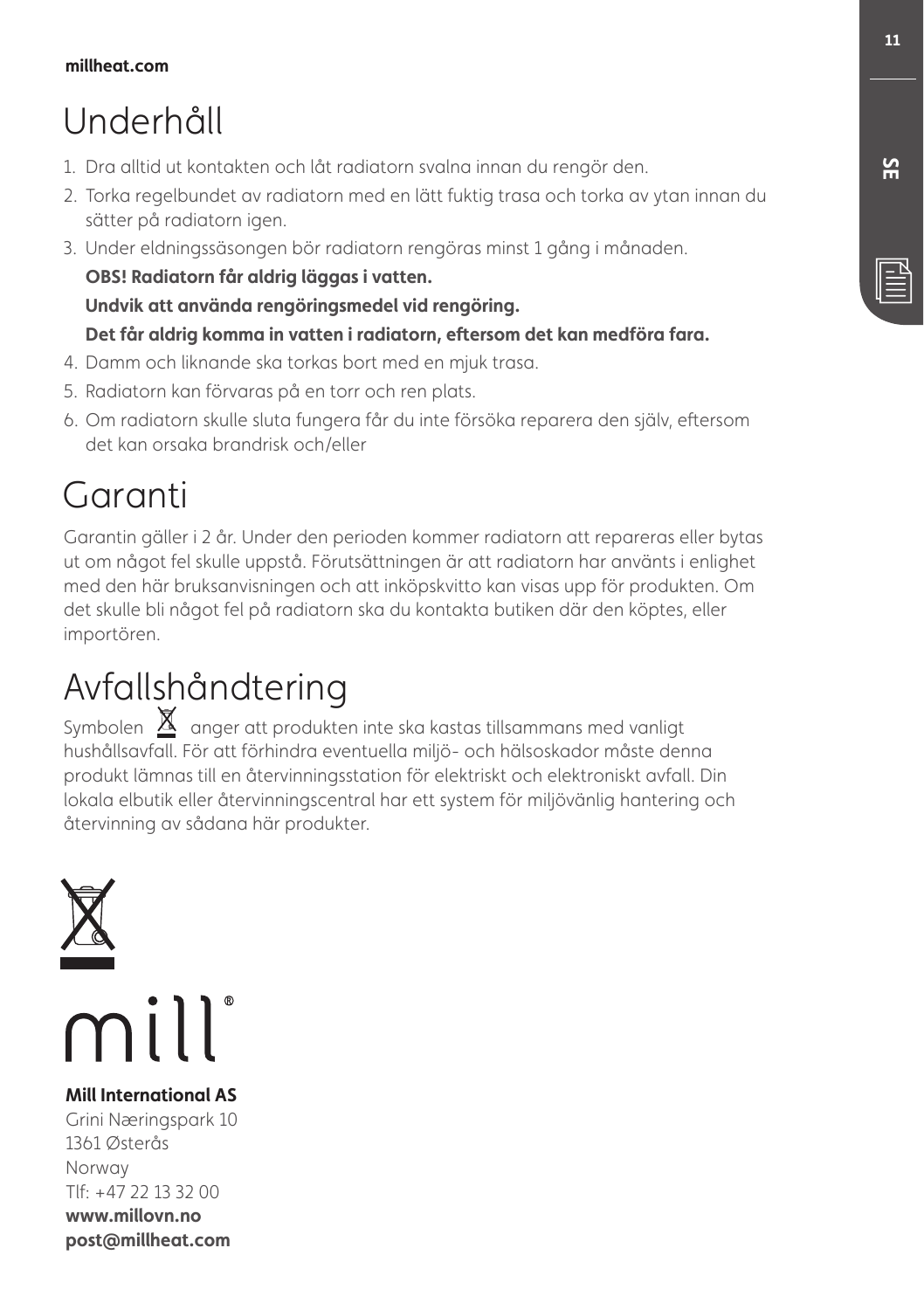# Sisällys

- **S. 2-3** | Tärkeät turvallisuustiedot
	- **S. 4** Tekniset tiedot |
	- **S. 4** Ennen ensimmäistä käyttökertaa |
	- **S. 4** Ensimmäinen käyttökerta |
	- **S. 5** Vähimmäisetäisyydet |
	- **S. 5** Lämpöpatterin kuvaus |
	- **S. 5** Asennus |
	- **S. 5** Lämpötilan kalibroiminen |
	- **S. 6** Tehdasasetusten palauttaminen |
	- **S. 6** Muistitoiminto |
	- **S. 6** «Avoin ikkuna» -toiminto |
	- **S. 6** Elektroninen termostaatti käyttöohje |
	- **S. 7** Virrankulutuksen ilmaisin Elektroninen termostaatti |
	- **S. 7** Halutun lämpötilan asettaminen Elektroninen termostaatti |
	- **S. 7** Päivä-/yötermostaatti käyttöohje |
	- **S. 8** Virrankulutuksen ilmaisin Päivä-/yötermostaatti |
	- **S. 8** Halutun lämpötilan asettaminen Päivä-/yötermostaatti |
	- **S. 8** Päivä– ja yöajan asetus |
	- **S. 8** Kuinka aktivoida päiväajan asetus |
	- **S. 9** Kuinka aktivoida yöajan asetus |
	- **S. 9** Säästölämpötilan muuttaminen päivä |
	- **S. 9** Säästölämpötilan muuttaminen yö |
	- **S. 9** Tuntien määrän muuttaminen päivä |
- **S. 10** Tuntien määrän muuttaminen yö |
- **S. 10** Säästöjakson peruuttaminen (ohittaminen) |
- **S. 10** Säästöohjelman poistaminen |
- **S. 11** Ylläpito ja huolto |
- **S. 11** Takuu |
- **S. 11** Hävitys |

## **Läs bruksanvisningen noggrant före användning. Spara bruksanvisningen för framtida behov.**





**NOUDATA TÄMÄN KÄYTTÖOHJEEN OHJEITA! ÄLÄ KOSKETA LAITETTA MÄRILLÄ KÄSILLÄ. LAITETTA EI SAA PEITTÄÄ!**



**ÄLÄ PEITÄ LÄMMITINTÄ YLIKUUMENEMISEN VÄLTTÄMISEKSI**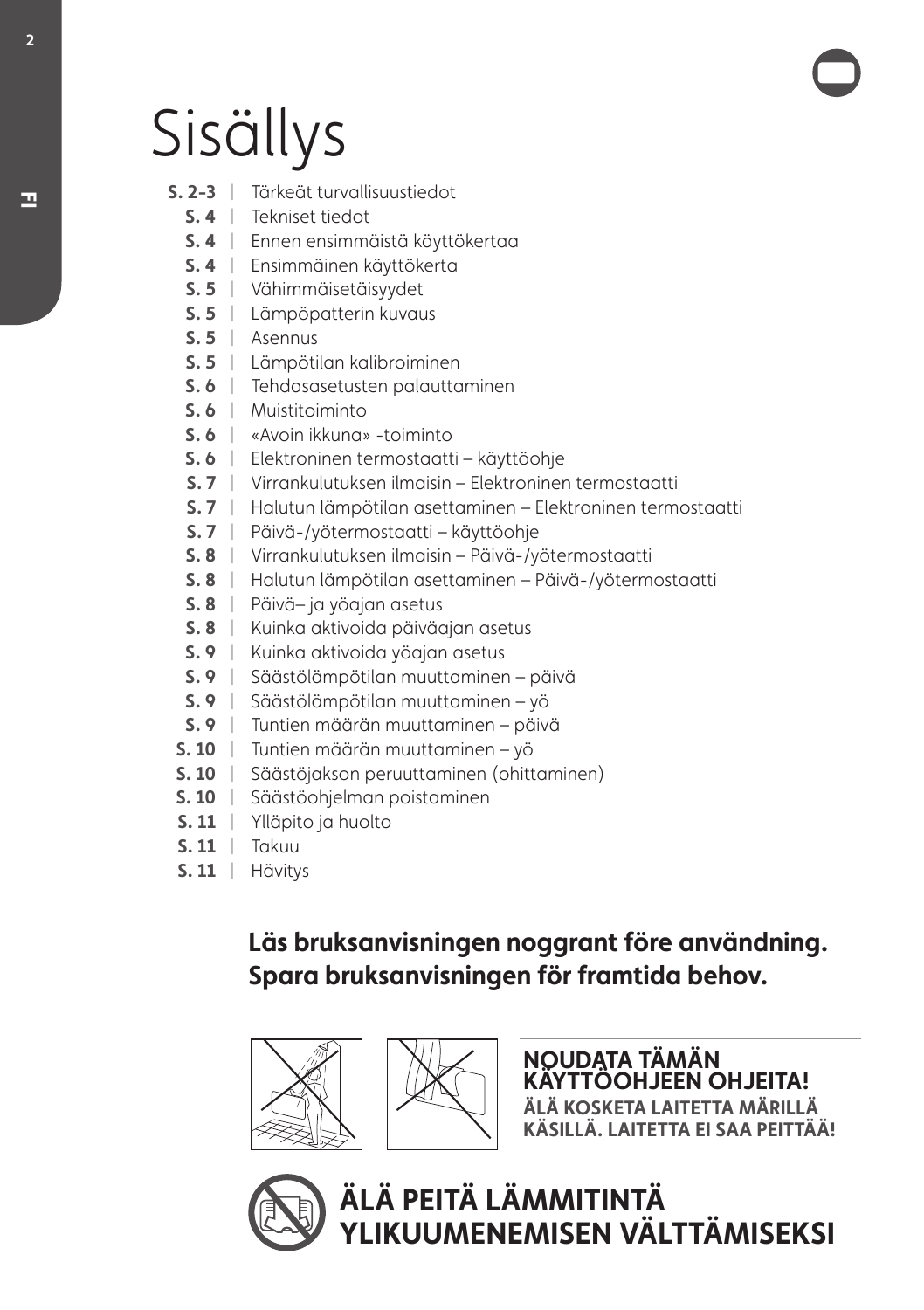# Tärkeät turvallisuustiedot

**Noudata aina yleisiä turvallisuusohjeita, kun käytät sähkölaitteita, erityisesti jos paikalla on lapsia.**



**VAROITUS!** Sähköiskun tai palovamman ehkäisemiseksi varmista aina ennen lämpöpatterin siirtämistä tai puhdistamista, että sen pistoke on irrotettu sähkövirrasta.

## **LUE KÄYTTÖOHJE HUOLELLISESTI**

- **•** Tuote on tarkoitettu vain kotikäyttöön
- **•** Kytke lämpöpatteri kodin tavalliseen sähköverkkoon lämpöpatterin merkintöjen mukaisesti
- **•** Uudesta lämpöpatterista leviää ensimmäisellä käyttökerralla erikoinen tuoksu. Tuoksu on täysin vaaraton ja hälvenee lyhyen ajan kuluessa
- **•** Tarkista, ettei lämpöelementteihin ole jäänyt pakkausmateriaalin jäämiä. Tällaiset jäämät tulee poistaa, jotta ne eivät pääse aiheuttamaan epämiellyttävää hajua
- **•** Älä anna lämpöpatterin ylikuumentua **ei saa peittää**
- **•** Kun lämpöpatteria ei käytetä pitkään aikaan, sammuta se kiertämällä säädin Off-tilaan ja irrota pistoke pistorasiasta
- **•** Ole erityisen tarkkaavainen, jos lämpöpatteria käytetään huoneessa, jossa oleilee lapsia, vammaisia tai vanhuksia
- **•** Lämpöpatteria ei saa asentaa suoraan pistorasian alapuolelle
- **•** Johto ei saa kulkea minkäänlaisen maton alla. Aseta johto niin, ettei kukaan pääse vahingossa kompastumaan siihen
- **•** Lämpöpatteria ei saa käyttää, jos sen johto tai pistoke on vaurioitunut. Laitetta ei saa käyttää, jos se on pudonnut maahan (lattialle) tai se on muutoin vahingoittunut niin, ettei se enää toimi normaalisti
- **•** Jos virtajohto on vahingoittunut, sen korjaaminen on vaaratilanteiden välttämiseksi jätettävä valmistajan tai ammattilaisen tehtäväksi
- **•** Vältä käyttämästä jatkojohtoa, koska se saattaa ylikuumentua ja aiheuttaa tulipalon
- **•** Älä koskaan peitä lämpöpatterin tuuletusaukkoja. Tulipalon välttämiseksi on syytä tarkistaa säännöllisesti, etteivät tuuletusaukot ole tukkeutuneet tai peittyneet. Lämpöpatteri tulee asentaa huoneeseen, jossa on tavallinen, tasainen lattia

**FI**

 $\mathbb{\bar{E}}$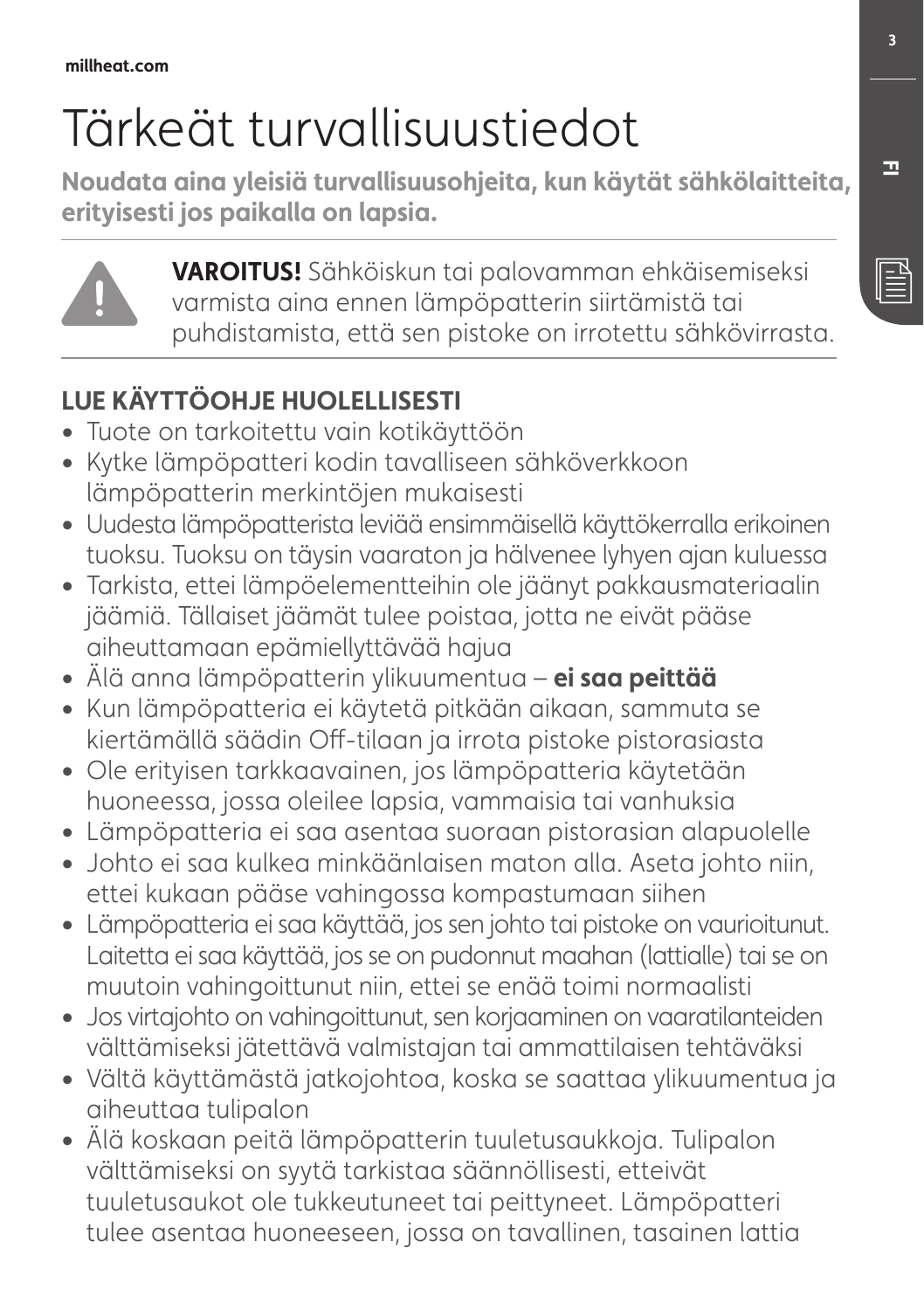- **•** Lämpöpatteria ei saa asentaa palavien materiaalien välittömään läheisyyteen, koska niihin liittyy aina tulipalon riski
- **•** Lämpöpatteria ei saa käyttää autotalleissa tai muissa tiloissa, joissa säilytetään bensiiniä, maalia tai muita herkästi syttyviä aineita
- **•** Lämpöpatteri on hyväksytty käytettäväksi märkätilojen alueella 2
- **•** Älä koskaan kosketa sähköpatteria märillä käsillä. Lämpöpatteri tulee asentaa paikkaan, jossa suihkussa tai kylvyssä oleva ihminen ei pääse siihen käsiksi
- **•** Lämpöpatteri kuumenee käytössä. Noudata varovaisuutta sen lähettyvillä, jotta et polta itseäsi
- **•** Jotkut tämän tuotteen osat voivat tulla erittäin kuumiksi ja aiheuttaa palovammoja. Erityistä huomiota on kiinnitettävä paikoissa, joissa läsnä on lapsia ja haavoittuvassa asemassa olevia ihmisiä
- **•** Jos lämpöpatteria on siirrettävä, sammuta se, irrota pistoke pistorasiasta ja anna lämpöpatterin jäähtyä ennen siirtämistä
- **•** Vältä ylikuormittamasta sähköverkkoa (sulaketta), johon lämpöpatteri on liitetty. Noudata varovaisuutta, jos samaan pistorasiaan tai sulakkeeseen on liitetty muita sähkölaitteita
- **•** Älä käytä tätä lämmitintä pienissä tiloissa, kun niissä on henkilöitä, jotka eivät pysty lähtemään omaan huoneeseensa, ellei ole jatkuvaa valvontaa
- **•** Laitetta eivät saa käyttää ilman valvontaa alle 8-vuotiaat lapset tai henkilöt, joilla on alentunut fyysinen tai henkinen toimintakyky tai joilta puuttuu tarvittava kokemus ja osaaminen, ellei heitä ohjeisteta laitteen turvalliseen käyttöön ja varmisteta, että he ymmärtävät käyttöön liittyvät vaarat
- **•** Lasten ei saa antaa leikkiä laitteella. Lasten ei saa antaa siivota tai huoltaa laitetta ilman valvontaa
- **•** Alle 3-vuotiaiden lasten ei saa antaa oleilla laitteen lähettyvillä ilman valvontaa
- **•** 3–8 vuotiaat lapset saavat kytkeä laitteen päälle tai pois, jos laite on asennettu asennusohjeiden mukaan ja lapsia on ohjeistettu laitteen turvalliseen käyttöön ja heidän on varmistettu ymmärtävän käyttöön liittyvät vaarat
- **•** Älä käytä tätä lämmitintä kylpyammeen, suihkun tai uima-altaan välittömässä läheisyydessä

**VAROITUS!** Lämmitintä ei saa käyttää, jos lasipaneelit ovat vaurioituneet (tämä koskee tuotteita, joissa mallinimet alkavat MB:llä).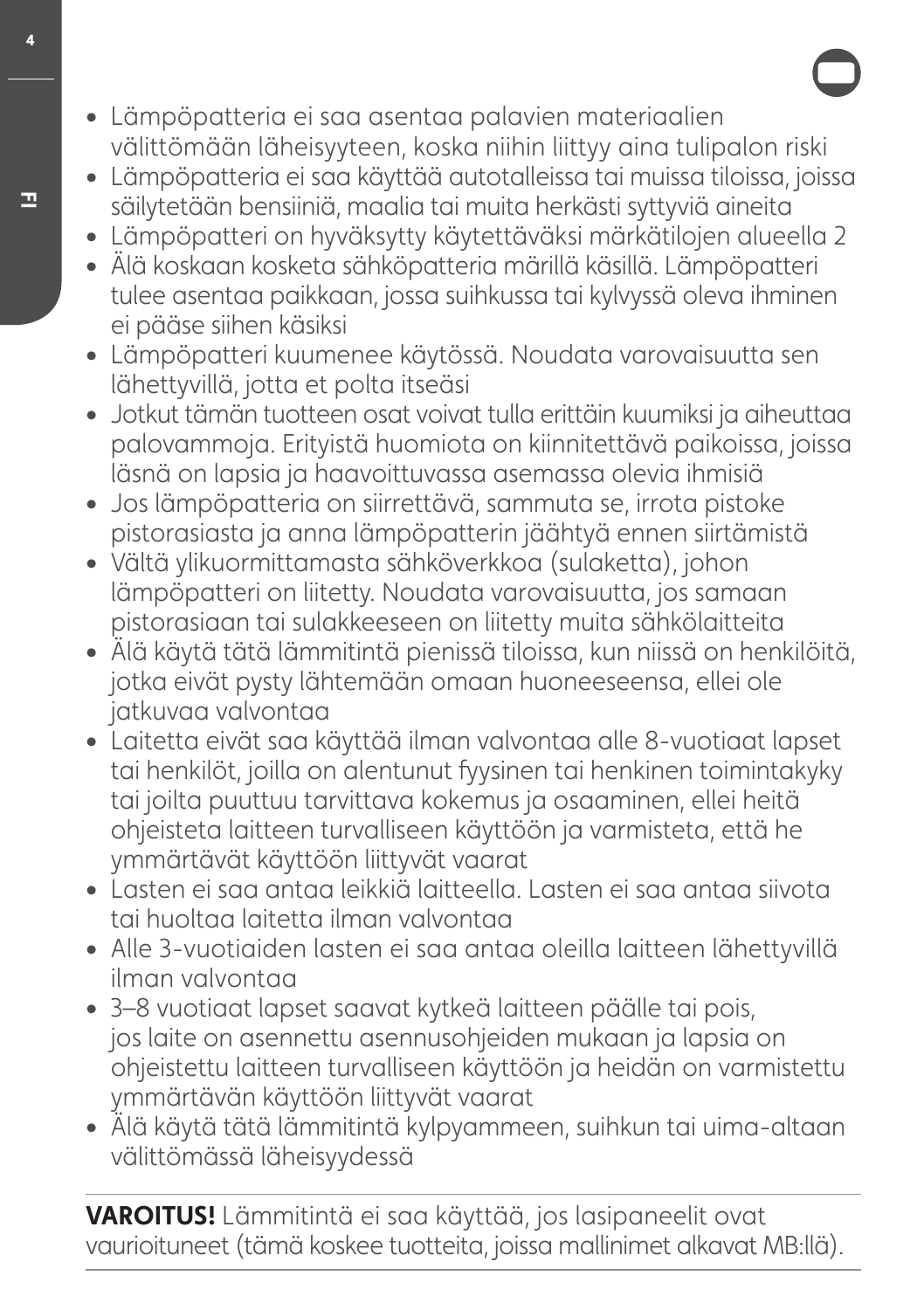## Tekniset tiedot

| Malli               | Termostaatti | Lasin väri | Korkeus | Leveys   | Sähkövirta        | Teho (W) | IP   |
|---------------------|--------------|------------|---------|----------|-------------------|----------|------|
| <b>IB250</b>        | Elektroninen | Volkoinen  | 30,0 cm | 35,0 cm  | ~220-240V/50-60Hz | 250      | IPx4 |
| <b>IB600DN</b>      | Päivä/yö     | Valkoinen  | 40,0 cm | 65,0 cm  | ~220-240V/50-60Hz | 600      | IPx4 |
| <b>IB900DN</b>      | Päivä/vö     | Volkoinen  | 40,0 cm | 85,0 cm  | ~220-240V/50-60Hz | 900      | IPx4 |
| <b>IB1200DN</b>     | Päivä/vö     | Valkoinen  | 40,0 cm | 105,0 cm | ~220-240V/50-60Hz | 1200     | IPx4 |
| <b>IB800LDN</b>     | Päivä/vö     | Valkoinen  | 25,0 cm | 105,0 cm | ~220-240V/50-60Hz | 800      | IPx4 |
| <b>IB1000LDN</b>    | Päivä/yö     | Valkoinen  | 25,0 cm | 121,5 cm | ~220-240V/50-60Hz | 1000     | IPx4 |
| <b>MB250</b>        | Elektroninen | Volkoinen  | 30,0 cm | 36,5 cm  | ~220-240V/50-60Hz | 250      | IPx4 |
| <b>MB600DN</b>      | Päivä/vö     | Valkoinen  | 40,0 cm | 66,5 cm  | ~220-240V/50-60Hz | 600      | IPx4 |
| <b>MB900DN</b>      | Päivä/yö     | Volkoinen  | 40,0 cm | 86,5 cm  | ~220-240V/50-60Hz | 900      | IPx4 |
| <b>MB1200DN</b>     | Päivä/vö     | Valkoinen  | 40,0 cm | 106,5 cm | ~220-240V/50-60Hz | 1200     | IPx4 |
| <b>MB800LDN</b>     | Päivä/vö     | Valkoinen  | 25,0 cm | 106,5 cm | ~220-240V/50-60Hz | 800      | IPx4 |
| <b>MB1000LDN</b>    | Päivä/vö     | Valkoinen  | 25,0 cm | 123,0 cm | ~220-240V/50-60Hz | 1000     | IPx4 |
| <b>MB600DN G</b>    | Päivä/yö     | Harmaa     | 40,0 cm | 66,5 cm  | ~220-240V/50-60Hz | 600      | IPx4 |
| <b>MB900DN G</b>    | Päivä/vö     | Harmaa     | 40,0 cm | 86,5 cm  | ~220-240V/50-60Hz | 900      | IPx4 |
| <b>MB1200DN G</b>   | Päivä/vö     | Harmaa     | 40,0 cm | 106,5 cm | ~220-240V/50-60Hz | 1200     | IPx4 |
| MB800L DN G         | Päivä/yö     | Harmaa     | 25,0 cm | 106,5 cm | ~220-240V/50-60Hz | 800      | IPx4 |
| <b>MB1000L DN G</b> | Päivä/vö     | Harmaa     | 25,0 cm | 123,0 cm | ~220-240V/50-60Hz | 1000     | IPx4 |

**Lämpöpatteri on hyväksytty käytettäväksi märkätilojen alueella 2 (IPx4-hyväksyntä).**

## Ennen ensimmäistä käyttökertaa

Pakkauksen avaamisen jälkeen tarkista tuote mahdollisten vaurioiden varalta. Jos tuotteessa on näkyviä vikoja, ota yhteyttä tuotteen myyneeseen jälleenmyyjään tai vaihtoehtoisesti maahantuojaan.

Säilytä pakkaus myöhempää kuljetustarvetta varten. Jos et halua säilyttää pakkausta, huolehdi sen asianmukaisesta hävityksestä. Pidä muovipussit poissa lasten ulottuvilta.

## Ensimmäinen käyttökerta

Kun lämmitys käynnistetään ensimmäistä kertaa tai laitteen oltua pitkään käyttämättä, laitteesta saattaa lähteä palaneen käryä hetken aikaa. Tämä on normaalia.

Lue koko käyttöohje huolellisesti ennen käyttöä. Säilytä käyttöohje myöhempää tarvetta varten.

**On myös lämpöpatterille pitää "ääntä" sen lämmetessä tai jäähtyessä.**

**FI**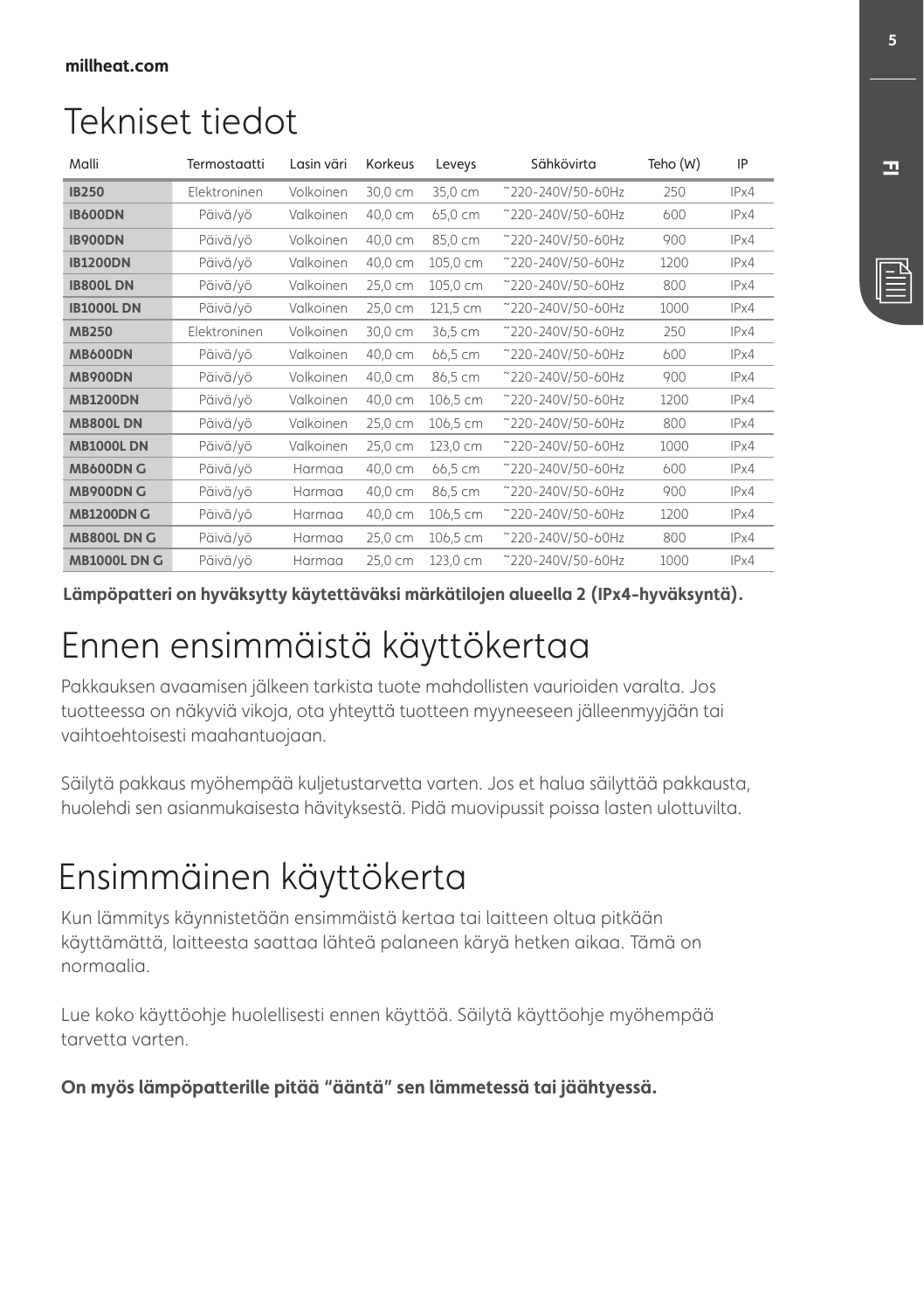## Vähimmäisetäisyydet



## Lämpöpatterin kuvaus

**Katso kuva 1 erillisellä kuvalehdellä**

**A** MILL STEEL

- 1. Päälle / pois päältä
- 2. Seinäteline
- 3. Lämpötila-anturi
- 4. Vapautuva lämpö
- 5. Karkaistu lasilevy Termostaatti
- 6. Teräs edessä

**MILL GLASS** 

- 1. Päälle / pois päältä
- 2. Seinäteline
- 3. Lämpötila-anturi
- 4. Vapautuva lämpö
- 5. Karkaistu lasilevy Termostaatti
- 6. Karkaistu lasilevy

## Asennus

**Katso kuva 2 erillisellä kuvalehdellä**

- A. Poraa seinään reiät 1 ja 2. Poraa sitten seinään ylemmät reiät (käytä 6: tä apuna reikien 3 ja 4 kohdistamiseen).
- B. Työnnä tulpat seinässä oleviin reikiin ja kiinnitä teline neljällä ruuvilla.
- C. Aseta lämpöpatteri telineen alempien kiinnikkeiden päälle niin, että se kiinnittyy ylempiin kiinnikkeisiin (nosta lämpöpatteria hieman, jotta saat sen ylempien kiinnikkeiden uraan). Kierrä telineen yläosan lukitusruuvit kiinni (vastapäivään).

## Lämpötilan kalibrointi

## **Katso kuva 3 erillisellä kuvalehdellä**

Saattaa esiintyä poikkeamaa lämpöpatterin rekisteröimän lämpötilan ja huoneen todellisen lämpötilan välillä. Tämä voi aiheutua useista syistä, kuitenkin kaikkein yleisintä on, että lämpöpatteri sijoitetaan oikealle etäisyydelle paikasta missä yleensä olet. Kun asetat lämpötilaksi esimerkiksi 22 astetta, on täysin luonnollista, että odotat samaa lämpötilaa kuin mihin esimerkiksi sohvasi on laitettu. Kuitenkin lämpötilaanturi on sijoitettu itse tuotteeseen, ja näin ollen poikkeama lämpötilassa voi esiintyä. Tämän asettamiseksi kaikki Mill-lämpöpatterit on varustettu kalibrointitoiminnolla, jonka avulla voit säätää lämpöpatterin rekisteröimän lämpötilan. HUOM! Huoneen on täytynyt saavuttaa vakaan lämpötilan ennen kalibrointia.

Paina  $\sum$  2 kertaa ja käytä + tai – asettaaksesi todellisen huoneen havaitseman lämpötilan. Vahvista  $\bigcirc$ tai odota 15 sekuntia automaattista vahvistusta.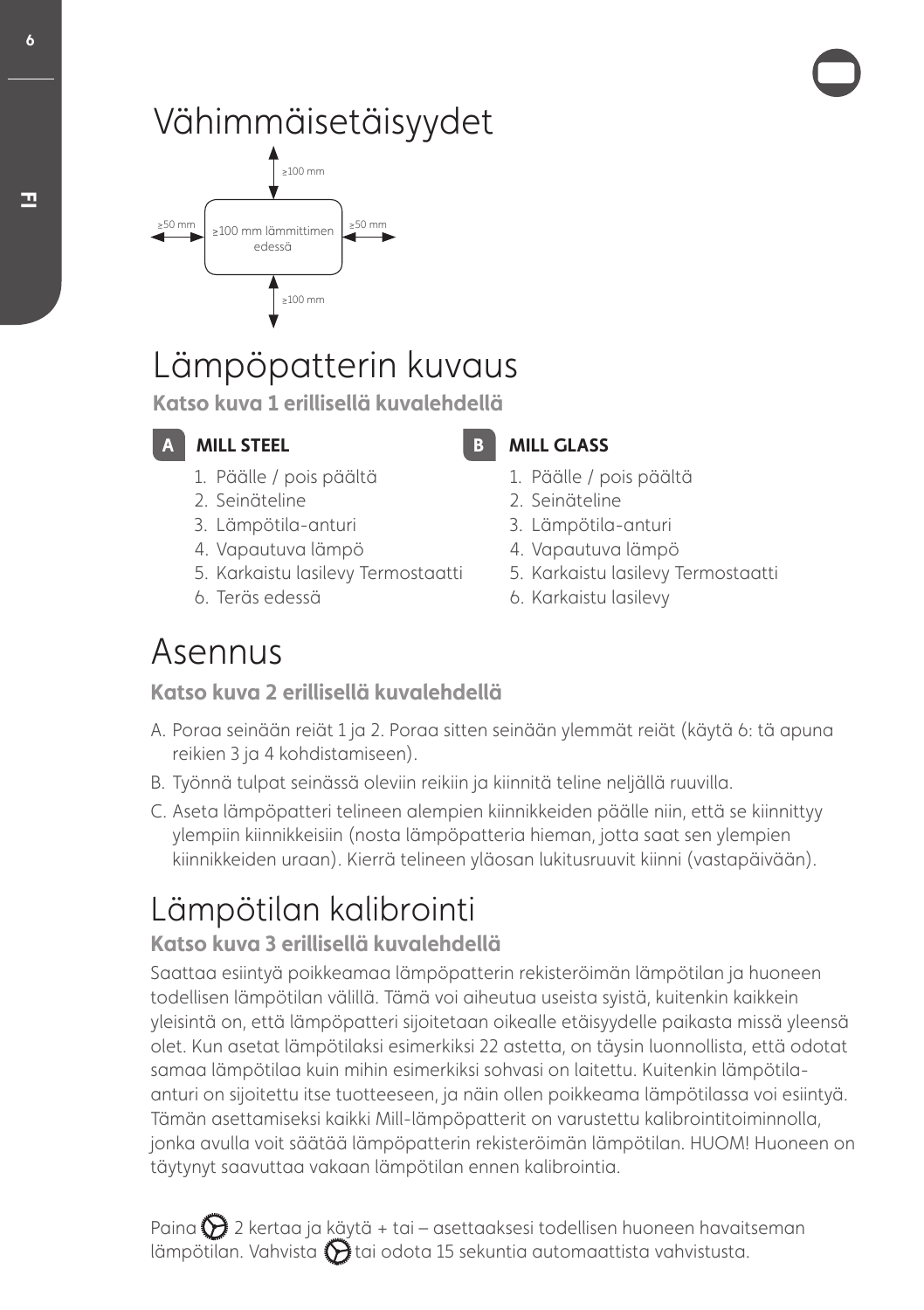## Tehdasasetusten palauttaminen

**Katso kuva 4 erillisellä kuvalehdellä**

Sammuta lämpöpatteri sen pääkatkaisijasta Pidä  $\bigotimes$  painettuna samalla, kun kytket lämpöpatteriin virran sen pääkatkaisijasta.

## Muistitoiminto

Lämpöpatteri muistaa kaikki lämpötila-asetukset ja siirtyy automaattisesti käyttämään toivottua asetusta sähkökatkoksen jälkeen. Lämpöpatteri muistaa myös säästöohjelmiin mahdollisesti tehdyt lämpötilan muutokset.

## «Avoin ikkuna» -toiminto

Lämpöpatterissa on «avoin ikkuna» -toiminto, joka aktivoituu heti, kun se rekisteröi äkillisen lämpötilan laskun, joka on yil 2 astetta enemmän kuin 2 minuutin ajan. Lämoöpatteri pysäyttää lämmittämisen automaattisesti ja FO tulee näkyviin lämpöpatterin näytössä.

Lämpöpatteri pysäyttää lämmittämisen automaattisesti uudelleen 10 minuutin kuluttua (näyttö kytkeytyy FO'sta haluttuun huoneen lämpötilaan).

## Elektroninen termostaatti – käyttöohje

Katso sivulla 4 olevasta taulukosta mallit, joissa on elektroniset termostaatit

### **Mallin ohjauspaneeli**

**Katso kuva 5 erillisellä kuvalehdellä**

- 1. Näyttö (näyttää vallitsevan huoneenlämpötilan oletusarvoisesti)
- 2. Virrankulutuksen ilmaisin (ilmaisee, kuluttaako lämpöpatteri sillä hetkellä virtaa vai ei)
- 3. Säätöpainike (+) (lämpötilan nostaminen)
- 4. Säätöpainike (-) (lämpötilan laskeminen)
- 5. Toimintopainike (F)

**HUOM!** Sähkökatkoksen jälkeen termostaatti käyttää viimeksi määritettyä lämpötilaasetusta.

**VAROITUS!** LÄMPÖPATTERION KIINNITETTÄVÄ SEINÄÄN ENNEN KÄYTTÖÄ. JOS LÄMPÖPATTERIA EI OLE ASENNETTU OIKEIN TAI SE ON ASENNETTU VINOON, SE SAATTAA TOIMIA PUUTTEELLISESTI TAI PAHIMMASSA TAPAUKSESSA JOPA RIKKOUTUA.

n

**Jos lämpötila-anturi ei toimi oikein, näytössä näkyy alla oleva symboli. Ota tällöin yhteys jälleenmyyjään tai maahantuojaan.**

**FI**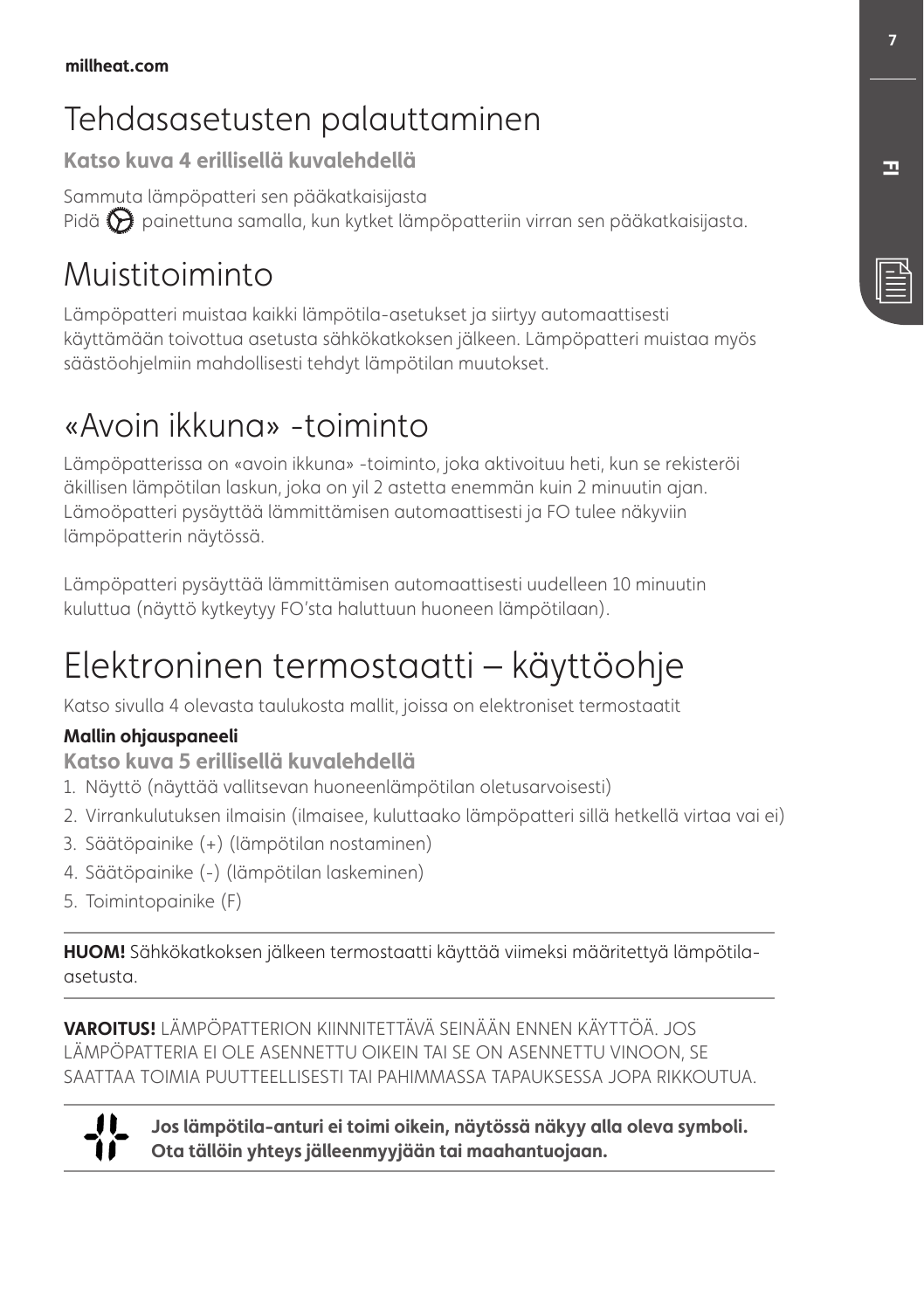## Virrankulutuksen ilmaisin—elektroninen termostaatti

### **Katso kuva 6 erillisellä kuvalehdellä**

Virrankulutuksen ilmaisin palaa, kun lämpöpatteri kuluttaa virtaa (eli kun se lämmittää aktiivisesti)

## Halutun lämpötilan asettaminen —elektroninen termostaatti

### **Katso kuva 7 erillisellä kuvalehdellä**

Säädä haluttu lämpötila painamalla nuolinäppäimiä.

## Päivä-/yötermostaatti – käyttöohje

Katso sivulla 4 olevasta taulukosta mallit, joissa on päivä- ja yötermostaatit

**VINKKI!** Termostaattia voidaan käyttää tavallisen elektronisen termostaatin tapaan, eli niin, että lämpöpatteri ylläpitää samaa lämpötilaa vuorokauden ympäri. Katso lisätietoja 1 koskevasta osiosta.

### **Päivä-/yötermostaatin ohjauspaneeli**

**Katso kuva 8 erillisellä kuvalehdellä**

- 1. Näyttö (näyttää vallitsevan huoneenlämpötilan oletusarvoisesti)
- 2. Yötoiminnon merkkivalo
- 3. Päivätoiminnon merkkivalo
- 4. Virrankulutuksen ilmaisin (ilmaisee, kuluttaako lämpöpatteri sillä hetkellä virtaa vai ei)
- 5. Säätöpainike (+) (lämpötilan nostaminen)
- 6. Säätöpainike (-) (lämpötilan laskeminen)
- 7. Yötoiminto
- 8. Päivätoiminto
- 9. Toimintopainike

**HUOM!** Sähkökatkoksen jälkeen termostaatti käyttää viimeksi määritettyä lämpötilaasetusta.

**VAROITUS!** LÄMPÖPATTERION KIINNITETTÄVÄ SEINÄÄN ENNEN KÄYTTÖÄ. JOS LÄMPÖPATTERIA EI OLE ASENNETTU OIKEIN TAI SE ON ASENNETTU VINOON, SE SAATTAA TOIMIA PUUTTEELLISESTI TAI PAHIMMASSA TAPAUKSESSA JOPA RIKKOUTUA.



**Jos lämpötila-anturi ei toimi oikein, näytössä näkyy alla oleva symboli. Ota tällöin yhteys jälleenmyyjään tai maahantuojaan.**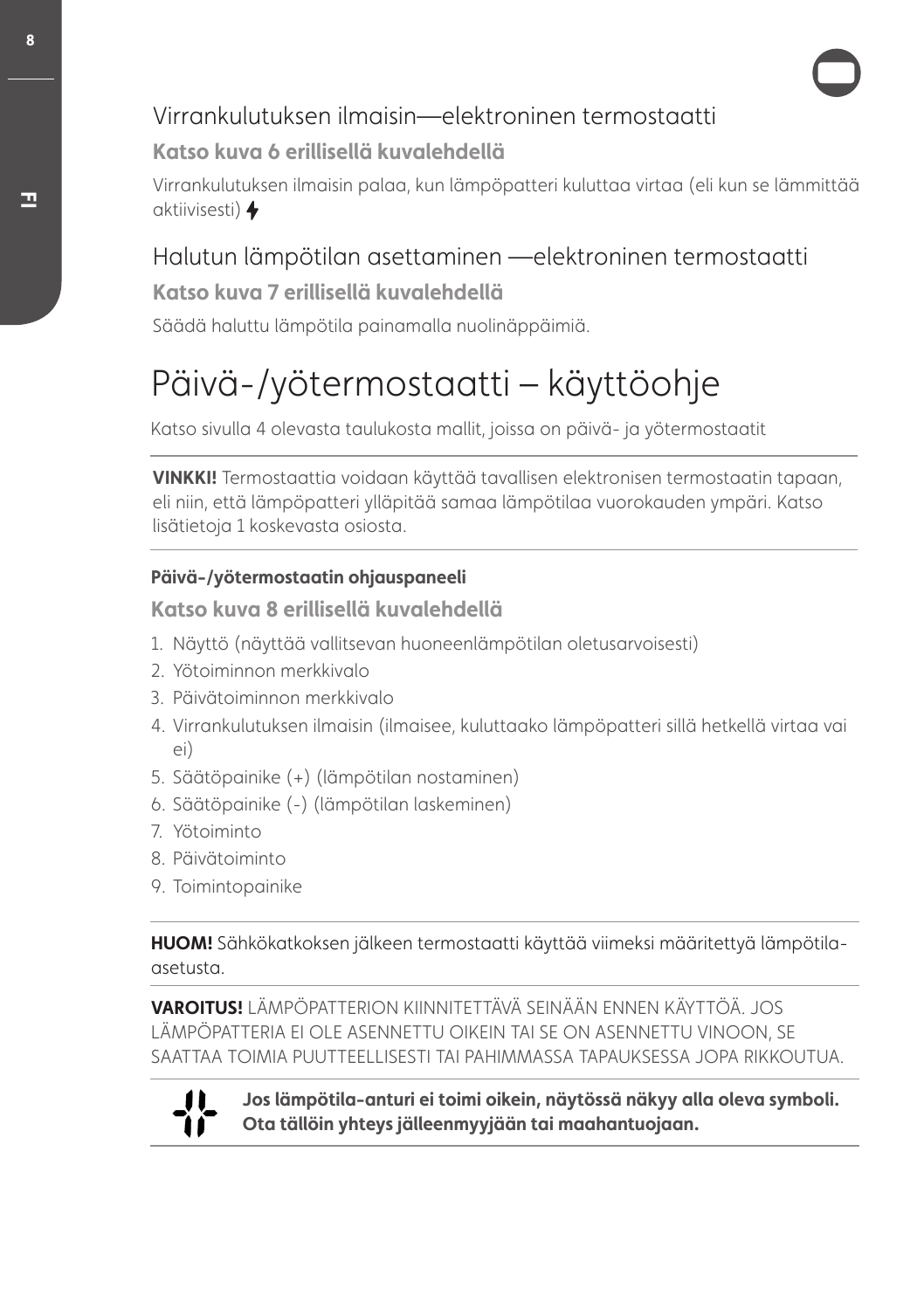### **millheat.com**

## Virrankulutuksen ilmaisin — Päivä-/yötermostaatti

**Katso kuva 9 erillisellä kuvalehdellä**

Virrankulutuksen ilmaisin palaa, kun lämpöpatteri kuluttaa virtaa (eli kun se lämmittää aktiivisesti)  $\blacklozenge$ 

## Halutun lämpötilan asettaminen — Päivä-/yötermostaatti

### **Katso kuva 7 erillisellä kuvalehdellä**

Trykk ned en av piltastene for å stille inn ønsket romtemperatur.

## Päivä– ja yöajan asetus

Kun lämmitin ohjelmoidaan joko päivä- tai yöajan asetusta varten, asetusjakso on aktiivinen lähtien ajasta, jolloin rekisteröit ohjelman. Se tarkoittaa; jos haluat aloittaa päiväajan asetuksen kello 7.30, sinun on rekisteröitävä ohjelma aamulla klo 7.30. Sinun tarvitsee ohjelmoida lämmitin vain 1 kerran päiväajan asetusta ja 1 kerran aika yöajan asetusta varten. Jos olet ohjelmoinut lämmittimen, asetusohjelmat ovat aktiivisia seuraavina päivinä:

**Päiväajan asetus:** Maanantai-perjantai (päivät 1-5) **Yöajan asetus:** Kaikki yöt

### **ESIMERKKI:**

Sanokaamme, että haluat ohjelmoida lämmittimen sekä päivä- että yöajan asetusta varten (normaalisti lämmitin asetetaan 23 asteeseen). Haluat lämmittimen tekevän seuraavaa:

- 1. Päiväasetus aktivoitu aamusta klo 7.30 iltapäivään 2.15. Haluttu lämpötila: 17 astetta
- 2. Yöajan asetus aktivoitu illasta kello 10.00 aamuun 6.00. Haluttu lämpötila: 18 astetta

## Kuinka aktivoida päiväajan asetus

### **Katso kuva 10 erillisellä kuvalehdellä**

- 1. Tiistaina aamulla klo 7.30 menet lämmittimelle ja painat  $\mathcal{N}$  lämmittimen ohjauspaneelia.
- 2. "d" on näkyvissä näytöllä. Käytä pyörää asettaaksesi, mikä päivä on tänään, kun ohjelmoit lämmittimen (1= maanantai, 2 = tiistai, jne.) Et ole ohjelmoimassa lämmitintä eri päiville. Tämä on yksinkertaista kertoa lämmittimelle, mikä päivä on, kun ohjelmoit lämmittimen, koska päiväajan asetus on aktiivinen vain maanantaista perjantaihin. Valitse 2 tiistaita varten Vahvista painamalla  $\bigotimes$  .
- 3. "C" vilkkuu näytössä. Käytä pyörää asettamalla 17 halutuksi lämpötilaksi päiväajan asetukselle. Vahvista painamalla  $\bigotimes$ .
- 4. "H" vilkkuu näytössä. Käytä pyörää asettamaan 7 tuntia halutuksi asetukseksi (eli se on aktiivinen aamusta klo 7.30 iltapäivään 2.30). Vahvista painamalla  $\bigotimes$ .
- 5. Päivän asetus on nyt aktiivinen aamusta klo 7.30 iltapäivään klo 2.30 maanantaista perjantaihin. Asetuslämpötila on 17 astetta.
- \* Ohjausvalo  $\bullet$  on vihreä, kun lämmitin on aktiivisessa asetuksen aikajaksossa. Ohjausvalo on punainen, kun asetuksen aikajakso ei ole aktiivinen vaan ohjelmoitu.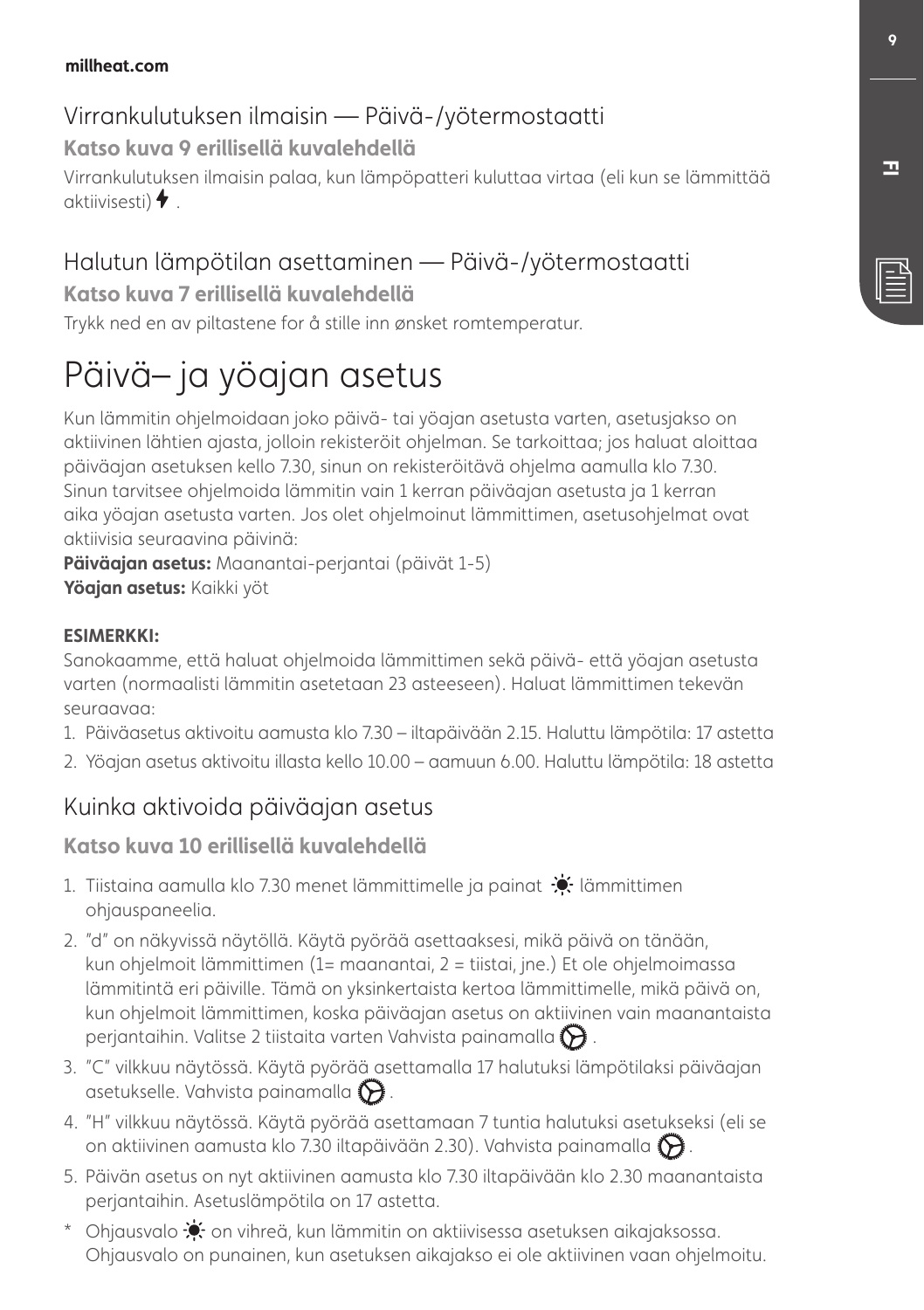## Kuinka aktivoida yöajan asetus

### **Katso kuva 11 erillisellä kuvalehdellä**

- 1. Menet illalla klo 10.00 lämmittimelle ja painat (t lämmittimen ohjauspaneelilla.
- 2. "C" vilkkuu näytössä. Käytä pyörää asettaaksesi 18 halutuksi lämpötilaksi yöajan asetusta varten. Vahvista painamalla  $\bigcirc$ .
- 3. "H" vilkkuu näytössä. Käytä pyörää asettaaksesi 8 tuntia halutuksi asetukseksi (eli se on aktiivinen illasta kello 22.00 aamuun 6.00). Vahvista painamalla  $\bigotimes$  .
- 4. Yöasetus on nyt aktiivinen illasta klo 10.00 aamuun 6.00 joka päivä. Asetuksen lämpötila on 18 astetta.
- \* Ohjausvalo  $\blacklozenge$  on vihreä, kun lämmitin on aktiivisessa asetuksessa. Ohjausvalo on punainen, kun asetuksen aikajakso ei ole aktiivinen vaan ohjelmoitu.

HUOM! Jos tapahtuu sähkökatkos / sammutat lämmitin, ohjelmointi menetetään, ja sinun on tehtävä tämä uudelleen.

HUOMIO! 2012-malleilla (sarjanumero HL12) on erilainen asetus, jossa sinua ei pyydetä rekisteröimään tuntimäärän ja lämpötilan ohjelmoinnin aikana. Vakioarvot ovat seuraavat:

**Päiväajan asetus:** 5 tuntia ja 17 astetta **Yöajan asetus:** 7 tuntia ja 17 astetta Tämän lisäksi ne noudattavat samaa asetusta.

## Säästölämpötilan muuttaminen – päivä

### **Katso kuva 12 erillisellä kuvalehdellä**

Pidä  $\bigcirc$  pa inettuna samalla, kun painat  $\bullet$ , kolme kertaa. Määritä lämpötila, jota haluat päiväsäästötoiminnon käyttävän. Tallenna painamalla  $\bigodot$  tai odota 15 sekuntia, jolloin muutokset tallentuvat automaattisesti.

## Säästölämpötilan muuttaminen – yö

**Katso kuva 13 erillisellä kuvalehdellä**

Pidä  $\bigcirc$  painettuna samalla, kun painat  $\leftarrow$  kolme kertaa.

Määritä lämpötila, jota haluat yösäästötoiminnon käyttävän. Tallenna painamalla  $\bigotimes$ tai odota 15 sekuntia, jolloin muutokset tallentuvat automaattisesti.

## Tuntien määrän muuttaminen – päivä

### **Katso kuva 14 erillisellä kuvalehdellä**

Pidä  $\bigodot$  painettuna samalla, kun painat  $\bullet$  kaksi kertaa. Määritä päiväsäästötoiminnon kesto tunteina. Tallenna painamalla  $\bigotimes$ tai odota 15 sekuntia, jolloin muutokset tallentuvat automaattisesti.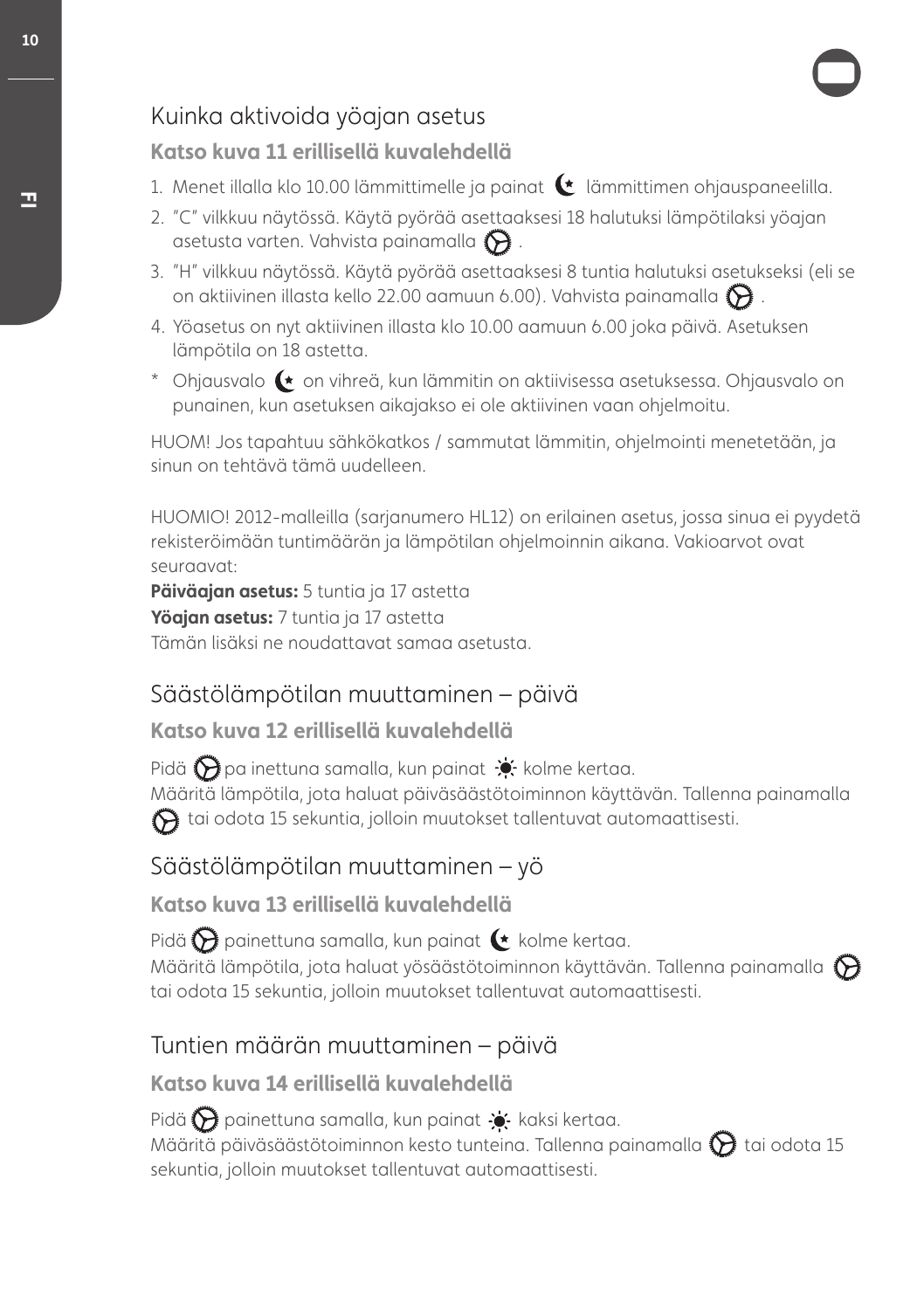### **millheat.com**

## Tuntien määrän muuttaminen – yö

**Katso kuva 15 erillisellä kuvalehdellä**

Pidä  $\bigotimes$  painettuna samalla, kun painat  $\bullet$  kaksi kertaa.

Määritä yösäästötoiminnon kesto tunteina.Tallenna painamalla  $\bigcirc$ tai odota 15 sekuntia, jolloin muutokset tallentuvat automaattisesti.

## Säästöjakson peruuttaminen (ohittaminen)

**Katso kuva 16 erillisellä kuvalehdellä**

Pidä  $\bigotimes$  painettuna ja paina kerran  $\Rightarrow$  tai  $\leftarrow$  (sen mukaan, kumman säästöjakson haluat peruuttaa).

### **\*Lämpöpatteri ohittaa aktiivisen tai seuraavan säästöjakson**

**\*Lämpöpatteri aloittaa tätä seuraavan ohjelmoidun säästöjakson automaattisesti sen ollessa ajankohtainen.**

## Säästöohjelman poistaminen

**Katso kuva 17 erillisellä kuvalehdellä**

Pidä  $\bullet$  tai  $\bullet$  painike painettuna (sen mukaan, kumman säästöohjelman haluat peruuttaa) kolmen sekunnin ajan.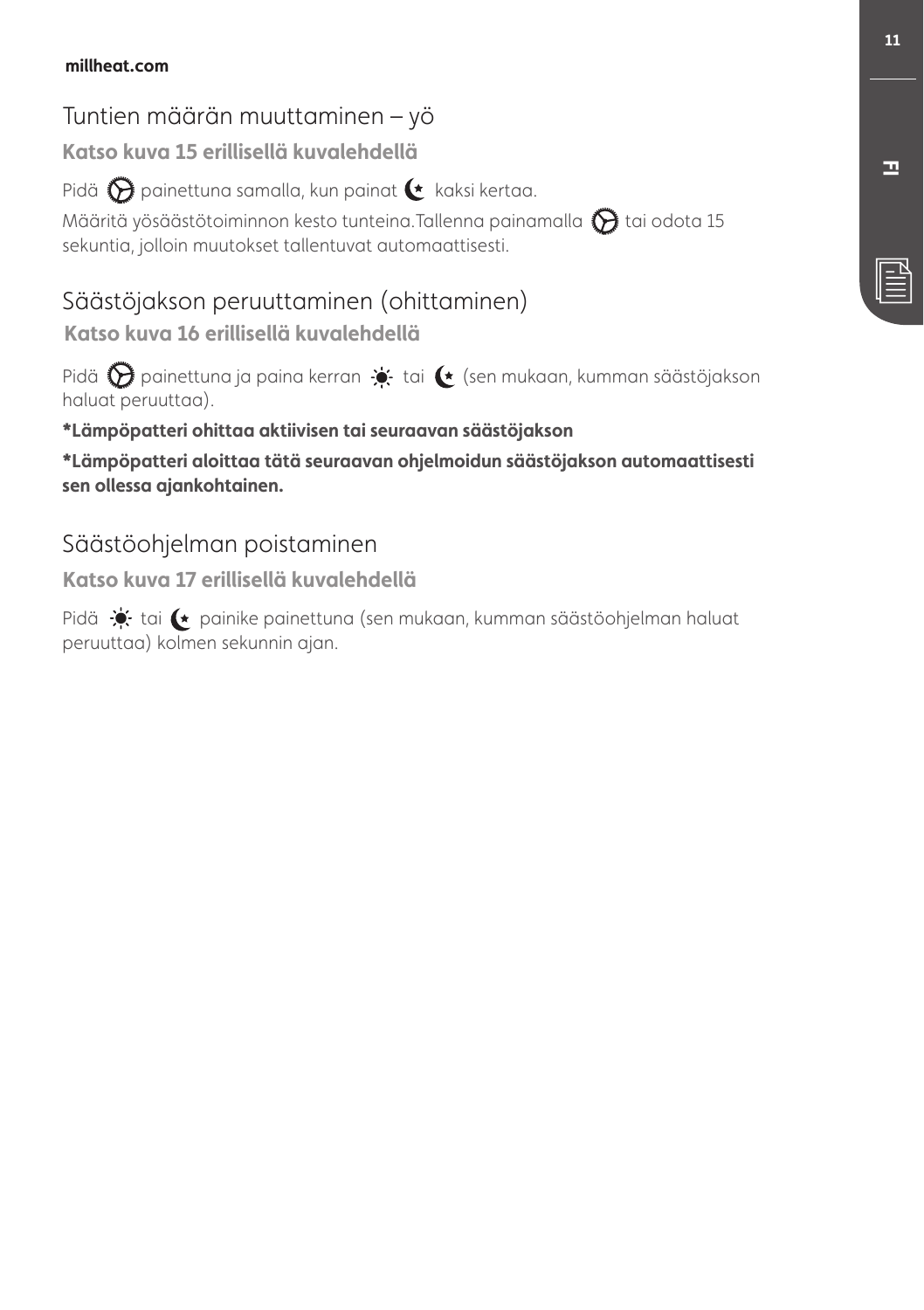## Underhåll

- 1. Dra alltid ut kontakten och låt radiatorn svalna innan du rengör den.
- 2. Torka regelbundet av radiatorn med en lätt fuktig trasa och torka av ytan innan du sätter på radiatorn igen.
- 3. Under eldningssäsongen bör radiatorn rengöras minst 1 gång i månaden. **OBS! Radiatorn får aldrig läggas i vatten.**

**Undvik att använda rengöringsmedel vid rengöring.**

### **Det får aldrig komma in vatten i radiatorn, eftersom det kan medföra fara.**

- 4. Damm och liknande ska torkas bort med en mjuk trasa.
- 5. Radiatorn kan förvaras på en torr och ren plats.
- 6. Om radiatorn skulle sluta fungera får du inte försöka reparera den själv, eftersom det kan orsaka brandrisk och/eller

## Garanti

Garantin gäller i 2 år. Under den perioden kommer radiatorn att repareras eller bytas ut om något fel skulle uppstå. Förutsättningen är att radiatorn har använts i enlighet med den här bruksanvisningen och att inköpskvitto kan visas upp för produkten. Om det skulle bli något fel på radiatorn ska du kontakta butiken där den köptes, eller importören.

## Avfallshåndtering

Symbolen  $\underline{\mathbb{X}}$  anger att produkten inte ska kastas tillsammans med vanligt hushållsavfall. För att förhindra eventuella miljö- och hälsoskador måste denna produkt lämnas till en återvinningsstation för elektriskt och elektroniskt avfall. Din lokala elbutik eller återvinningscentral har ett system för miljövänlig hantering och återvinning av sådana här produkter.



mill

### **Mill International AS**

Grini Næringspark 10 1361 Østerås Norway Tlf: +47 22 13 32 00 **www.millovn.no post@millheat.com**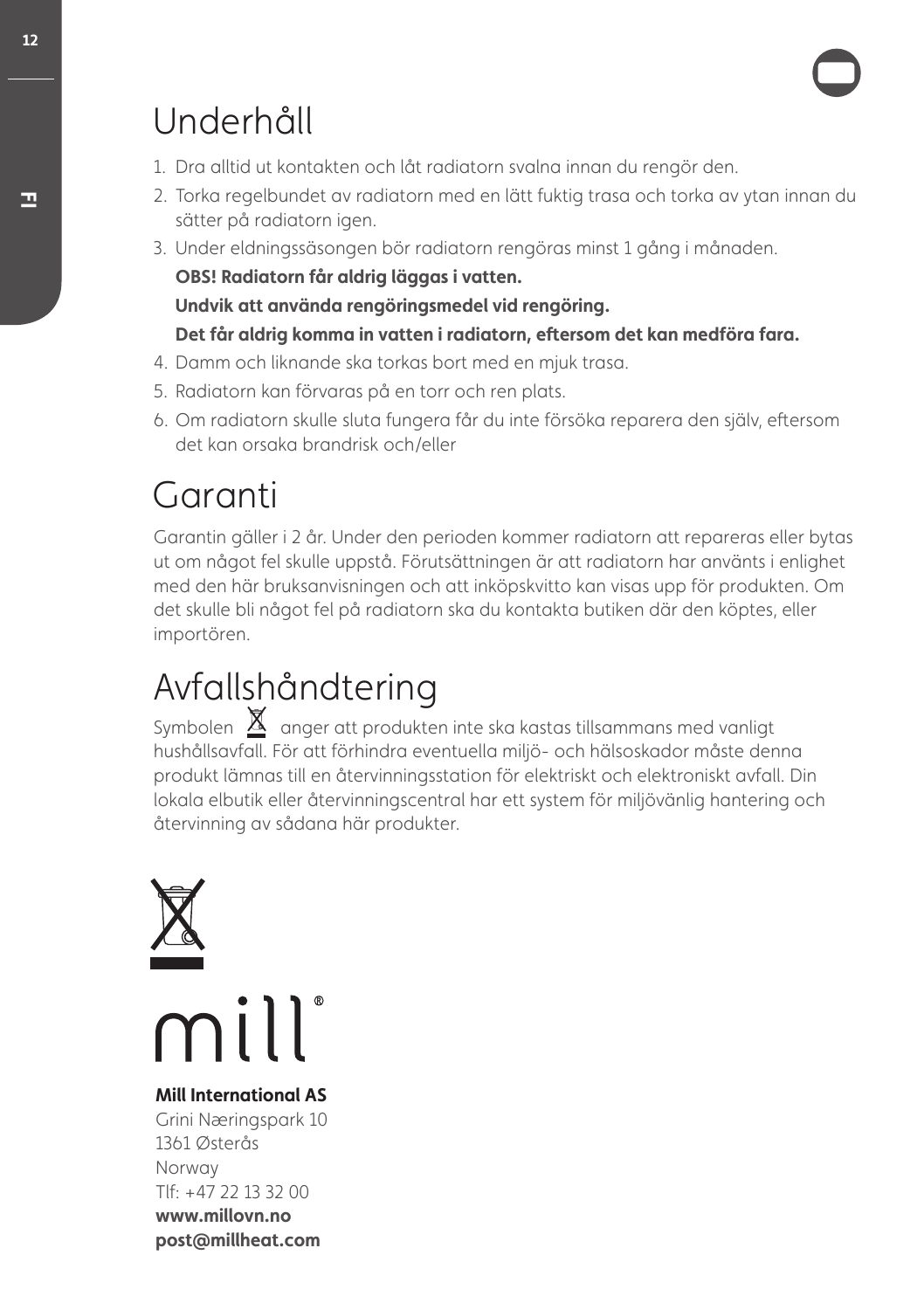## Notes

| mill |  |  |  |
|------|--|--|--|
|      |  |  |  |

<u> 1989 - Jan Samuel Barbara, margaret eta idazlea (h. 1989).</u>

<u> 1989 - Andrea Santa Andrea Andrea Andrea Andrea Andrea Andrea Andrea Andrea Andrea Andrea Andrea Andrea Andr</u>

,我们也不能在这里的时候,我们也不能在这里的时候,我们也不能会在这里的时候,我们也不能会在这里的时候,我们也不能会在这里的时候,我们也不能会在这里的时候,我们也

 $\sim$